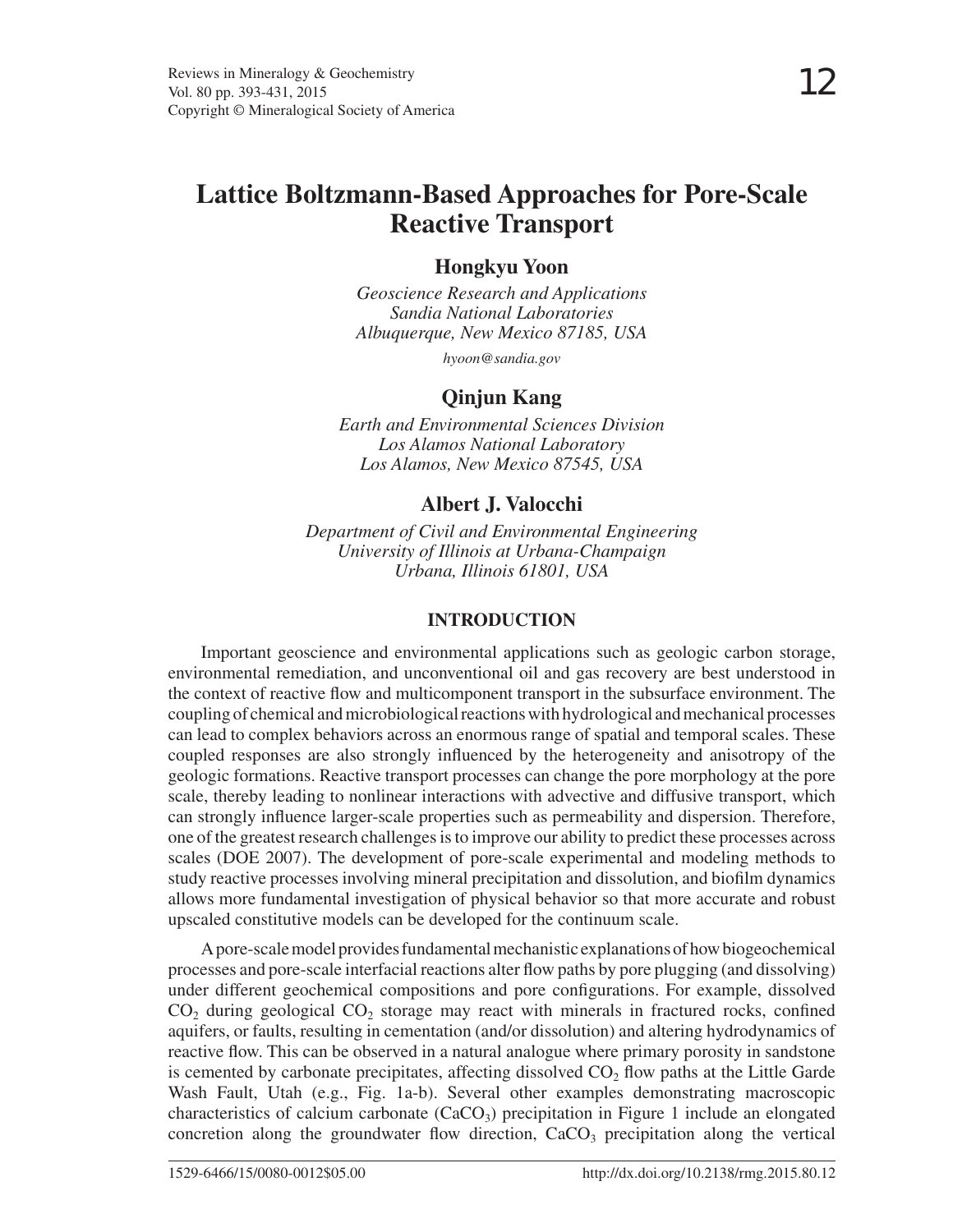pathway sealed by a low-permeability layer, and calcite-cemented hanging-wall damage/mixed zone impacting permeability and flow paths. Continuum-scale reactive transport modeling has been studied for mineral precipitation and its impact on permeability (e.g., Steefel and Lasaga 1990, 1994). The numerical studies suggest that diffusion-controlled precipitate can armor fractures and limit the amount of mixing and subsequent reaction (Steefel and Lichtner 1994, 1998). Recently, mineral precipitation and its impact on flow alteration at the pore scale was evaluated under representative flow and mixing conditions in porous media (Tartakovsky et al. 2008; Zhang et al. 2010a; Yoon et al. 2012; Boyd et al. 2014). In these works, experimental and numerical pore-scale reactive transport investigations demonstrated that both thermodynamic and kinetic constraints affect precipitation rates, the distribution of mineral polymorphs, and the corresponding extent of porosity occlusion. Elemental analysis also suggested that crystal growth rates are affected by solution chemistry and location of reaction zones. In addition, other experimental results revealed the important effect of mineral formation on the estimation of diffusion coefficient (Navarre-Sitchler et al. 2009), overall reactive surface area (Navarre-Sitchler and Brantley 2007), and reactive surface area within connected pores (Landrot et al. 2012). Hence, accuracy of large-scale rate estimates depends on the type of reaction, pore geometry, reactive surface characteristics, reaction kinetics, macroscopic concentration gradient, and interaction between reaction and flow paths. As suggested in Battiato et al. (2011) and Steefel et al. (2013), Darcy-scale simulation with effective parameters may not account for nonlinear reactive transport processes associated with localized precipitation and dissolution of mineral phases.



**Figure 1.** Examples of various mineral precipitation characteristics. Microphotographs of (a) unaltered and (b) altered sandstone in the vicinity of a natural  $CO<sub>2</sub>$  seepage conduit (Little Grand Wash Fault, Utah) [Used by permission of the American Chemical Society, from Altman et al. (2014) *Journal of Physical Chemistry C,* Vol. 118, Fig. 2, p. 15106]. Primary porosity in blue epoxy in (a) is altered by carbonate precipitates shown in (b). (c) Uniform elongate concretion from the Sierra Ladrones Formation (ancestral Rio Grande sediments, see Mozley and Davis (2005) for further information). (d) CaCO<sub>3</sub> precipitation along the vertical pathway sealed by a thin Mancos shale layer (Carmel Formation, Utah). (e) Calcite-cemented hanging-wall damage/mixed zone of the Sand Hill Fault, New Mexico (scale: >10 m).

Another notable example of porosity and permeability alteration due to reactive transport is microbial growth and the associated biogeochemical reaction products, such as biominerals. Microbial growth including extracellular polymeric substances (EPS) can significantly reduce porosity and permeability by pore plugging (Davery et al. 1998; Zhang et al. 2010b; Kirk et al. 2012; Yoon et al. 2014). Additionally, biomineralization induced by urea hydrolysis and denitrification processes (Nemati and Voordouw 2003; Dejong et al. 2006; Martin et al. 2013; Zhu et al. 2013) altered porosity and flow patterns significantly. On the other hand, organic acids (e.g. acetic acid, lactic acid, etc.) that are produced during microbial growth can dissolve rocks, resulting in increasing in porosity and permeability (Adkins et al. 1992). It is generally believed that most subsurface microorganisms are attached onto the surface of the solid phase as a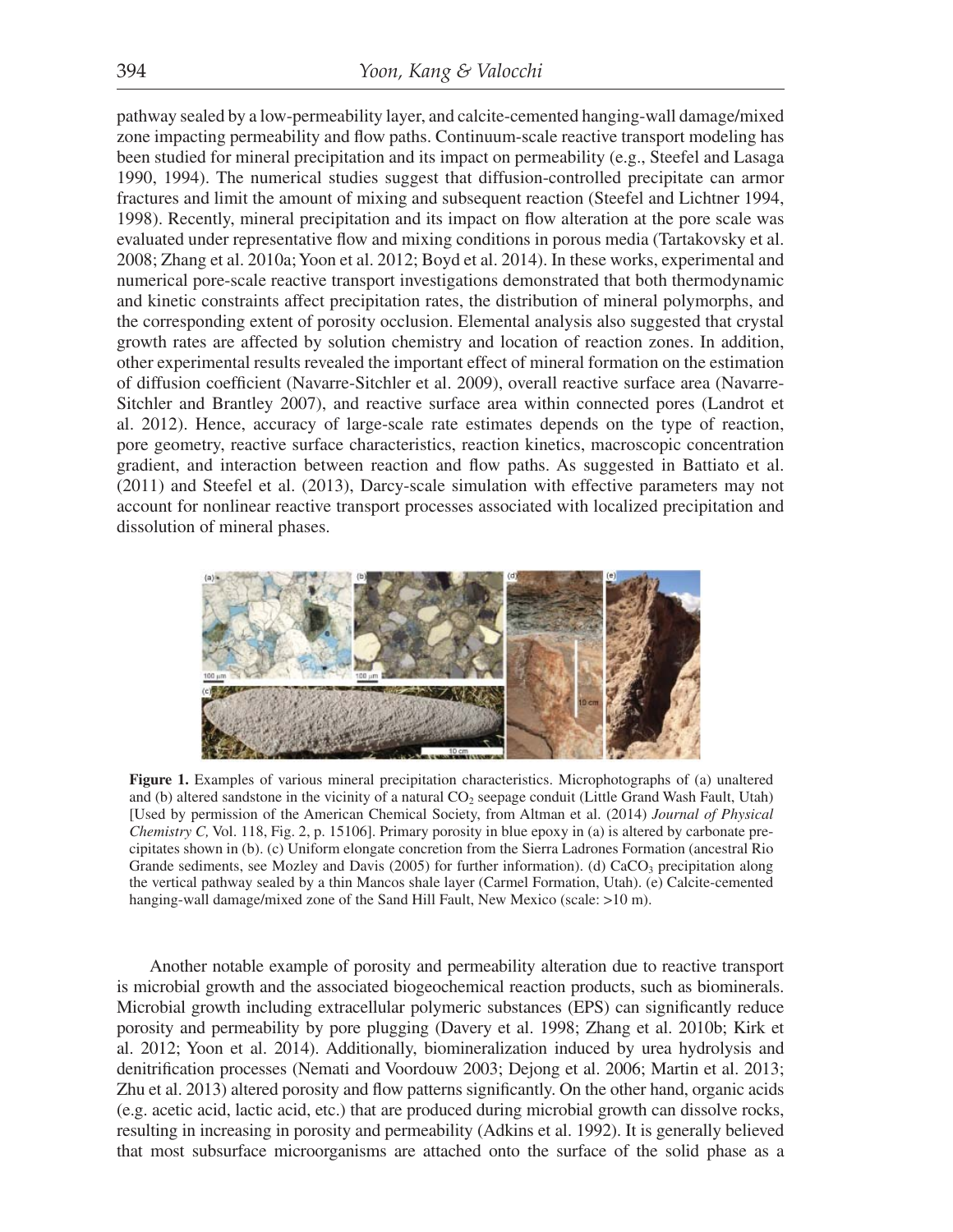biofilm, a complex mixture of multiple active microbial species, inert biomass, and extra-cellular polymeric substances (Rittmann 1993; Rittmann and McCarty 2001; IWA Task Group 2006; Vilcáez et al. 2013). Although volume-averaging theory can be used to derive continuum-scale models, idealized geometrical assumptions about the porous media and the biofilm are necessary (Golfier et al. 2009). Instead, pore-scale numerical models capable of handling complex dynamic solid–liquid boundaries have been developed to couple flow, solute transport, and biofilm growth at the pore scale. Since biofilm dynamics at the pore scale can affect macroscopic properties such as porosity, permeability, and dispersivity (Taylor and Jaffé 1990; Vandevivere and Baveye 1992; Seifert and Engesgaard 2007; Seifert and Engesgaard 2012; El Mountassir et al. 2014; Yoon et al. 2014), the fundamentals of biogeochemical processes at the pore scale must to be understood if we are to address practical field-scale problems.

Recent advances in multiscale imaging techniques for the analysis of complex pore structures and mineralogies have revolutionized our ability to characterize geomaterials quantitatively at the pore scale (e.g., Gualda et al. 2010). By combining a suite of imaging techniques, it is now largely possible to understand how surface chemistry and pore topology impact reactive transport processes affecting the change of porosity and permeability (e.g., Landrot et al. 2012; Yoon et al. 2012). Similar recent advances in computational power and methods have led to the development of a number of pore-scale models for flow and reactive transport (see reviews in Meakin and Tartakovsky 2009; Steefel et al. 2013). To summarize, these models include lattice Boltzmann (LB) (Kang et al. 2003, 2006, 2010), smooth particle hydrodynamics (SPH) (Tartakovsky et al. 2007, 2008, 2009), direct numerical simulation (DNS) (Flukiger and Bernard 2009; Molins et al. 2012, 2014), hybrid LB-DNS (Yoon et al. 2012) and pore network models (Li et al. 2006; Kim et al. 2011). In this article we review approaches based on the lattice Boltzmann method (LBM) for pore-scale reactive transport models relevant to the impact of biogeochemical processes on the dynamic permeability evolution.

The LBM, which was developed as an extension to lattice gas models for fluid flows (Qian and Orszag 1995; Stockman et al. 1997; Chen and Doolen 1998), is well suited for studying hydrodynamics in complex geometries of porous and fractured media with a variety of reactive surface boundaries. Unlike the conventional computational fluid dynamics at the continuum scale, the LBM employs a mesoscopic equation from a kinetic theory to determine macroscopic fluid dynamics (Succi 2001). A basic introduction to the LBM for geoscientists and beginners including example (pseudo-) codes can be found in Sukop and Thorne (2007), Mohamad  $(2011)$ , and open-source domains (Lattice Boltzmann methods 2015). LBM considers flow as a collective behavior of pseudo-particles residing at a mesoscopic level whose evolution is described by a discrete Boltzmann equation. Specifically, the collision term in the Boltzmann equation is approximated by the simple Bhathagar–Gross–Krook (BGK) method (Bhatnagar et al. 1954) or single relaxation time (SRT) model. The lattice Boltzmann Equation (LBE) can be obtained from the continuum Boltzmann equation with a BGK collision term by proper discretization in time, space, and momentum (Chen and Doolen 1998). The Navier–Stokes equation can be recovered in an incompressible limit using the Chapmann–Enskog multi-scale expansion technique (Wolf-Gladrow 2000). LBM can easily deal with complex boundaries using a simple bounce-back or modified bounce-back scheme (He et al. 1997) in the fluid particle distributions, and can be applied to multi-phase flow with phase transition (Chen and Doolen 1998) and particulate suspension flows (Ladd 1994; Joshi and Sun 2009). Since the LBE is an explicit time-stepping equation for the distribution function, it can be easily programmed on a computer. Based on the local nature of the kinetic reaction terms or processes, LBM is also suited for parallel computing. Recently a comparison of representative LB models for benchmark problems demonstrated a strong parallel scalability (Groen et al. 2013).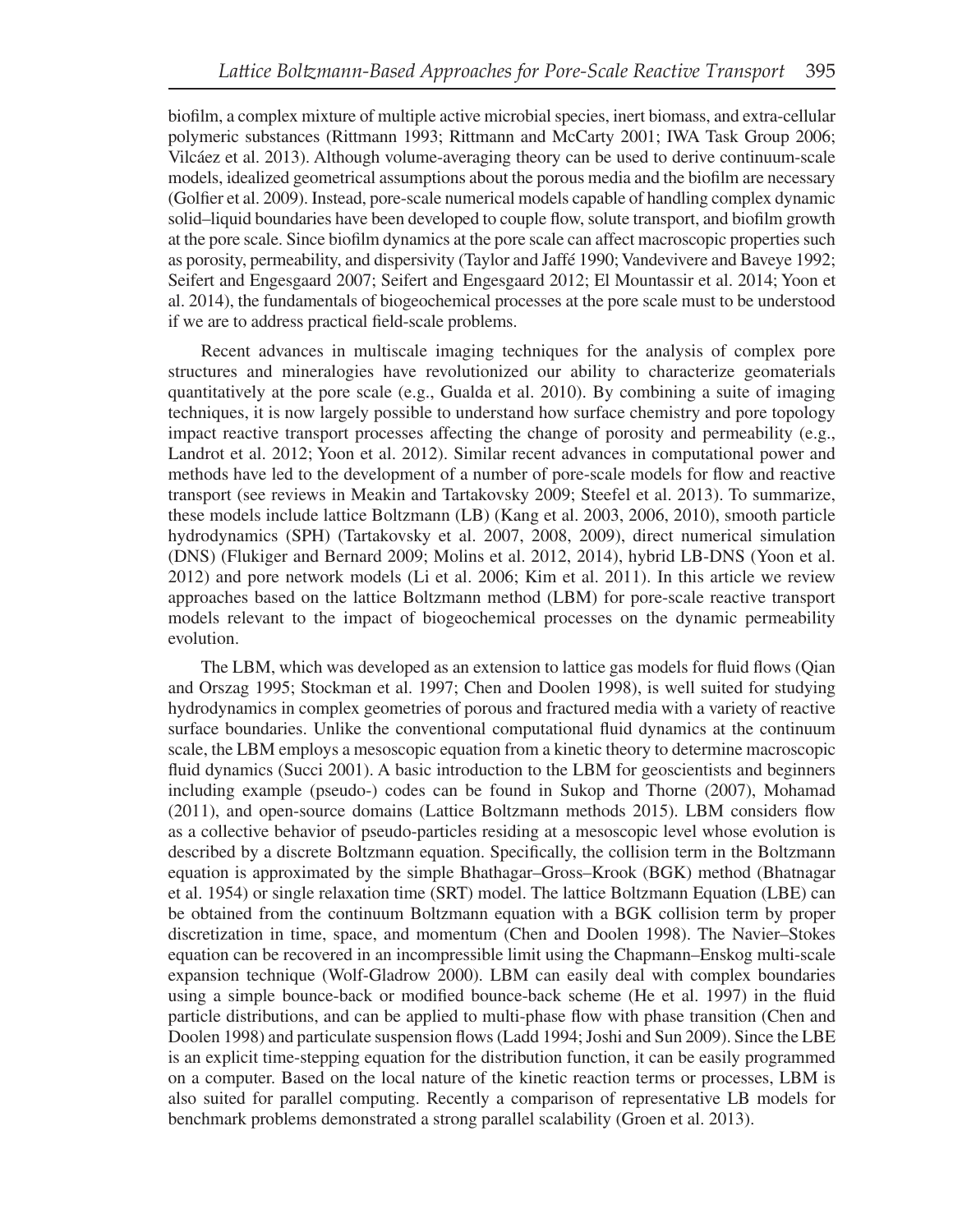A number of studies have presented reactive transport models using LBM, focusing on crystallization processes (Miller et al. 2001; Kang et al. 2004; Lu et al. 2009), dissolution (Kelemen et al. 1995; Kang et al. 2002; Huber et al. 2008; Parmigiani et al. 2011; Chen et al. 2014b), and biofilm dynamics (Sullivan et al. 2005, 2006; Pintelon et al. 2009). In particular, Kang and co-workers have developed multicomponent reactive transport models assuming homogeneous reactions are instantaneous, and all heterogeneous reactions at the mineral– water interface are kinetically controlled (Kang et al. 2002, 2003, 2006, 2007). LBM now has expanded capabilities for (reactive) transport processes by coupling with continuumbased or DNS methods (e.g., finite-volume method (FVM), finite-element method (FEM), finite-difference method (FDM)). In this article, the lattice Boltzmann-based approaches are referred to as the LBM coupled with other techniques such as LB for flow and FVM for reactive transport. The main objective of this article is to present the current state-of-the-art in using LB-based approaches to simulate coupled flow and transport affecting pore structure change and flow feedback. In the following subsections we briefly introduce reactive transport modeling of biogeochemical processes. LBM for reactive transport models will be presented in detail. We also describe recent advances in LB applications to multiphysics systems useful for multiphase flow and electrical transport, and coupled LB–DNS approaches for reactive transport models. Representative LB-based simulations will be reviewed to demonstrate its usefulness in pore-scale reactive transport processes and future research directions will be addressed.

# **REACTIVE TRANSPORT MODELING OF BIOGEOCHEMICAL PROCESSES AT THE PORE SCALE**

Multicomponent reactive transport models have been well outlined for a basic continuum theory for reactive transport (Lichtner 1985, 1996) and biofilm modeling in water and wastewater treatment (Rittmann and McCarty 2001; IWA Task Group 2006). Recently, pore-scale reactive transport modeling has been actively developed and applied, which were fundamentally overviewed for multiphase flow and reactive transport models (Meakin and Tartakovsky 2009) and pore-scale processes during geologic carbon storage (Steefel et al. 2013). In this section, the mathematical equations for reactive transport modeling at the pore scale will be briefly described for the rest of article and key biogeochemical processes relevant to pore structure dynamics will be introduced. The primary aspects of a reactive transport model include  $(1)$  governing equations for fluid flow,  $(2)$  transport equations for multiple species, (3) (bio)geochemical reaction models describing homogeneous reactions (reactions within a single phase) and heterogeneous reactions at the interface of different phases, and (4) the motion of the heterogeneous interface due to the reactions.

#### **Fluid flow**

The fluid flow in porous media is influenced by inertial, viscous, and body forces. In reservoirs and natural porous media systems where the compressibility of the fluid is assumed small, the incompressible Navier–Stokes equations for the fluid flow can be described by the conservation of momentum and mass:

$$
\rho \left( \frac{\partial \mathbf{u}}{\partial t} + \mathbf{u} \cdot \nabla \mathbf{u} \right) = -\nabla p + \nabla \cdot \left[ \mu \left( \nabla \mathbf{u} + (\nabla \mathbf{u})^T \right) \right] + \mathbf{F}, \tag{1}
$$

$$
\nabla \cdot \mathbf{u} = 0,\tag{2}
$$

where **u** is the fluid velocity vector,  $\rho$  is the fluid density,  $p$  is the pressure,  $\mu$  is the dynamic viscosity of the fluid, and  $\bf{F}$  is the body-force density including all the effective external body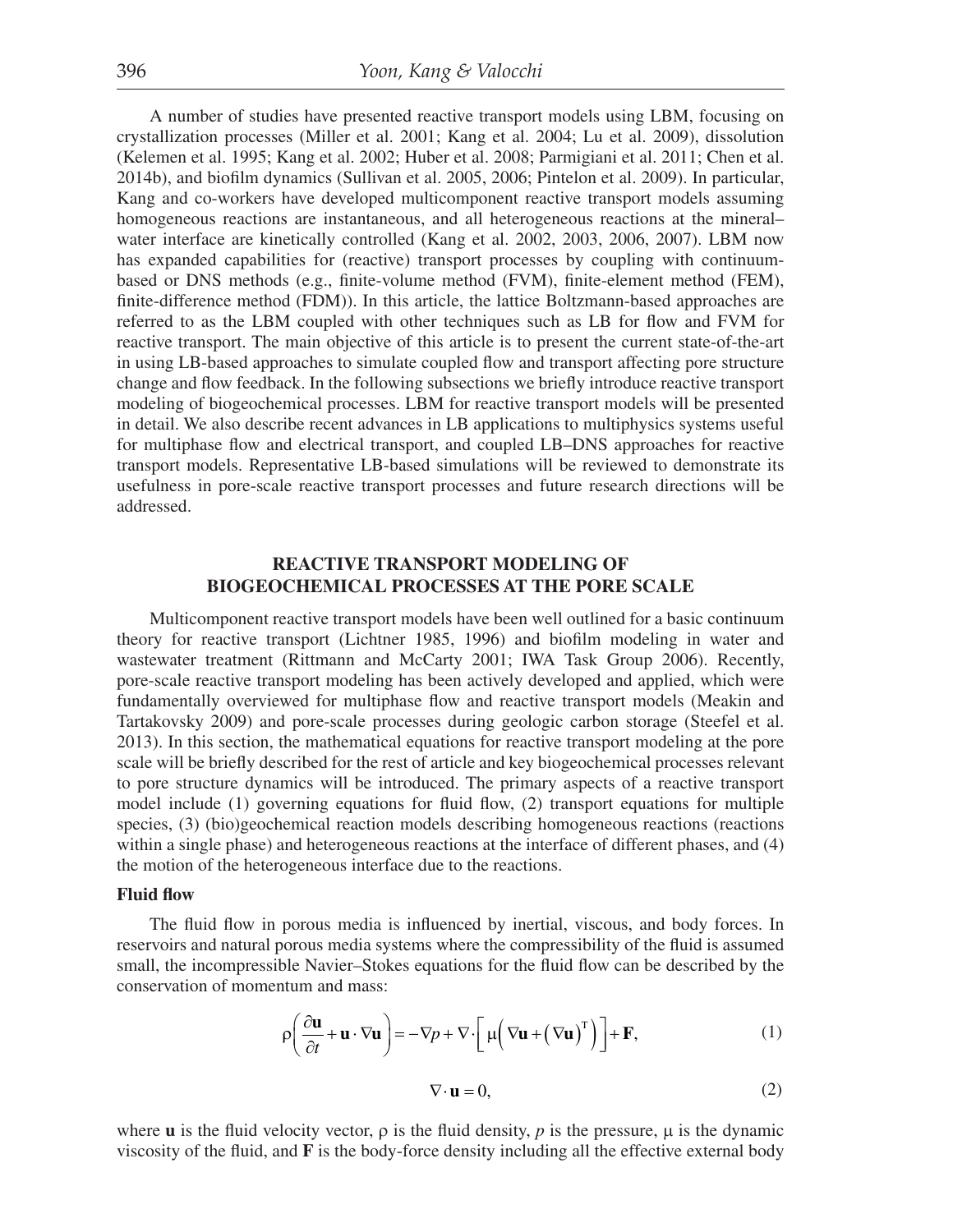forces. In Equation (1) the left-hand side represents the inertial terms and the right-hand side is written in terms of the full rate-of-deformation (stress) tensor owing to, for example, concentration-dependent viscosity. This dependence couples the flow system to the reactive transport system where the time-dependent part of the acceleration term is retained because of the concentration dependence of the viscosity (e.g., Davidson et al. 2012). In this article we will treat the concentration- (or reaction-) dependent viscosity as a special case.

If the viscosity is constant or independent of the species concentrations, the flow problem is uncoupled from the species transport. At low Reynolds numbers  $\text{Re} = \rho |u| / \mu$  where *l* is a characteristic length, the inertial terms can be neglected and under the steady conditions, the Stokes equation can be used to obtain the velocity field at the pore scale:

$$
\nabla p = \mu \nabla^2 \mathbf{u} + \mathbf{F}.\tag{3}
$$

The quasi-static formulation for the flow implies that the geometry of the solid phase changes slowly compared to the time scale for reactive transport unless the reactions will alter the geometry of the solid phase. We will separately treat the effect of biogeochemical reactions on the change of solid (including biofilm) phase later.

# **Multicomponent reactive transport**

In the species transport equations at the pore scale, the detailed inclusion of fluid flow at the pore scale allows us to model the diffusion by a simple Fickian form in contrast to a dispersion term at the continuum Darcy scale. For the *i-*th (ion) species, the reactive transport equation at the pore scale for an incompressible flow field has a general form (Lichtner 1996):

$$
\frac{\partial C_i}{\partial t} + \nabla \cdot \mathbf{J}_i = R_i,
$$
\n(4)

where  $C_i$  is the concentration of the *i*-th species,  $J_i$  is the species flux,  $R_i$  is the reaction rates at which the *i-*th species is produced, consumed, and decayed by (bio)chemical reactions. The total flux  $J_i$  consists of advection, diffusion, and electrochemical migration terms and can be described using the Nernst–Planck equation (Levich 1962):

$$
\mathbf{J}_{i} = \mathbf{u} C_{i} - D_{i} \nabla C_{i} - \frac{z_{i} F}{R T} D_{i} C_{i} \nabla \Phi,
$$
\n(5)

where  $D_i$  is the diffusion coefficient of the *i*-th species,  $z_i$  is the charge of the *i*-th species, F is the Faraday constant, R is the ideal gas constant, T is the temperature,  $\Phi$  is the electrical potential. The multispecies diffusive fluxes including the electrochemical migration can be important in dilute solutions (Van Cappellen and Gaillard 1996; Li et al. 2007; Lichtner and Kang 2007; Liu et al. 2011; Molins et al. 2012; Zhang and Klapper 2014). In this article, we will briefly introduce the lattice Poisson–Boltzmann method to account for the electroosmotic flows as a special case. For the sake of simplicity, it is assumed that all ion species have the same diffusion coefficient to ensure local charge balance (Lichtner 1985) and avoid complicated charge-separation and charge-induced electrostatic interaction. The pore-scale advection–diffusion–reaction equation is

$$
\frac{\partial C_i}{\partial t} + (\mathbf{u} \cdot \nabla) C_i = \nabla \cdot (D_i \nabla C_i) + \sum_{r=1}^{N_R} v_{ir} R_r
$$
\n(6)

where  $N_R$  is the number of possible homogenous and heterogeneous reactions,  $v_{ir}$  is the stoichiometric coefficient, and  $R_r$  is the reaction rate.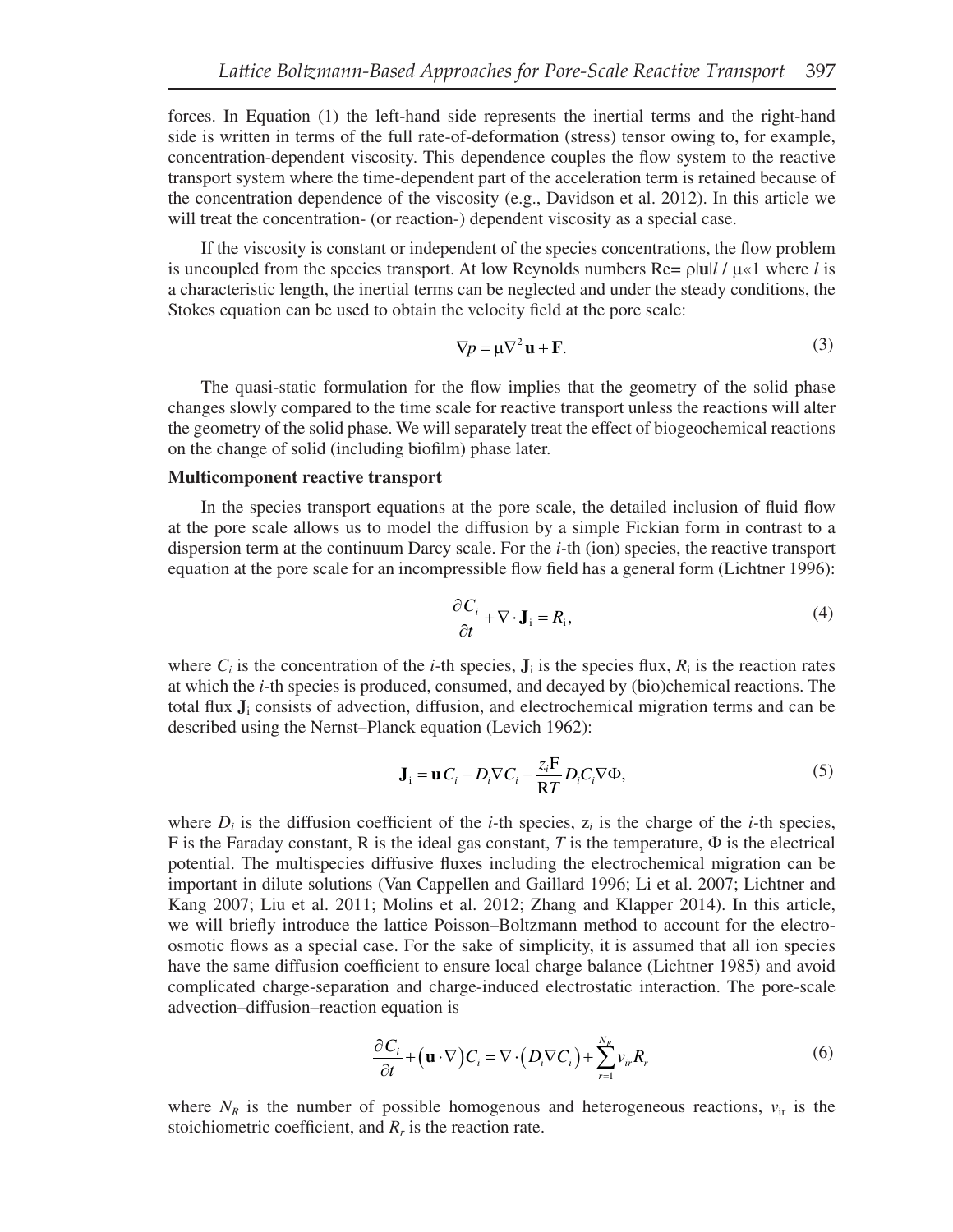To solve for a chemical system with many species, it is practically accepted to assume local partial equilibrium where both local equilibrium and kinetic reactions take place simultaneously. In this article, the homogeneous reactions are assumed to be in instantaneous equilibrium and all reactions at the heterogeneous interfaces are kinetically controlled. This approach is comprehensively discussed by Lichtner (1985, 1996) and the reactive transport equations in terms of the total concentrations  $(\Psi_i)$  are given by

$$
\frac{\partial \Psi_j}{\partial t} + (\mathbf{u} \cdot \nabla) \Psi_j - \nabla \cdot (D_j \nabla \Psi_j) = -\sum_{k=1}^{N_m} v_{jk} R_k + R_{\text{bio}},\tag{7}
$$

$$
\Psi_j = C_j + \sum_{i=1}^{N_{\text{eq}}} v_{ji} C_i, \tag{8}
$$

where  $N_m$  is the number of kinetically controlled reactions,  $v_{jk}$  is the stoichiometric coefficient in the reaction *k* with primary species *j*,  $R_k$  is the reaction rate for the *k*-th mineral reaction at the mineral–fluid interface,  $R_{bio}$  is the reaction rate due to biologically mediated reactions (biomass growth and biological production),  $C_i$  is the concentration of primary species *j*,  $N_{eq}$  is the number of secondary species (subject to equilibrium reaction), and  $C_i$  is the concentration of secondary species  $i$ . The  $C_i$  is given through the mass action law as functions of the primary species concentrations:

$$
C_i = \gamma_i^{-1} K_i \prod_{j=1} \left( \gamma_j C_j \right)^{v_{ji}},\tag{9}
$$

where  $\gamma_i$  is the activity coefficient and  $K_i$  is the equilibrium constant.

#### **Mineral precipitation and dissolution**

The rate laws for mineral precipitation and dissolution at the pore scale can be described by transition state theory (TST) (Lasaga 1981) where the rate law is a function of the saturation state of the solution. The reaction rate can be expressed for all minerals (Lasaga 1998) with a general form by

$$
R_m = -a_m k_m \left( 1 - \frac{Q_s}{K_{\text{eq}}} \right)^n,\tag{10}
$$

where  $a_m$  is the specific surface area of the *m*-th mineral,  $k_m$  is the reaction rate constant,  $Q_s$  is the ion activity product,  $K_{eq}$  is the equilibrium constant of the reaction, and *n* is the order of the reaction. The limitations of the applicability of the TST rate expressions were recently reviewed by Steefel et al. (2013) to address the issues on the reversibility implied in the TST formulation, the bulk TST approaches compared to atomistic reaction processes, the lack of time-dependent mineral surface reactivity, and the limitations on transport-controlled reactions. Nonetheless, recent pore-scale modeling results (Molins et al. 2012; Yoon et al. 2012; Hiorth et al. 2013) show that the TST approaches in a form of Equation (10) can match experimental results relatively well if a fine spatial resolution (at the order of micron scale) is used together with well-characterized reaction surfaces.

As stated earlier, all mineral precipitation and dissolution will take place at the mineral– fluid interface. In addition, the rate of the change of the interface due to Equation  $(10)$  is much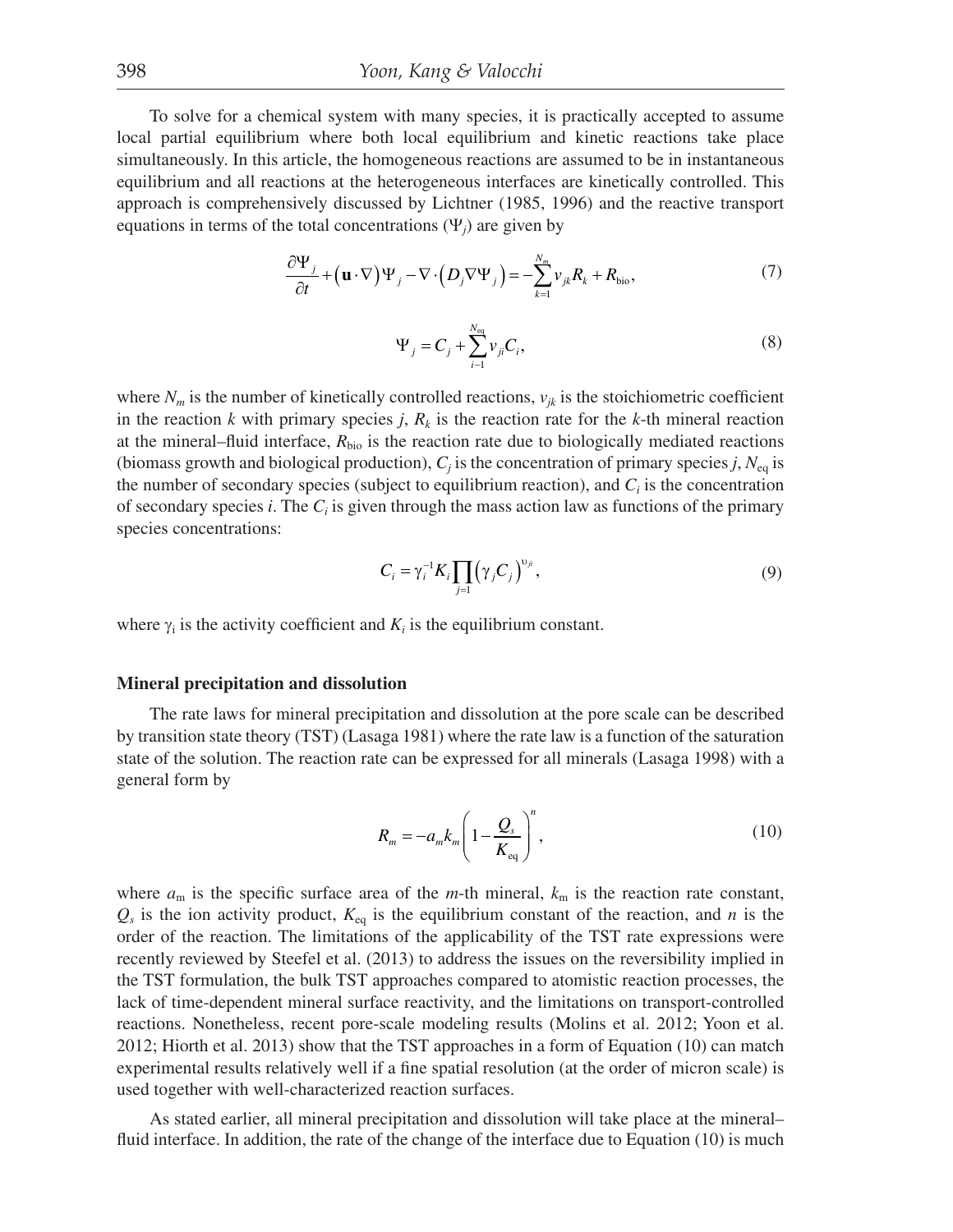slower than the scale of fluid velocities, and a quasi-steady approximation of the fluid flow can be used. Assuming no-slip boundary condition at the mineral surface, heterogeneous reactions at mineral interfaces can be represented through the internal boundary conditions (Kang et al. 2002; Li et al. 2008; Meakin and Tartakovsky 2009). The boundary condition for the total concentration is given by (Kang et al. 2006)

$$
D\frac{\partial \Psi_j}{\partial \mathbf{n}} = -\sum_{m=1}^{N_m} v_{jm} k_m \left(1 - \frac{Q_s}{K_{\text{eq}}}\right)^n, \tag{11}
$$

where  **is the direction normal to the interface pointing toward the fluid phase. Recently,** Huber et al. (2014) demonstrated the phase field approach is equivalent to the internal boundary conditions in the framework of LB formulations. It is noted that when the internal boundary conditions (i.e., reaction models) are solved with the advection–diffusion equation (Eqn. 7), the configuration of the surface area and update of the surface are the key to control the overall reaction rate and the feedback between porosity change and flow field. Two key dimensionless numbers including the Péclet number (Pe =  $|\mathbf{u}|/D_m$ ) and the Damköhler number ( $Da = k_m l / D_m$ ) are often used to characterize the transport and reaction processes. Since the solid phase is assumed immobile, the volume change of the mineral phase is given by

$$
\frac{\partial V_m}{\partial t} = \overline{V_m} a_m R_m, \qquad (12)
$$

where  $V_m$ ,  $\overline{V}_m$ , and  $a_m$  are the volumetric fraction, molar volume, and specific surface area of the *m*-th mineral, respectively. Solute diffusion in the solid phase is neglected. The volume is updated at each time step explicitly according to the equation

$$
V_m(t + dt) = V_m(t) + \overline{V_m} a_m R_m \times dt,
$$
\n(13)

where d*t* is the time interval for the mineral update.

#### **Biofilm dynamics**

A great deal of understanding biofilm dynamics has been gained from study of water and wastewater treatment processes where the bacteria are attached to a solid media forming an immobile biofilm. Modeling biofilms in engineered reactors is well described by Rittmann and McCarty (2001) and IWA Task Group (2006). Following these works, the biofilm in porous media is typically assumed to be impermeable to water flow, and therefore the total pore space can be partitioned into a fluid and biofilm phase. Dissolved substrates and solutes are allowed to diffuse within the biofilms where the diffusion coefficient within the biofilm phase (e.g., Eqn. 6 or 7) is generally taken as roughly 80% of its value in water (Rittmann and McCarty 2001). In addition, several works have allowed the biofilm to be slightly permeable to water flow to improve model predictions (Thullner and Baveye 2008; Pintelon et al. 2012; Deng et al. 2013). Assuming all the bacteria are attached to the solid as a biofilm, a local mass balance equation applies, similar to the case of mineral precipitation and dissolution

$$
\frac{dM}{dt} = r_{\text{growth}} - r_{\text{decay}},\tag{14}
$$

where *M* represents the mass of bacteria per unit volume of fluid and  $r_{\text{growth}}$  and  $r_{\text{decay}}$  represent the bacteria growth and decay rates, respectively.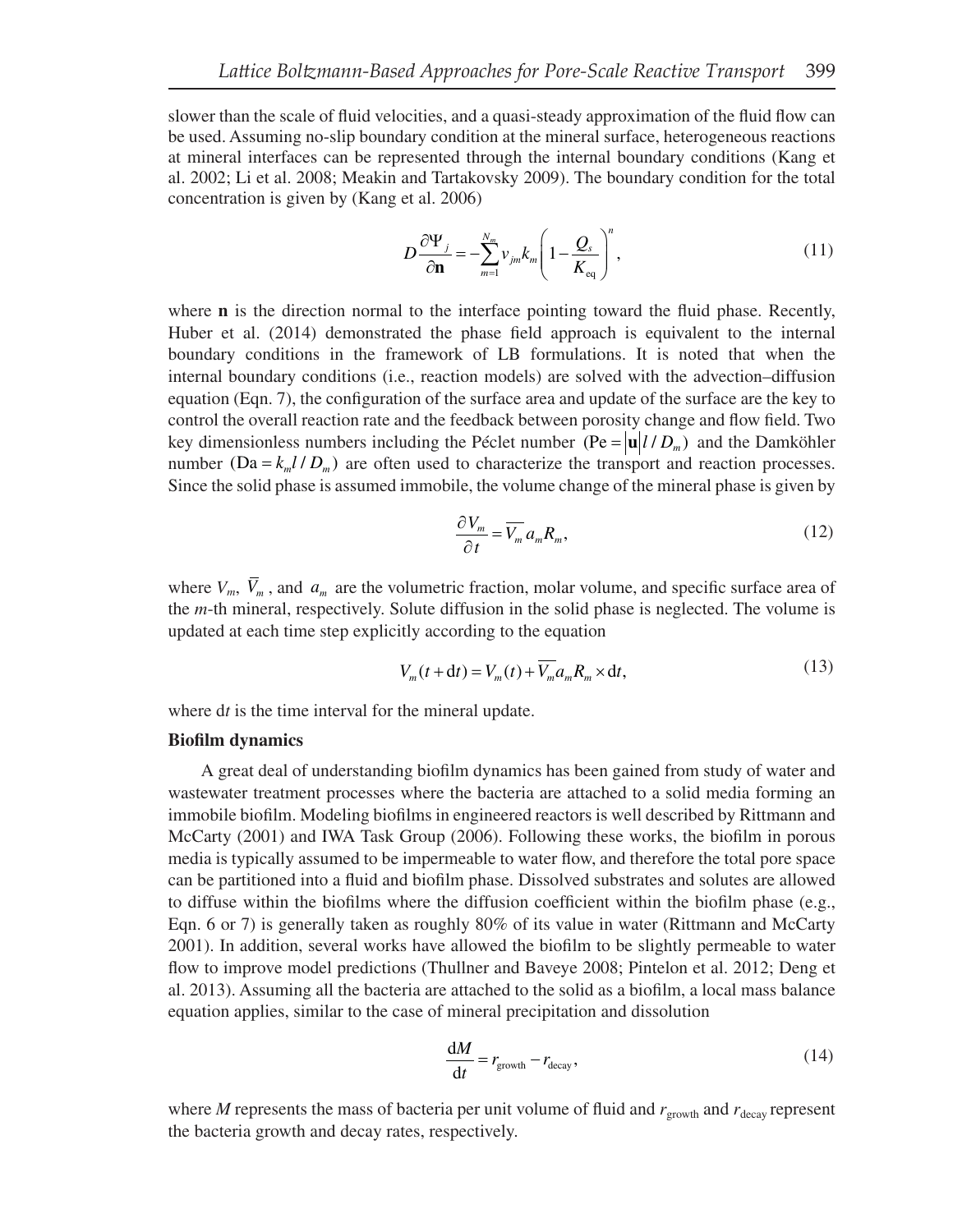The Monod equation is widely used to link bacteria growth to consumption of dissolved substrates

$$
r_{\text{growth}} = MY \ r_{\text{util}},\tag{15}
$$

$$
r_{\text{util}} = k_{\text{max}} \frac{C}{K_c + C},\tag{16}
$$

where *Y* is the biomass yield coefficient (mass of bacteria produced per mass of substrate consumed), *C* is the dissolved substrate concentration (mass per volume fluid),  $k_{\text{max}}$  is the maximum specific utilization rate (mass of substrate per mass of bacteria-time), and  $K_c$  is the half-maximum-rate concentration. For the sake of simplicity it is assumed that there is a single limiting substrate for bacteria growth; however, several studies have used dual Monod kinetics to investigate situations where two substrates (e.g. an electron donor and acceptor) are limiting (Knutson et al. 2005; Tang et al. 2013).

The growth rate is directly coupled to substrate consumption, so formally  $r_{\text{growth}} = -R_{\text{bio}}$  in Equation (7). As biomass grows, it can spread out and occupy an increasing volume of the pore space. This biofilm growth is very similar to growth of solid phase due to net precipitation, which will be discussed in the LB section. Growing bacteria requires energy for basic cell maintenance, resulting in a continuous biomass decay, termed endogenous decay (Rittmann and McCarty 2001). It is typically accepted to use a simple first-order rate law  $r_{\text{decay}} = k_d M$ where  $k_d$  is a decay coefficient (1/time). In some multispecies models, a portion of the biomass that decays accumulates into a pool of inert biomass. There are other mechanisms for biofilm loss that result from discrete events over time, including cell lysis and detachment. These will be briefly discussed later. Typically, two different strategies have been used for biomass spreading, namely continuous and discrete models  $(Fig. 2)$ . The first approach treats biomass as a separate continuum phase (the fluid being the other phase); the bacteria grow in response to substrate in the fluid phase and this growth leads to an expansion into the fluid domain. In discrete models, the biomass is represented as discrete quantities, either assigned to numerical grid blocks or to particles. In the discrete approach, bacteria consume substrate and grow, but the spreading process uses rules to spread the biofilm. Attachment and these spreading approaches will be described in the next section.



**Figure 2.** Biofilm growth and spreading models assume that the biofilm is either represented as a continuum  $(A)$  or as discrete quantities  $(B \text{ and } C)$  [Used by permission of IWA Publishing, modified from IWA Task Group on Biofilm Modeling  $(2006)$ , Fig. 3.12, p. 106].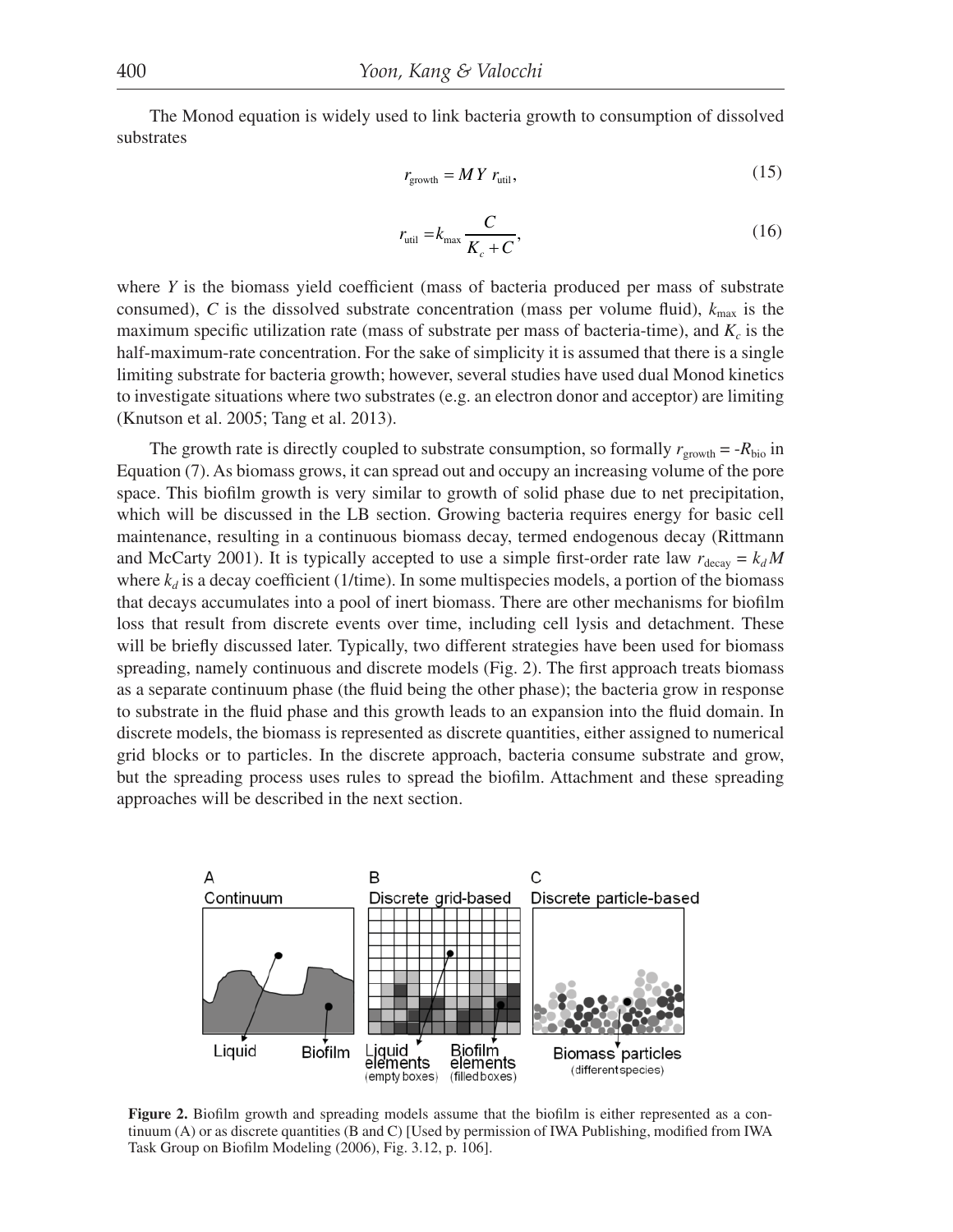# **LATTICE BOLTZMANN METHODS FOR FLOW AND REACTIVE TRANSPORT**

# **LBM** for fluid dynamics

In LBM, a fluid is treated as mesoscale particles moving in a lattice domain (space discretization) with discrete lattice velocities (momentum discretization) at discrete time steps (time discretization). The fluid variables (such as density and velocity) can be obtained through the moments (summation) of distribution functions over all discrete velocities. Typically the two-dimensional nine-velocity (D2Q9) and the three-dimensional nineteen-velocity (D3Q19) models for the 2-D and 3-D space, respectively, are employed (Fig. 3). The most popular LB fluid flow model is the Bhatnagar–Gross–Krook (BGK) or single relaxation time (SRT) model (Bhatnagar et al. 1954). However, a viscosity-dependent permeability is usually obtained when adopting SRT-LBM for simulating fluid flow in porous media (Pan et al. 2006). In order to overcome such defect, the multi-relaxation-time (MRT) model has been proposed for flow simulation (d'Humières et al. 2002; Pan et al. 2006). For a general purpose, we choose a 3-D multiple-relaxation time (MRT)-LBM in this article, because the MRT-LBM model has been shown to be superior to the SRT method (Pan et al. 2006; Hilpert 2011).



**Figure 3.** Schematics of the D2Q9 (left) and D3Q19 (right) models. The lattice velocities are indicated by arrows starting from the square/cube center. Note there is a zero lattice velocity  $\mathbf{e}_0 = \mathbf{0}$  in both the models.

 *Multiple Relaxation Time LBM.* The MRT-LBM model transforms the distribution functions in the velocity space of the SRT-LBM model to the moment space by adopting a transformation matrix. In the SRT-LBM model, the evolution equation for the distribution functions (i.e., LBE) can be written as

$$
f_i(\mathbf{x} + \mathbf{e}_i \Delta t, t + \Delta t) - f_i(\mathbf{x}, t) = \mathbf{S}[f_i^{\text{eq}}(\mathbf{x}, t) - f_i(\mathbf{x}, t)] \quad i = 0 \sim N,\tag{17}
$$

where  $f_i(\mathbf{x},t)$  is the *i*-th density distribution function at the lattice site **x** and time *t*. **S** is the relaxation matrix. For the D3Q19 model with  $N = 18$ , the discrete lattice velocity  $\mathbf{e}_i$  is given by

$$
\mathbf{e}_{i} = \begin{cases}\n0 & i = 0 \\
(\pm 1, 0, 0), (0, \pm 1, 0), (0, \pm 1, 0) & i = 1 \sim 6 \\
(\pm 1, \pm 1, 0), (0, \pm 1, \pm 1), (\pm 1, 0, \pm 1) & i = 7 \sim 18.\n\end{cases}
$$
\n(18)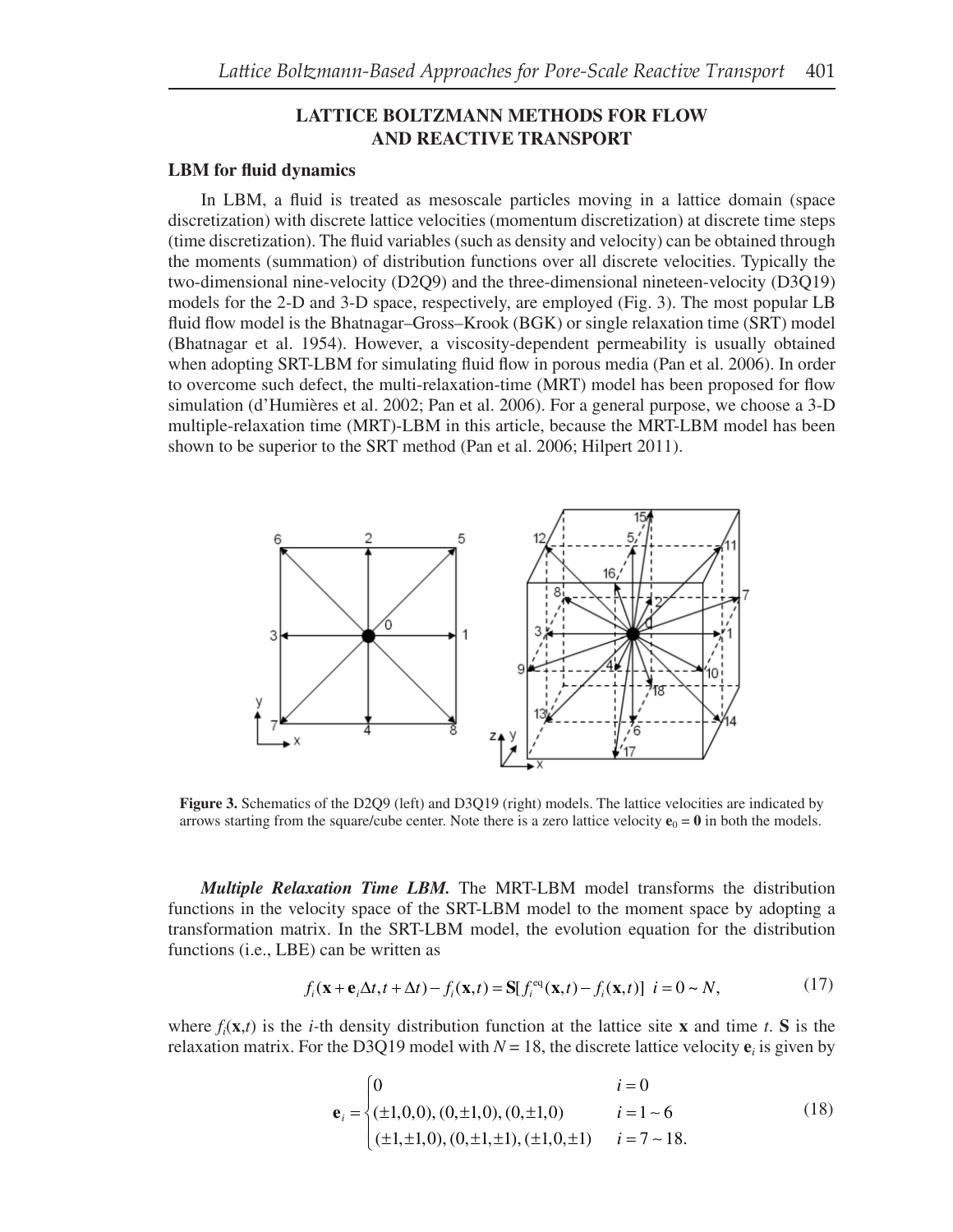$f<sup>eq</sup>$  is the *i*-th equilibrium distribution function and is a function of local density and velocity

$$
f_i^{eq} = w_i \rho \left[ 1 + \frac{\mathbf{e}_i \cdot \mathbf{u}}{(c_s)^2} + \frac{(\mathbf{e}_i \cdot \mathbf{u})^2}{2(c_s)^4} - \frac{\mathbf{u} \cdot \mathbf{u}}{2(c_s)^2} \right]
$$
(19)

with the weight coefficient  $w_i$  as  $w_i = 1/3$  for  $i = 0$ ;  $w_i = 1/18$  for  $i = 1, 2, \ldots, 6$ ;  $w_i = 1/36$ , for  $i = 7, 8,...,18$ .  $c_s = 1/\sqrt{3}$  is the speed of sound. By multiplying both sides of Equation (17) with a transformation matrix **Q**, an  $(N + 1) \times (N + 1)$  matrix, the evolution equation in the moment space can be expressed as

$$
\mathbf{m}(\mathbf{x} + c\Delta t, t + \Delta t) - \mathbf{m}(\mathbf{x}, t) = \hat{\mathbf{S}}[\mathbf{m}^{\text{eq}}(\mathbf{x}, t) - \mathbf{m}(\mathbf{x}, t)]
$$
(20)

$$
\mathbf{m} = \mathbf{Q} \cdot \mathbf{f}, \quad \mathbf{m}^{\text{eq}} = \mathbf{Q} \cdot \mathbf{f}^{\text{eq}}, \quad \hat{\mathbf{S}} = \mathbf{Q} \cdot \mathbf{S} \cdot \mathbf{Q}^{-1}, \tag{21}
$$

where **m** and **m**<sup>eq</sup> are the velocity moments and equilibrium velocity moments, respectively. **Q**-1 is the inverse matrix of **Q**, both of which are given in d'Humières et al. (2002). The transformation matrix  $Q$  is constructed based on the principle that the relaxation matrix  $\hat{S}$ , an  $(N + 1) \times (N + 1)$  matrix, in moment space can be reduced to the diagonal matrix, namely

$$
\hat{\mathbf{S}} = \text{diag}(s_0, s_1, \dots, s_{17}, s_{18})
$$
\n(22)

There is a large degree of freedom in choosing the relaxation parameters. According to Pan et al. (2006), one optimal set of relaxation parameters is given as:

$$
s_0 = s_3 = s_5 = s_7 = 0, s_1 = s_2 = s_{9-15} = \frac{1}{\tau}, s_4 = s_6 = s_8 = s_{16-18} = 8\frac{2\tau - 1}{8\tau - 1},
$$
(23)

where  $\tau$  is related to the fluid viscosity by

$$
\tau = \frac{\upsilon}{c_s^2 \Delta t} + 0.5,\tag{24}
$$

which is called the two-relaxation-time (TRT) model (Ginzburg and d'Humières 2003).

The detailed equilibrium velocity moments  $\mathbf{m}^{\text{eq}}$  can be found in Pan et al. (2006) and density and momentum (**j**) are determined by

$$
\rho = \sum_{i} f_i, \quad \mathbf{j} = \sum_{i} f_i \mathbf{e}_i \tag{25}
$$

The expression in Pan et al. (2006) includes the mean density of the fluid  $(\rho_0)$ , which is employed to reduce the compressibility effects of the model. Equations (20–25) can recover the Navier–Stokes equations using Chapman–Enskog multiscale expansion under the low Mach number limitation. In contrast to the SRT model, the collision step in the MRT model is implemented in the moment space, while the streaming step is carried out in the velocity space.

 *Boundary conditions.* As described earlier, complex geometries (boundaries) of porous media can be easily treated. A no-slip boundary condition at the solid surface can be realized through the "bounce-back" condition, which mimics the phenomenon that a particle reflects its momentum when colliding with a solid surface. It has been recognized that the combination of the SRT-LBM model with a standard bounce-back (SBB) scheme for fluid–solid boundaries may lead to viscosity-dependent permeability (Pan et al. 2006), causing errors in boundary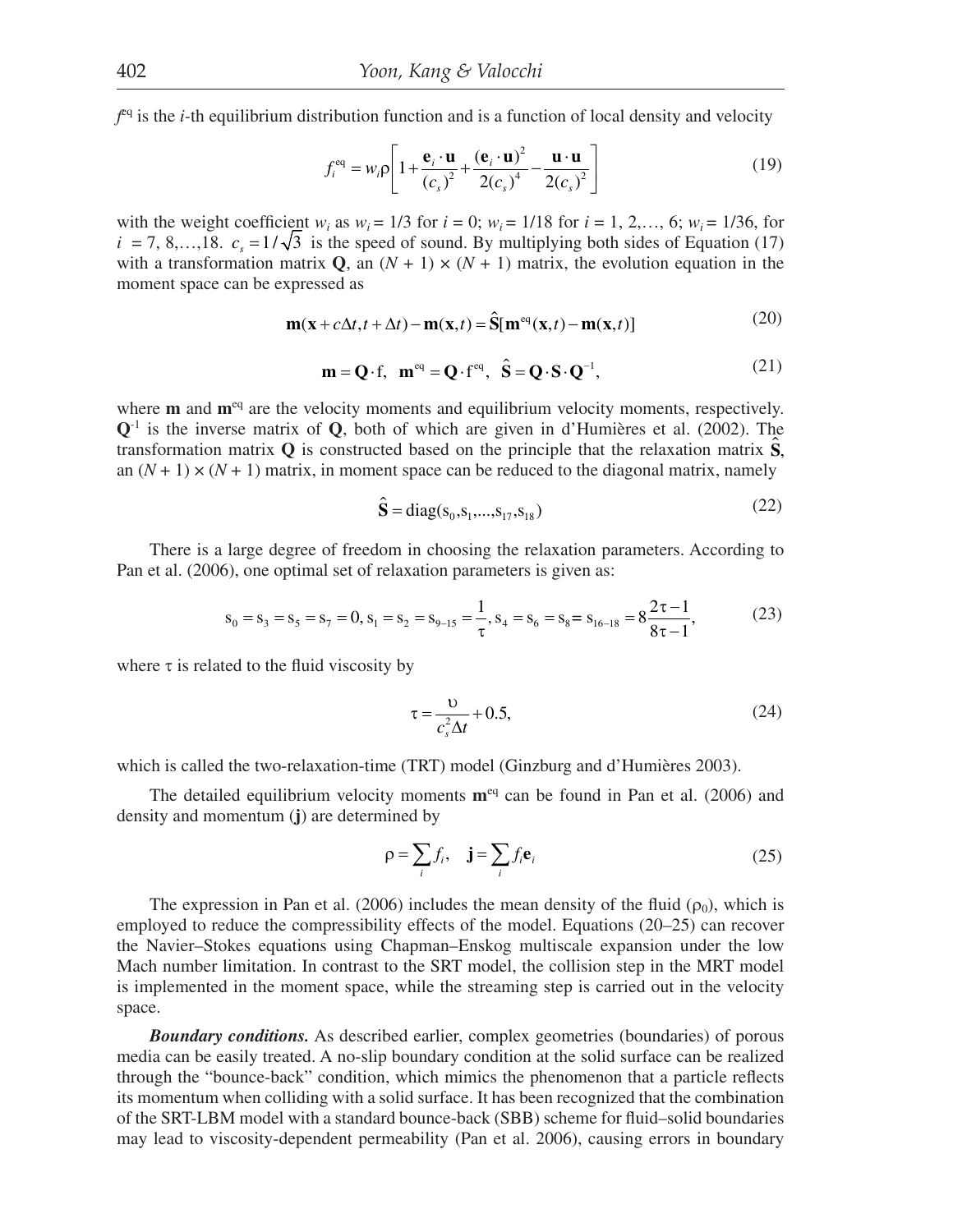locations. Recently, several schemes have been developed to more accurately represent such boundaries using spatial interpolations, including the linearly interpolated bounce-back (LIBB) scheme, the quadratically interpolated bounce-back (QIBB) scheme, and the multireflection (MR) scheme (Bouzidi et al. 2001; Ginzburg and d'Humières 2003; Yu et al. 2003). These methods have been incorporated separately into SRT-LBM and MRT-LBM, and a systematic quantitative comparison of the numerical accuracy and convergence rate of these methods for complex porous medium systems has been reported by Pan et al. (2006). In their work, the MRT models significantly reduce the viscosity dependence of permeability in porous medium simulations. In the MRT models, the location where the exact flow boundary conditions are satisfied can be essentially viscosity-independent by specifying an appropriately constructed collision operator, but it is impossible to achieve this with an SRT model.

#### **LBM for multi-component reactive transport**

 *Advection–diffusion reaction for a single-component system.* The LB models for chemically reacting fluid flows were first introduced by Kingdon and Schofield (1992) and Dawson et al. (1993). In their models, the LB equations for transport have a similar form to the flow equation, with the addition of a source/sink term representing chemical reactions. The chemical reactions used in Kingdon and Schofield (1992) represent the Selkov model. In a more general case, homogeneous chemical reactions taking place in an aqueous fluid can be written as a mass action law as in Equation (9). If the concentrations of the aqueous species are assumed to be sufficiently low so that their effect on the density and velocity of the solution is negligible, then the reactive transport of solute species can be described using another set of distribution functions,  $g_{\alpha k}$ , which satisfies a similar evolution equation as  $f_i$ .

$$
g_{\alpha k}(\mathbf{x} + \mathbf{e}_{\alpha} \delta_t, t + \delta_t) = g_{\alpha k}(\mathbf{x}, t) - \frac{g_{\alpha k}(\mathbf{x}, t) - g_{\alpha k}^{\text{eq}}(C_k, \mathbf{u})}{\tau_k} + \omega_{\alpha} \sum_{r=1}^{N_R} v_{kr} I_r, \ (k = 1, ..., N), \tag{26}
$$

where  $I_r$  is the reaction rate of the *r*-th reaction,  $C_k$  is the solute concentration of the *k*-th species, and  $\tau_k$  is the relaxation time related to the diffusivity.

It is noted that the advection–diffusion equation obeyed by the concentration is linear in velocity **u**. This indicates that the equilibrium distributions for scalar transport need only to be linear in **u**; and thus lattices with fewer vectors are sufficient for scalar transport. Thus, a reduced D2Q5 lattice model in which the discrete velocities  $(i = 5, 6, 7, 8)$  in the D2Q9 model (Fig. 3) are not considered, is often used for solute transport. The D2Q5 model is combined with an equilibrium distribution function that is linear in **u** (Sullivan et al. 2005)

$$
g_{\alpha k}^{\text{eq}} = C_k (J_{\alpha k} + \frac{1}{2} \mathbf{e}_{\alpha} \cdot \mathbf{u})
$$
 (27)

where the concentration  $C_k$  and a constant  $J_{\alpha k}$  are given by

$$
C_k = \sum_{\alpha} g_{\alpha k} \tag{28}
$$

$$
J_{\alpha k} = \begin{cases} J_{0k}, & \alpha = 0\\ (1 - J_{0k})/4, & \alpha = 1, 2, 3, 4 \end{cases}
$$
 (29)

The rest fraction  $J_0$  can be selected from 0 to 1. In the literature, different forms of equilibrium distribution functions are adopted. The equilibrium distribution function given by Equation (29) is a general formula, which becomes the one used in Huber et al. (2008) if  $J_0 = 1/3$  and Kang et al. (2007) if  $J_0 = 0$ . The accuracy and efficiency of the reduced D2Q5 model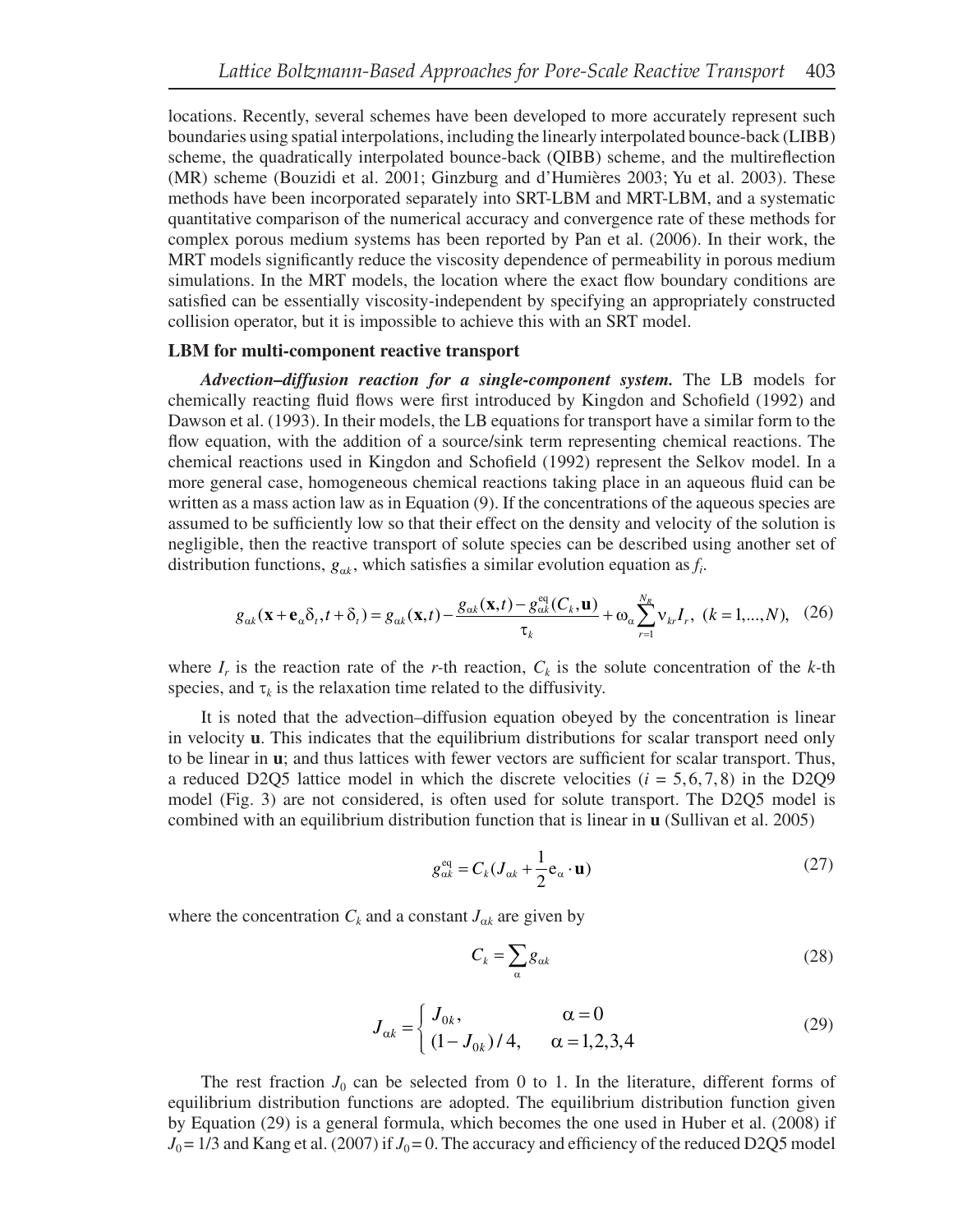has been confirmed in the literature (Kang et al. 2007; Huber et al. 2008; Chen et al. 2012, 2013a, 2014a). Equation (29) covers a wide range of diffusivity by adjusting  $J_0$ , which is a prominent advantage of such an equilibrium distribution (Sullivan et al. 2005; Chen et al. 2013b). Using the Chapman–Enskog expansion technique, one can prove that Equation (26) recovers the pore-scale advection–diffusion–reaction equation for an incompressible flow field as in Equation (6). The physical diffusion coefficient using the LB parameters is given by

$$
D_k = \frac{1}{2}(1 - J_{0k})(\tau_k - 0.5)\frac{\Delta x^2}{\Delta t}.
$$
\n(30)

Therefore, one can solve the reactive transport problem by solving Equation (26) for each species, assuming all reaction rate constants are known.

LBM for reactive species has been used for various problems. Dawson et al. (1993) simulated pure diffusion, homogeneous chemical reactions and pattern formation due to Turing instability. Their LB simulation results agreed well with theoretical predictions and captured the basic physics as predicted by the macroscopic reaction–diffusion equations. Weimar and Boon (1996) simulated an athermal flow that advects reactant species. They considered a nonlinear reactive system described by the Brusselator model. Yan and Yuan (2001) simulated the Belousov–Zhabotinskii reaction and showed that the LBM could capture the well-known chemical clock of the diffusion–reaction system. Recently it has also been used to simulate bacterial chemotaxis (Hilpert 2005) and bacterial growth in porous media (Zhang et al. 2010b).

 *Advection–diffusion reaction for multi-component system.* As described earlier, solving Equation (26) for each species corresponding to Equation (6) may be very computationally expensive. For multi-component systems, Kang et al. (2006) have derived the following LB equation for the total primary species concentrations,  $\Psi_i$  (Eqn. 7) with reactions written in canonical form

$$
G_{\alpha j}(\mathbf{x} + \mathbf{e}_{\alpha} \delta_t, t + \delta_t) = G_{\alpha j}(\mathbf{x}, t) - \frac{G_{\alpha j}(\mathbf{x}, t) - G_{\alpha j}^{eq}(\Psi_j, \mathbf{u})}{\tau_{aq}}, (j = 1, ..., N_C),
$$
(31)

where  $j = 1,..., N_c$  and  $N_c$  is the number of primary species,  $G_{\alpha j}$  is its distribution function along the  $\alpha$  direction,  $G_{\alpha j}^{eq}$  is the corresponding equilibrium distribution function and  $\tau_{qq}$ is the dimensionless relaxation time for all the aqueous species. With the homogeneous reactions in the canonical form, formulating a LB equation for total concentration  $\Psi$ , and replacing the rates of these reactions with mass action equations, the number of unknowns and evolution equations is reduced from  $N_c + N_R$  to  $N_c$ . The reduction can be significant for a system with many aqueous species. For example, the chemical system of  $Na<sup>+</sup>-Ca<sup>2+</sup>-Mg<sup>2+</sup>-H<sup>+</sup>-SO<sub>4</sub><sup>2</sup>-Cl-CO<sub>2</sub> with the reaction of calcite to form dolomite and gypsum$ has  $(N_c + N_R)$  equal to 23, but  $N_c$  equal to only 7 (Kang et al. 2010). Here only speciesindependent diffusion is considered, guaranteeing conservation of charge in the aqueous phase as described earlier. Different diffusion coefficients can be obtained by varying  $\Delta x$  or  $\Delta t$  in Equation (30). More information on LBM simulation of electrochemical systems that includes species-dependent diffusion can be found in He and Li (2000) and will be briefly introduced later. Equation (31) can recover the pore-scale advection–diffusion equation without reaction terms in Equation (7).

*LBM for chemical reactions at the fluid–solid interfaces.* Early work on chemical reactions at solid surfaces was based on LGA. Wells et al. (1991) pioneered an LGA model that couples solute transport with chemical reactions at mineral surfaces and in pore networks. In their model, chemical reactions considered at solid surfaces included precipitation/dissolution,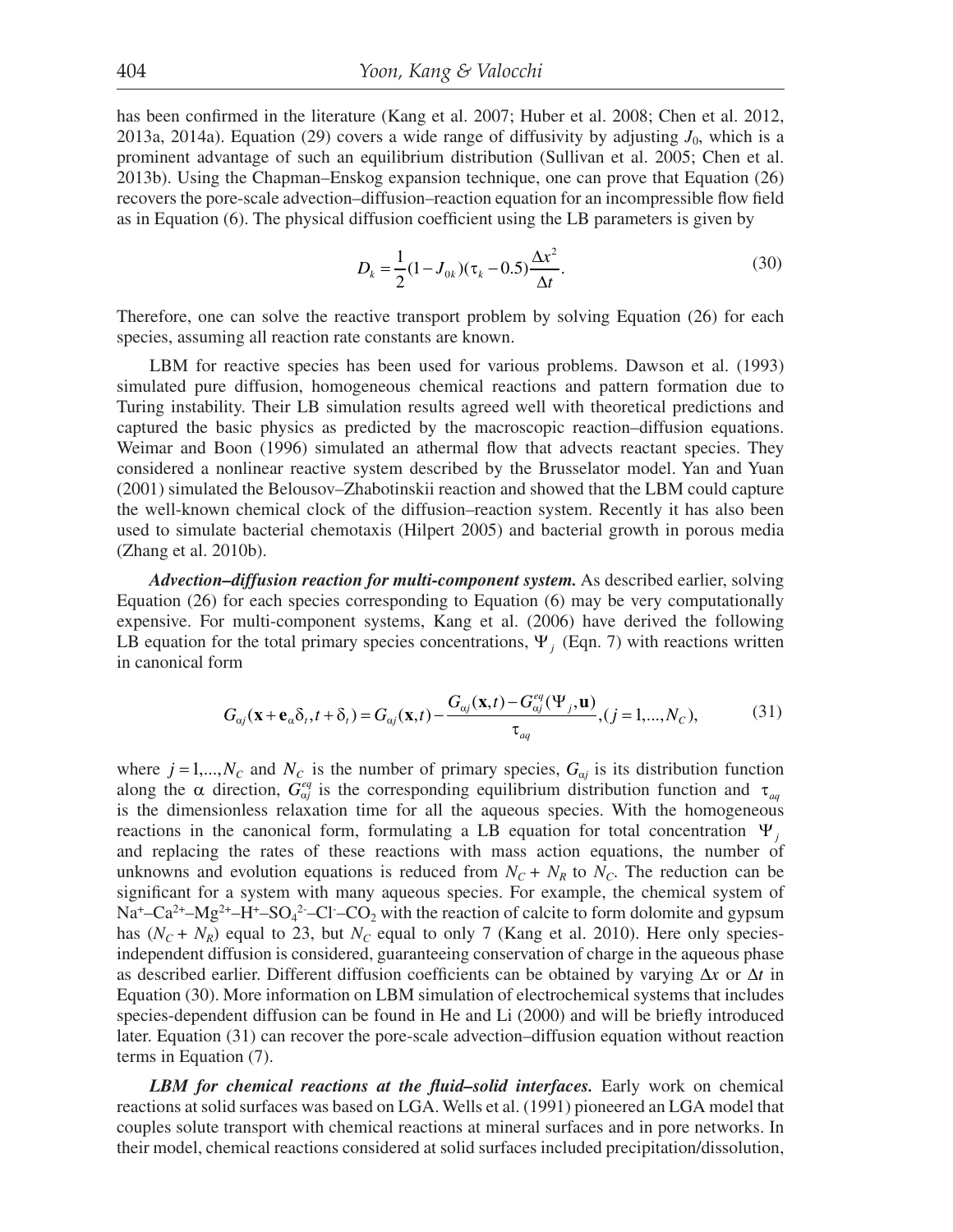sorption and catalytic reaction. Dissolution and precipitation reactions were simulated by allowing wall nodes to serve as sources or sinks for mass of a dissolved component. Whenever a particle collides with a wall, a unit of mass may be exchanged, thus increasing or decreasing the local concentration in solution depending upon the saturation state of the fluid. Later, Sullivan et al. (2005, 2006) simulated 2-D and 3-D packed bed reactors using a LBM. They accounted for the local fluid velocity by including reaction via concentration changes in the equilibrium distribution. Recently, Huber et al. (2014) treated heterogeneous reactions at the fluid–mineral interfaces which are explicitly part of the computational domain. So the internal fluid–solid boundaries are treated in a similar way as any fluid site in the computational domain, and the algorithm to solve for surface reactions is independent of the surface shape and orientation of the grains.

Typically heterogeneous reactions in the LBM are treated through boundary conditions. Kelemen et al. (1995) extended the LBM with a dissolution boundary condition such that the fluid particle colliding with the wall has a probability of detaching a solid particle. Verhaeghe et al. (2006) designed boundary conditions to impose a concentration or a flux on a solid interface for use in multicomponent LBMs. Other approaches for concentration boundary treatment focused on deriving the unknown distribution functions at the fluid-solid interface based on local conditions for different boundary condition types. To discuss the concentration boundary conditions, a schematic illustration of the fluid–solid interface is presented in Figure 4. Following Zhang et al. (2012), the boundary condition at this interface is

$$
b_1 \frac{\partial C}{\partial \mathbf{n}} + b_2 C = b_3,\tag{32}
$$

which is a general formula that can describe all the three types of boundary conditions: the Dirichlet boundary condition, with  $b_1 = 0$  and  $b_2 \neq 0$ , the Neumann boundary condition, with  $b_2 = 0$  and  $b_1 \neq 0$ , and a mixed boundary condition, with  $b_1 \neq 0$  and  $b_2 \neq 0$ .



**Figure 4.** A schematic illustration of a fluid–solid interface node in the D2Q5 lattice model. F and S represent a fluid and solid node, respectively. R represents the reactive interface node.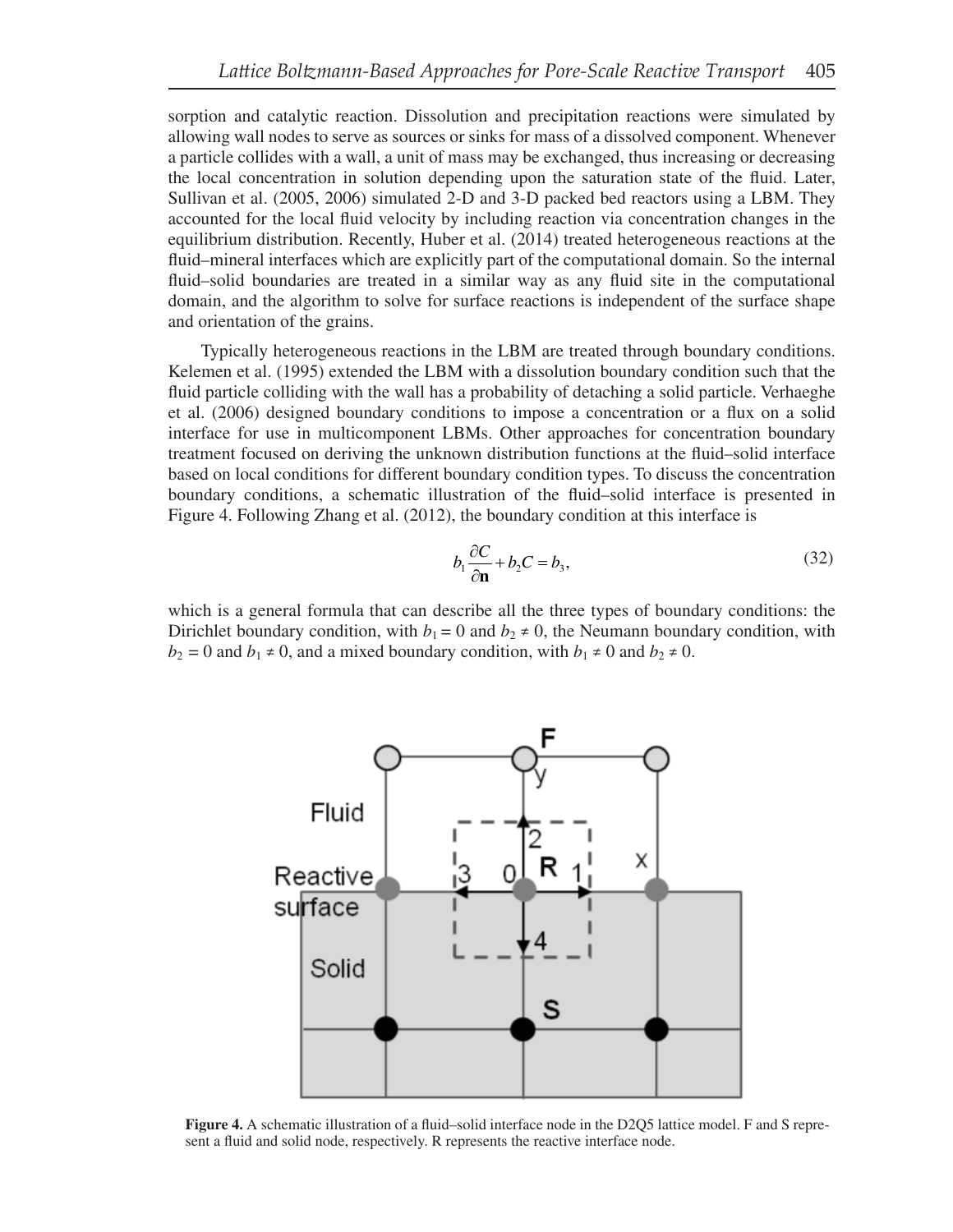Kang et al. (2007) proposed a new expression of the concentration distribution function in terms of the corresponding concentration and its gradient

$$
\sum g_i \mathbf{e}_i = C \mathbf{u} - D \nabla C. \tag{33}
$$

After each streaming step in Figure 4,  $g_2$  is unknown and  $g_4$  is known; and  $g_1$  and  $g_3$  do not affect the fluid domain and hence are not needed to calculate their values. In this case, the reactive wall is static. They pointed out that since  $g_2$  enters the domain and  $g_4$  leaves the domain, the following equation based on Equation (33) is obtained at the reactive node R

$$
g_2 - g_4 = -\frac{D}{c}\frac{\partial C}{\partial y} = \frac{k_m}{c} \left( 1 - \frac{Q_m}{K_m} \right),\tag{34}
$$

where  $c = dx/dt$  and C can be the total concentration for the multi-component system. The fact that the non-equilibrium portion of the distribution functions in opposite directions takes the opposite sign for a static wall derives another equation

$$
g_2 + g_4 = (g_2^{eq} + g_2^{neq}) + (g_4^{eq} + g_4^{neq}) = g_2^{eq} + g_4^{eq}.
$$
 (35)

Finally, the unknown distribution  $g_2$  can be obtained by combining Equations (34–35).

Instead of using Equation (33), Zhang et al. (2012) proposed to directly solve Equation (32) to obtain the concentration at the boundary using the following difference scheme

$$
b_1 \frac{C_{\rm R} - C_{\rm F}}{|\Delta x|} + b_2 C = b_3,
$$
 (36)

where  $C_R$  and  $C_F$  are the concentrations at interface node R and adjacent fluid node F, respectively, and  $\Delta x$  is the distance between nodes F and R. In Equation (36)  $C_R$  is the only unknown and thus can be directly solved. The unknown  $g_2$  can be solved with Equation (35). Following Zhang et al. (2012), Chen et al. (2013b) improved the accuracy of boundary treatment by adjusting the bounce-back particle distribution functions according to the velocity and concentration values at the midpoint of a boundary lattice link.

In a recent study, Chen et al. (2013b) proposed to use Equation (33) to solve the unknown distribution function after  $C_R$  is obtained from Equation (36). For the boundary node shown in Figure 4, the new boundary condition can be written as

$$
\begin{cases}\nb_1 \frac{C_R - C_F}{c} + b_2 C = b_3 & (a) \\
g_2 - g_4 = C_R v - \frac{D}{c} \frac{\partial C}{\partial y} & (b)\n\end{cases}
$$
\n(37)

Equation (37a) is used to solve  $C_R$ , followed by using Equation (37b) to solve  $g_2$ . This boundary condition treatment can handle moving boundary conditions. The boundary condition described by Equation (37) can be uniformly used to treat both a reactive fluid–solid boundary and a zero-flux fluid–fluid boundary. For the static fluid–solid boundary, a precipitation or dissolution reaction leads to the following reduced form of Equation (37)

$$
\begin{cases}\nD\frac{C_R - C_F}{c} = -k_m \left(1 - \frac{C_R}{K_m}\right) & (a) \\
g_2 - g_4 = -\frac{D}{c}\frac{\partial C}{\partial y} & (b).\n\end{cases}
$$
\n(38)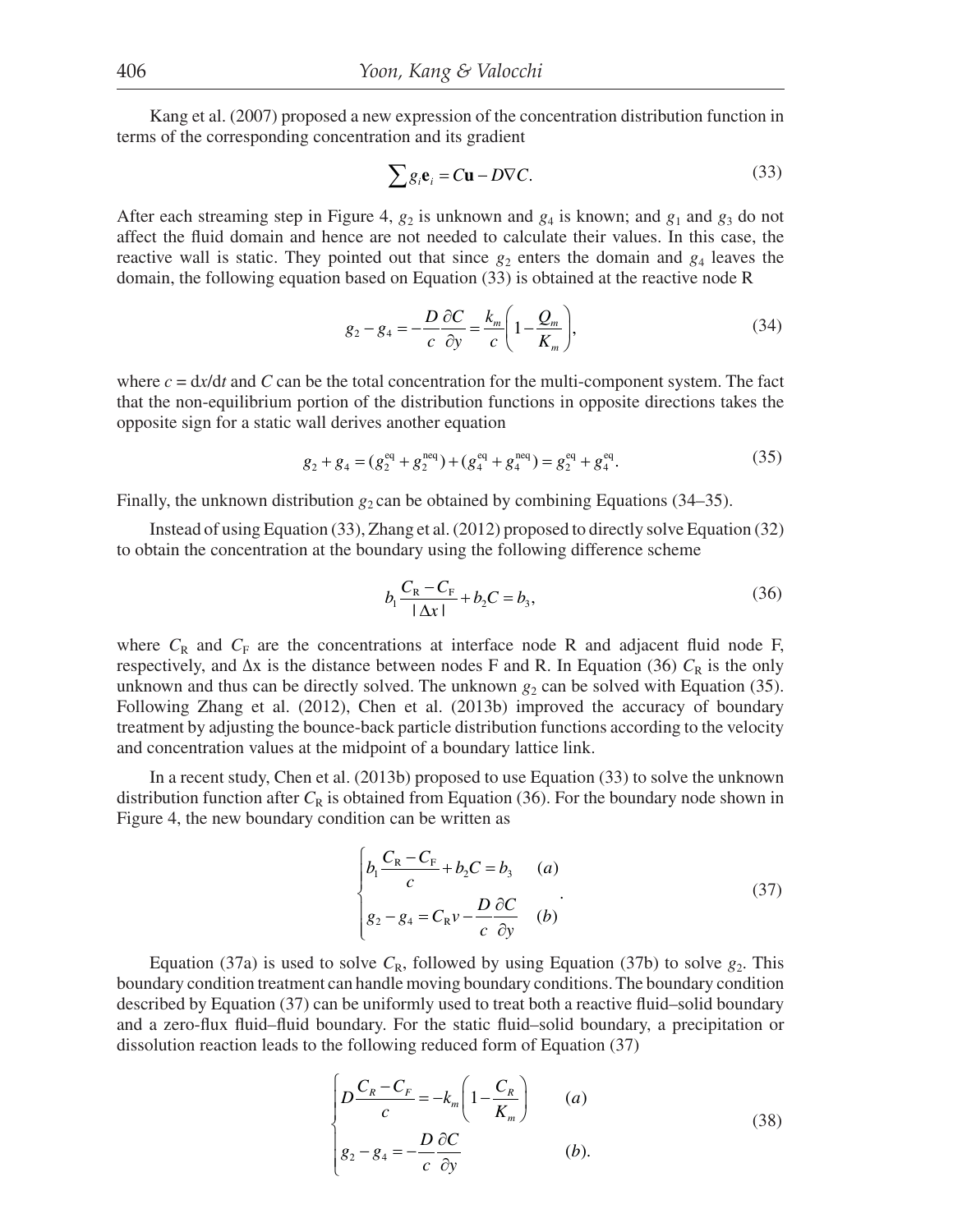For the moving fluid–fluid boundary, there is no reaction, and the concentration gradient of solute is zero. Thus Equation (37) reduces to

$$
\begin{cases}\nD\frac{C_{\rm R} - C_{\rm F}}{c} = 0 & (a) \\
g_2 - g_4 = C_{\rm R}v & (b).\n\end{cases} (39)
$$

#### **Update of solid–pore geometry**

To model accurately reactive transport involving significant mass transfer between solids and fluids due to dissolution and/or precipitation, it is necessary to account for the time evolution of the solid phase (pore geometry). For tracking the fluid–solid interfaces, the phase field (PF) method (Chen 2002) and the cellular automaton (CA) methods (Sun et al. 2009) are widely used. Other methods such as Volume of Fluid (VOF) and Level Set (LS) commonly used for multi-fluid phase flow, can be also adopted for this purpose (Li et al. 2008). Verberg and Ladd (2000, 2002) designed an algorithm for simulating chemical erosion in rough fractures using an optimized LB scheme. A continuous bounce-back scheme allows for the boundary to be located anywhere between two grid nodes. The new solid structure is determined based on the local flux of tracer particles across the solid surface, assuming an instantaneous reaction, so dissolution is diffusion-controlled. In Verhaeghe et al. (2006), the amount of species injected in the system was calculated from the difference between populations leaving and entering the system. Li et al. (2008) studied a similar problem using LS to track the fluid–solid interfaces. In addition, Luo et al. (2012) implemented a model using a diffuse interface method to track the fluid–solid interface. Most recently, Huber et al. (2014) combined LBM and PF method for dissolution–precipitation processes involving single or multiple species.

To track the moving fluid–solid interfaces caused by dissolution and precipitation, Kang et al. (2003, 2006) developed the volume of pixel (VOP) method, a type of CA method. Each fluid–solid interface node represents a control volume (a control area in the 2-D case) with a size of  $1 \times 1 \times 1$  (in lattice units) and is located at the center of this volume. As in Figure 4, the node R is the center of the control volume surrounded by dashed lines. The control volume is assigned with a certain amount of mineral mass (volume) that changes with time due to chemical reaction (Eqn. 12); then the volume is updated using Equation (13). In these studies, both a time interval and specific surface area  $(a_m)$  equal unity in lattice units. When  $V_m$  reaches certain threshold values, the pore geometry needs to be updated. Here we will briefly describe the volume of pixel method developed by Kang and coworkers.

 *Single mineral VOP method.* In this method, the grid size is assumed to be small enough to represent each node by one mineral at one time and the effect of both dissolution and precipitation is recorded at that node through Equation (13). For dissolution, the solid node associated with  $V_m$  can be simply removed (i.e., changed to a pore node) when  $V_m$  reaches zero (Kang et al. 2002, 2014; Chen et al. 2014a). For precipitation, when  $V_m$  reaches a certain threshold value, a nearby neighboring fluid node (child node) can be chosen to become a solid node. There may be multiple such nodes, and different ways of choosing the child node may lead to different crystal growth patterns. Therefore, the single-mineral VOP model has an extra degree of freedom which allows for incorporating different crystal growth mechanisms such as a random-growth method for single species (Kang et al. 2003, 2004) and multi-component systems (Kang et al. 2006). In this random-growth method, the growth has no preference in any particular direction and the method has been shown to be lattice-effect free. Figure 5 shows crystal growth patterns from a supersaturated solution of a single species using the randomgrowth method. It is clear that crystal shape in this case (d) is fairly round. The VOP has many advantages: a clear physical concept, simple and stable arithmetic, easy implementation of various surface reactions, and flexible coupling with different nucleation and crystal growth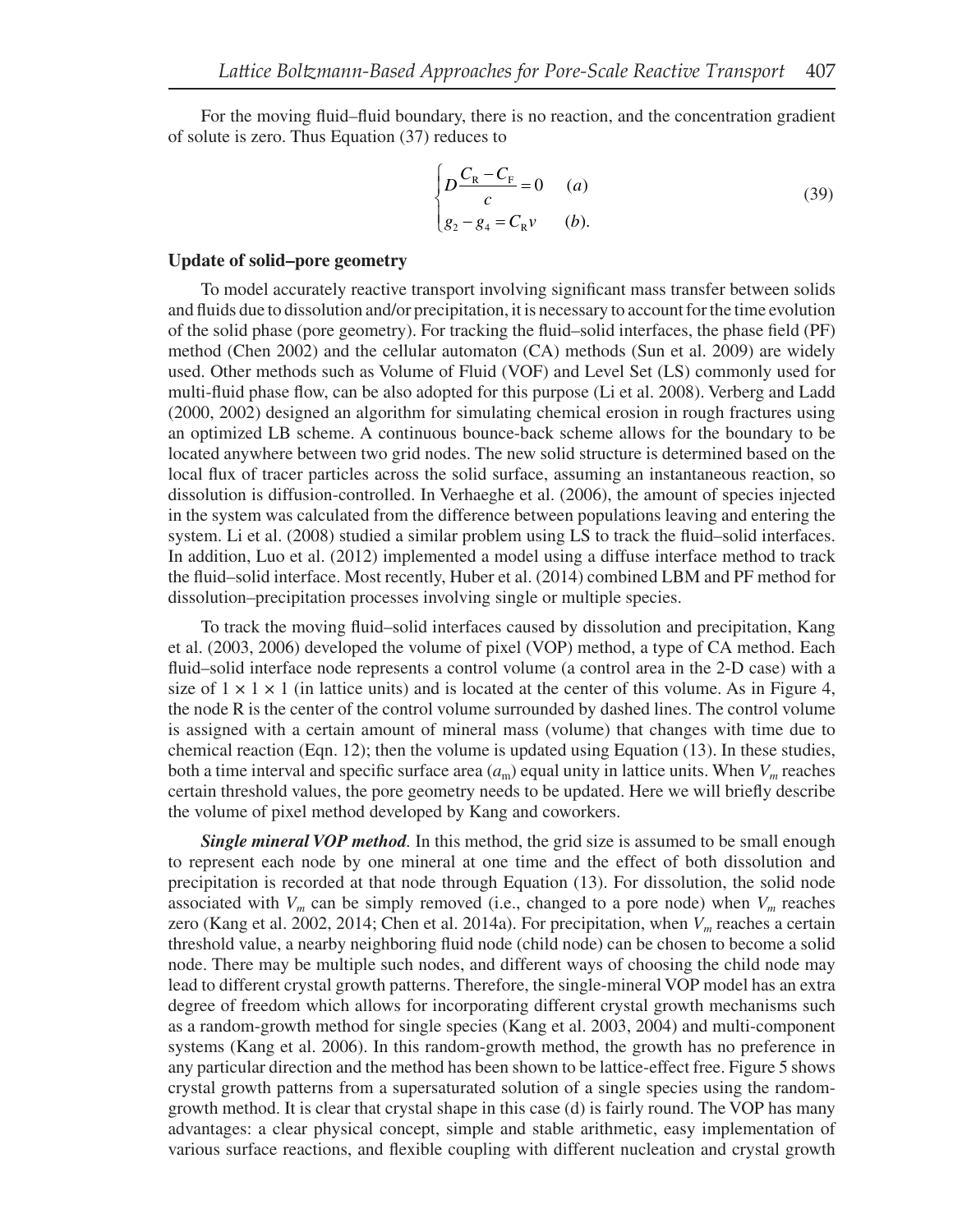

**Figure 5**. Crystal structures developed at different Da numbers and at solute saturation (1.2): (a) Da = 600; (b) Da = 150; (c) Da = 48; (d) Da = 2. *m* represents the number of solid particles (crystal mass). [Used by permission of John Wiley and Sons, from Kang Q, Zhang D, Lichtner PC, Tsimpanogiannis IN (2004) Lattice Boltzmann model for crystal growth from supersaturated solution. *Geophysical Research Letters*, Vol. 31, Fig. 2, p. L21604-3]

mechanisms. The method has been used successfully to predict many moving solid–fluid interface phenomena, such as crystal growth (Kang et al. 2004), rock dissolution due to acid injection (Kang et al. 2002, 2003), Liesegang bands or rings (Chen et al. 2012), and dissolution and precipitation involved in  $CO<sub>2</sub>$  sequestration (Yoon et al. 2012).

Growth in preferred directions can be achieved by exploiting the extra degree of freedom in the VOP model and incorporating corresponding physics in the growth rules. For examples, polygonal and dendritic crystals with symmetry have been produced by aligning the direction of growth to that of the maximum concentration gradient and different morphologies have also been obtained by varying the probability of adding a solid node in that direction (Lu et al. 2009). Another growth mechanism is epitaxial growth in which the precipitates quickly spread and cover the surface of the primary mineral, thus only a small amount of precipitates can completely stop the dissolution (Prieto et al. 2003).

 *Multiple mineral VOP method.* In reality, changes of solid morphology can involve scales much smaller than the lattice or pore size used in the simulations. Therefore, it is reasonable to assume that each node can be represented by multiple minerals with the initial total volume fraction equal to unity. In this case, the volume fraction of each mineral is still updated by Equation (13) and dissolution recorded in the solid node. Mass accumulation due to precipitation, however, is recorded at the neighboring pore nodes. As seen in Figure 4, when

$$
\sum V_m(R) = 0,\t\t(40)
$$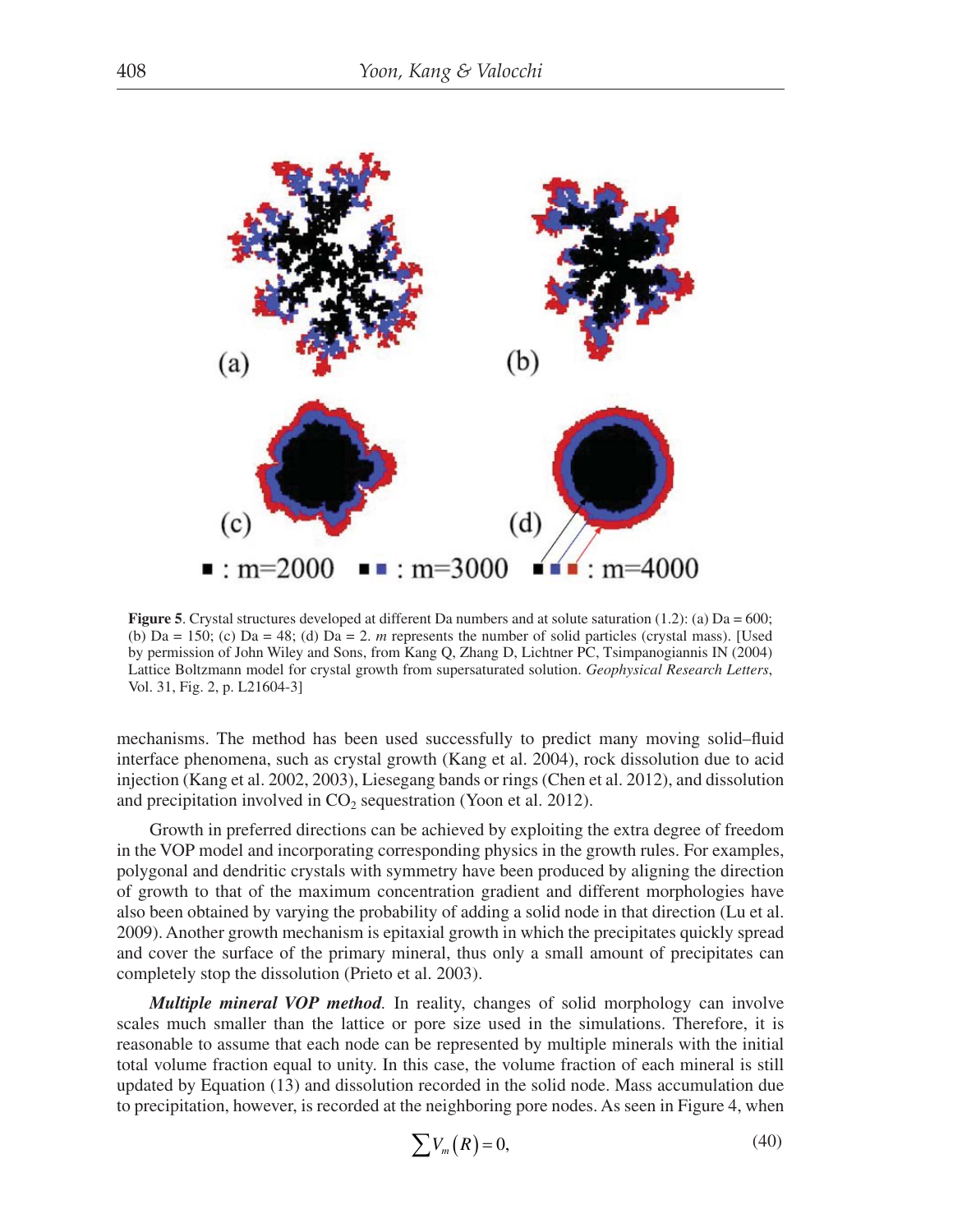the node  $R$  is changed to a fluid node. Alternately, when

$$
\sum V_m(F) = V^0,\tag{41}
$$

the node F becomes a solid node composed of multiple minerals. In contrast to previous methods (Kang et al. 2003, 2004, 2006) for updating pore geometry, the multiple-mineral VOP method can account for coexistence of multiple minerals at the same node and the growth of minerals is deterministic rather than random. Figure 6 shows crystal structures at  $Da = 600$  with the single-mineral VOP (random-growth) method (left) and multiple-mineral VOP approach (right) to update the solid phase (Kang and Lichtner 2013). At this high Da number, the process is diffusion-controlled. As a result, the crystal structure is not compact. However, while the crystal on the left is an open cluster-type structure, consistent with that of the multi-particle, diffusion-limited aggregation in the simulation of solidification structures of alloy melt, the crystal structure on the right is highly symmetric and regular. The multiplemineral VOP approach was also used in the pore-scale study of reactive transport involved in  $CO<sub>2</sub>$  sequestration (Kang et al. 2010). Clearly, when combined with appropriate methods for the underlying physical properties and processes to update the solid phase, the LBM can simulate a variety of reactive flow problems.



**Figure 6.** Crystal structures and solute concentration obtained using single-mineral VOP approach (random growth) (left) and multiple-mineral VOP approach (right). [Used by permission of Hindawi, from Kang QJ, Lichtner PC (2013) A lattice Boltzmann method for coupled fluid flow, solute transport, and chemical reaction. In: *Progress in Computational Physics.* Ehrhardt M (ed) Bentham Science Publishers, Vol. 3, Fig. 8, p. 196]

#### **LBM** for biofilm dynamics

The system of equations described in Equations  $(3)$ ,  $(6)$  and  $(14–16)$  includes three dynamic processes, which occur at very different time scales: biofilm development on the order of hours or days; transport and reaction of chemical species on the order of minutes; and fluid flow on the order of seconds (Picioreanu et al. 2000; Pintelon et al. 2009). Therefore, when the flow or substrate concentration suddenly changes, the biofilm can be assumed unchanged (i.e., in a "frozen" state). Based on this assumption, the three processes are commonly decoupled and solved sequentially. As described earlier, the biofilm consists of multiple active microbial species, inert biomass, and EPSs. Biofilm spreading is typically computed using a continuum or discrete model as shown in Figure 2. Since a majority of pore-scale biofilm models in literature adopt a discrete representation of the biomass, this approach will be explained in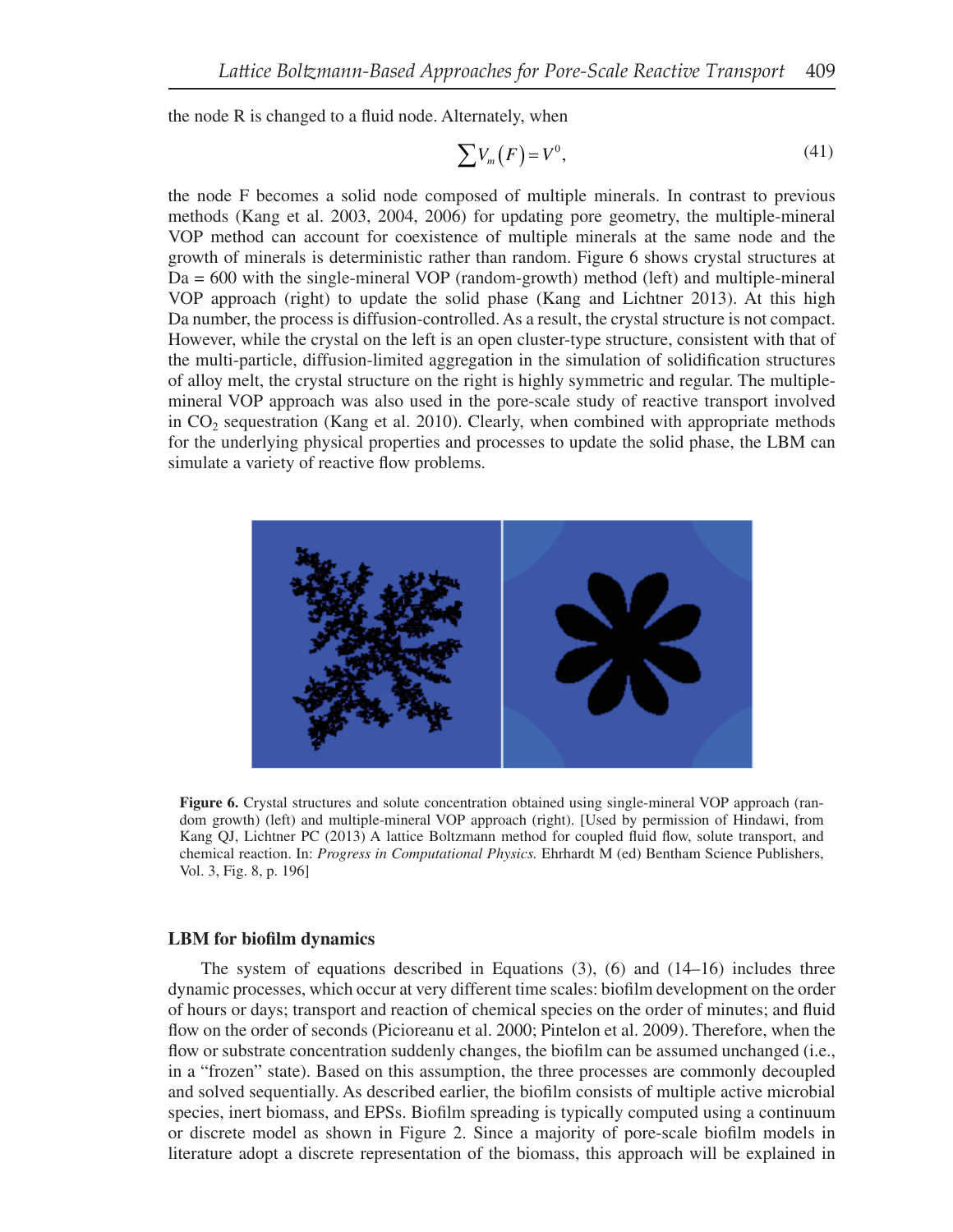more detail below. For continuous model of biofilm spreading, the reader may refer to key literature for various variants (Alpkvist and Klapper 2007; Wang and Zhang 2010; Lindley et al. 2012; Zhang and Klapper 2014). The LBM earlier described for hydrodynamics and reactive transport can be applied for biogeochemical reactive transport. In fact, the LBM for advection-diffusion-reaction (Eqns. 27–30) developed by Sullivan et al. (2005) for packed bed reactors was directly applied for biofilm dynamics (von der Schulenburg et al. 2009). In Sullivan et al. (2005), the diffusion coefficient within intra-particle space was adjusted by changing the relaxation time  $(\tau_k)$  in Equation (30), which can be adapted for diffusivity within biofilm. Knutson et al. (2005) simulated biofilm growth in porous media to account for biofilm morphology observed in microfluidic experiments using the LB-FVM with a CA algorithm for biofilm dynamics. von der Schulenburg et al. (2009) presented the first numerical 3-D pore-scale model of biofilm growth in porous media, based on an LB simulation platform complemented with an individual-based biofilm model (IBM), where the biofilm is represented as a collection of non-overlapping hard spheres. Following this work, Pintelon et al. (2009) added a biomass detachment technique using a fast-marching level-set method that modeled the propagation of the biofilm liquid interface with a speed proportional to the adjacent velocity shear field.

Attachment. The first stage in biofilm development is its attachment to the solid surface. This is a complex process that involves deposition of suspended bacteria onto the surface followed by physiologic changes (Breyers 1988). The deposition process has been quantified using colloid filtration theory (e.g., Harvey and Garabedian 1991; see other citations in Rittmann 1993), but most of these studies address migration of bacteria in porous media. For pore-scale biofilm dynamics, some initial spatial distribution of attached biomass is typically assumed. For example, in the approach of Knutson et al. (2005) and Tang et al. (2013), the initial mass of microbes was randomly distributed among grid cells along the liquid-solid interface, a distribution which simplified the inoculation of biomass in the microfluidic pore network. A similar approach to inoculation is used by von der Schulenburg et al. (2009), whereas Bottero et al. (2013) modeled a fixed rate of attachment by converting grid cells from fluid to biomass at the liquid–solid interface at each time step; they used a random spatial pattern, but screened out solid boundaries on particles in stagnant zones.

*Discrete model for biofilm growth and spreading*. Following the pioneering work by Picioreanu et al. (1998), a popular approach to a discrete representation of the biomass is to assign biomass to fixed grid cells (normally squares in 2-D and cubes in 3-D). A mass balance equation applies to each biomass cell (Eqn. 14). The biomass in each cell grows due to substrate utilization, and when the total biomass in the cell exceeds a critical value, the excess biomass is spread (transported) to adjacent grid cells according to some rules such as CA as described for mineral precipitation. Many different CA rules for biomass spreading have been used in the literature; the three most common are briefly discussed here (Tang et al. 2013). In the first rule (e.g., Kreft et al. 2001), when the biomass concentration in a grid is higher than the critical value, the biomass in the source grid divides in half, similar to bacterial reproduction. One half stays in the grid, the other half displaces a randomly chosen nearest-neighbor, which in turn displaces another randomly chosen neighbor, and so on until a free liquid grid (i.e., a destination grid on the biofilm surface) is available. In the second rule (e.g., Noguera et al. 1999), the excess biomass (i.e., biomass that is greater than the maximum) is distributed directly to one of the nearest free liquid grids (i.e., destination grid) non-adjacent to the source grid cell. In the third rule (e.g., Tang and Valocchi 2013), excess biomass spreads by pushing a line of grid cells that are on the shortest path from the source grid cell to the destination grid cell, causing changes to the fractions of different biomass species in the grid cells on the path. The three different rules yield similar simulated results for a single species biofilm, but different results for multi-species biofilm (Tang and Valocchi 2013). These rules can be modified in many ways; for example, instead of distributing excess biomass to a randomly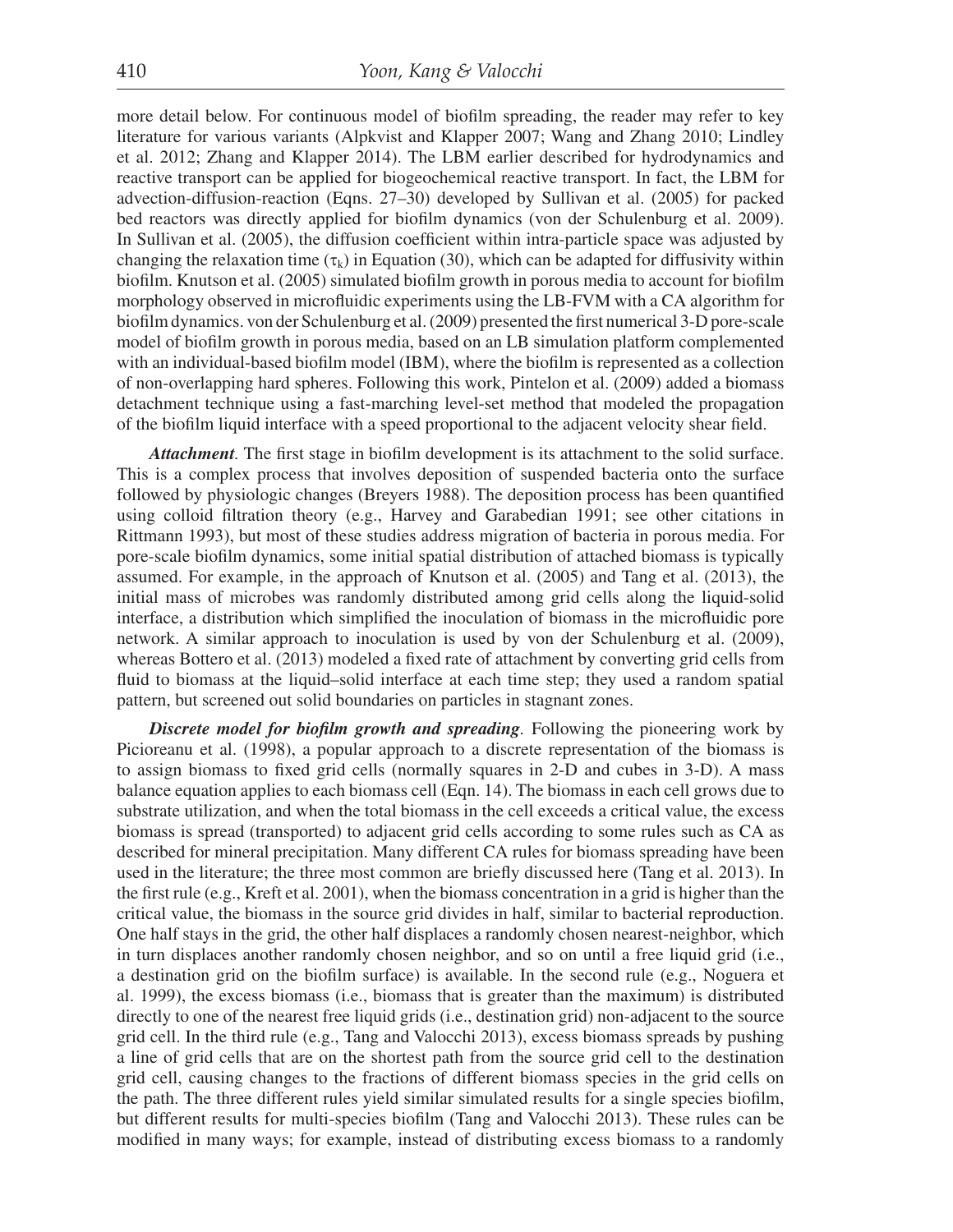chosen nearest neighbor, the destination grid having the highest substrate concentration can be selected. Knutson et al. (2005) and Tang and Valocchi (2013) exclude destination cells where fluid velocity or fluid shear stress is above a certain threshold, and found that this exclusion was needed to qualitatively match biofilm spreading observed in microfluidic experiments (Nambi et al. 2003; Zhang et al. 2010b).

Even with simple CA rules (e.g., Picioreanu et al. 1998), the interplay between mass transfer and biofilm growth can lead to a diverse biofilm patterns as shown in Figure 7. Initially, 20% of the surface has a randomly spaced inoculum; a limiting substrate diffuses from the upper boundary to the lower surface resulting in biofilm growth. The irregular "mushroom" shaped" colonies form when the rate of diffusion is small relative to the rate of degradation at 50 days (Fig. 7). In the other discrete model (i.e., IBM), however, spherical particles grow by consuming substrate, resulting in an increased radius. When the particle mass exceeds a threshold, it divides into mother–daughter particles that spread out; a "shoving" algorithm is used to eliminate overlapping radii of particles (see Kreft et al. 2001 and Picioreanu et al. 2004 for details). Since the IBM is not constrained to grid coordinates, biofilm morphologies tend to be more rounded than those resulting from the CA approach. The latter also leads to biofilms that are artificially constrained to the underlying grid. The IBM is flexible because it can include different bacteria species along with inert biomass and other components (Picioreanu et al. 2004).



**Figure 7.** Developing biofilm using the CA modeling approach on a flat surface due to diffusion of a single limiting substrate from the top boundary. The system is transport limited [Used by permission of John Wiley and Sons, from Picioreanu C, van Loosdrecht MCM, Heijnen JJ (1998) Mathematical modeling of biofilm structure with a hybrid differential-discrete cellular automaton approach. *Biotechnology and Bioengineering,* Vol. 58, Fig. 6, p. 111].

*Biofilm loss processes*. In addition to the endogenous decay process described earlier, there are several other mechanisms for loss of mass from biofilms, including lysis, protozoan grazing, and detachment. Detachment can include several mechanisms, including erosion of small pieces from the outer surface of the biofilm and sloughing of larger sections (IWA) Task Group 2006). A recent trend is to use a relatively rigorous bio-mechanical model of biofilms to study detachment and related processes (Dupin et al. 2001; Klapper and Dockery 2010; Lindley et al. 2012). Several studies adopting a discrete biofilm model use mechanical principles to simulate detachment in porous media systems. Picioreneau and co-workers treat the biofilm as an elastic solid and use classical mechanical equilibrium and compatibility conditions to determine "failure," i.e., detachment (e.g., Picioreneau et al. 2001). This approach requires input of basic biofilm mechanical properties such as the tensile strength and elastic modulus, and is relatively straightforward to implement for 2-D CA biofilm models. von der Schulenburg et al. (2009) neglected to include detachment due to relatively lower shear rates, but Pintelon et al. (2009) used the IBM for biofilm spreading and used a fastmarching level-set (FMLS) method to simulate biomass detachment. Bottero et al. (2013) used a similar detachment model based on level sets, but allowed the cohesive strength of biofilm to decrease as biomass decays. It is one of the few studies that explicitly considers the cell lysis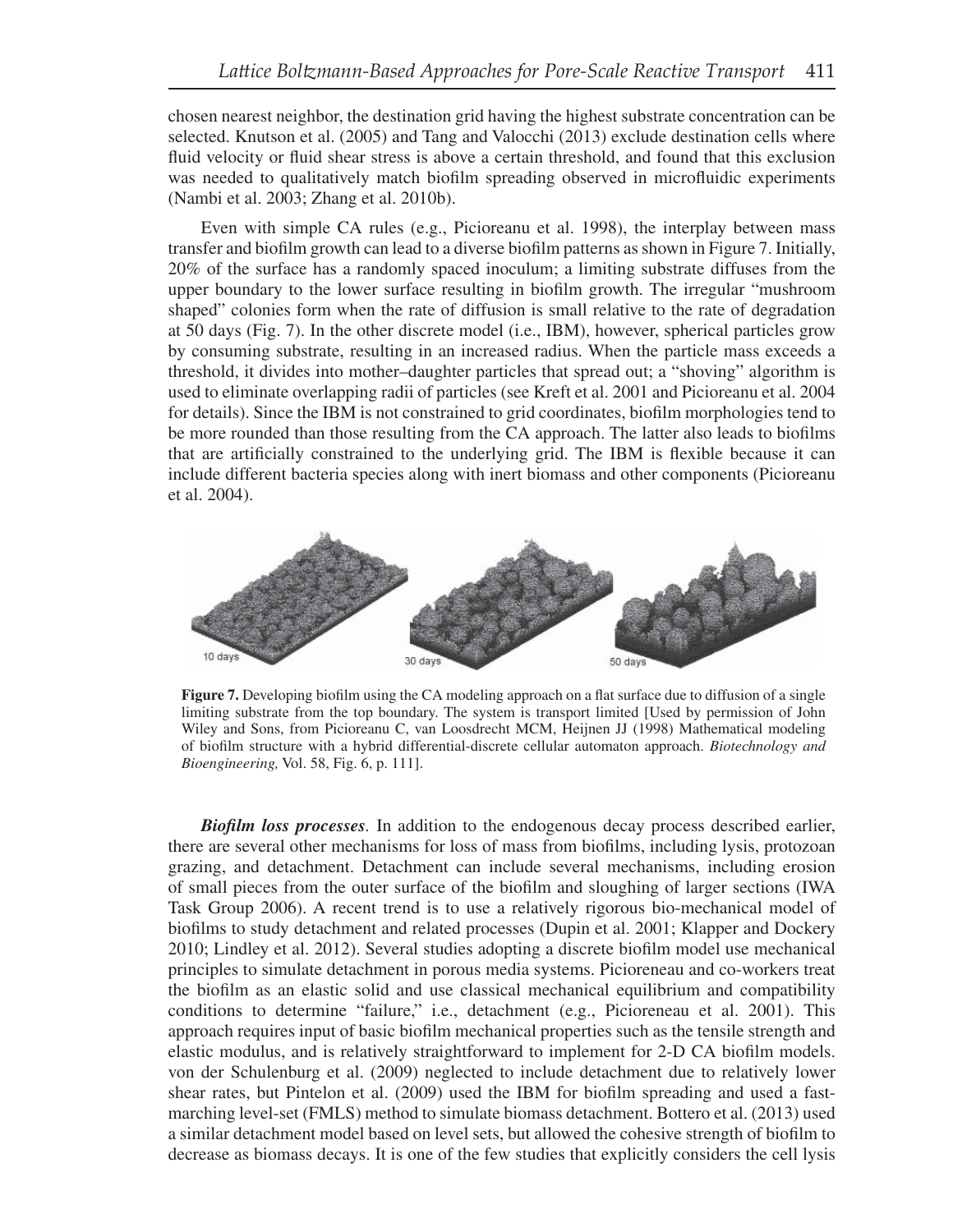mechanism; biofilm lysis occurs when the fraction of inert biomass in a grid cell exceeds a certain value. In all models, including Bottero et al. (2013), all detached biomass is assumed to be instantly removed from the system, an assumption which may not be accurate in porous media. Biofilm detachment can also be considered in pore-network models (e.g., Stewart and Kim 2004; Thullner and Baveye 2008), but these models are not covered in this article.

# **LB-BASED ALGORITHMS FOR OTHER APPLICATIONS**

#### **Multiphase reactive transport**

There has been little work on numerical simulation of chemical processes coupled with multiphase flow at the pore scale (Meakin and Tartakovsky 2009; Parmigiani et al. 2011; Chen et al. 2013b). Although models for both single-phase multi-component reactive transport and multiphase flow have been developed, integrating the two is challenging because new physical processes absent in their respective individual system will arise due to the coupling between them. For example, the displacement patterns that range from planar fronts to capillary and viscous fingers will determine the fluid–fluid interfacial area. This interfacial area will affect chemical reactions at the interface and will change the chemical heterogeneity of the system. This chemical heterogeneity, together with the physical heterogeneity of the porous media, in turn, will influence the intrinsically complex contact line/contact angle dynamics, and hence influence the displacement patterns.

Recently, several works attempted to investigate chemical processes coupled with multiphase flow using the LBM. Parmigiani et al.  $(2011)$  studied a non-wetting fluid flowing into a wetting fluid coupled with dynamic evolution of the solid geometries due to chemical reactions. Although it was suggested that their model can be used for reactive transport with dissolution or precipitation, the demonstration was limited to only melting of the solid phase. Chen et al. (2013b) combined the LBM and the VOP to simulate multiphase reactive transport with phase transition and dissolution–precipitation processes. This pore-scale model can capture coupled non-linear multiple physicochemical processes including multiphase flow with phase separation, mass transport, chemical reaction, dissolution-precipitation, and dynamic evolution of the pore geometries. The model was used to study the thermal migration of a brine inclusion in a salt crystal. However, the pore-scale model was limited to the liquid–gas twophase flow within a single-component water-vapor system, and the transport of only a single solute was considered. To overcome these problems, Chen et al. (2014b) developed a twophase multi-mixture model based on the pseudo-potential LB model (Shan and Chen 1993), the mass transport LB model and the VOP model for multi-component multiphase reactive transport with dissolution–precipitation processes. After the two-phase system is constructed using a unified liquid component and a unified gas component, the mass transport of each component in the corresponding phase is solved using the mass transport LB model. The dynamic evolutions of the liquid–solid interfaces due to dissolution–precipitation reactions are captured using the VOP method.

#### **Electrokinetic transport**

Electrokinetic flow, which involves multiple processes including fluid flow, electrostatic interaction, species diffusion, and sometimes energy transfer, is pervasive both in nature and in engineered systems (Li 2004; LinkMasliyah 2006). Although numerous theories and models for large-scale electrokinetic flows have been developed for almost a century (Bancroft 1926; Li 2004), only in recent decades has the electrokinetic transport been applied at micro- and nano-scales. The Poisson–Boltzmann (PB) model, composed of a Navier–Stokes equation for fluid flow and a PB equation for electric potential distribution, has been widely used for analysis and prediction of electrokinetic flows in microchannels (Li 2004; Karniadakis et al. 2005;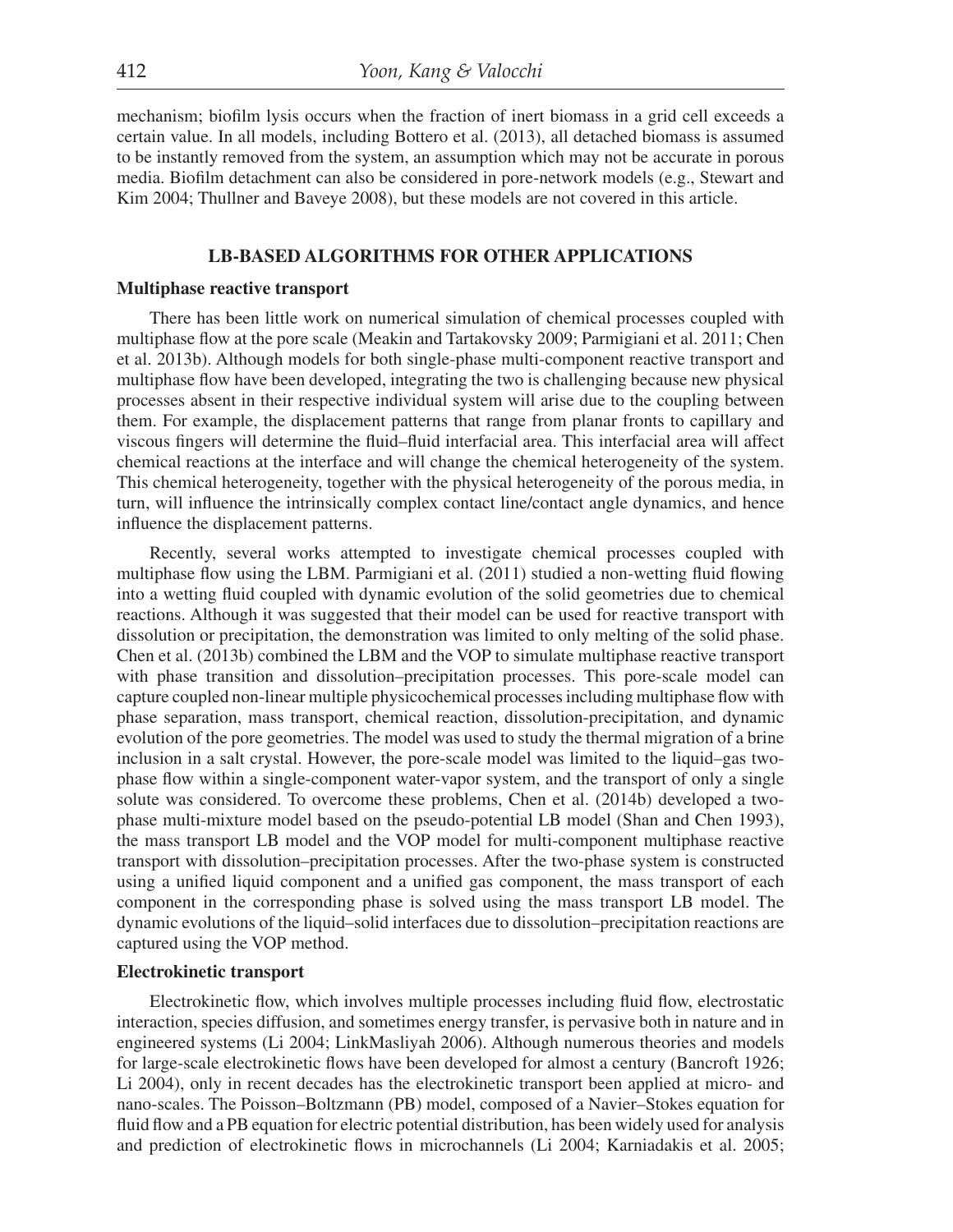Wang and Kang 2009; Wang et al. 2010a,b). The Boltzmann distribution assumption of ions in electric double layer (EDL) leads to the decoupling between the fluid flow and the ion distribution, simplifying the predictions. The lattice spacing can be based on the Debye length representing an electrical double layer thickness  $(-1-20 \text{ nm})$  for typical aqueous solutions), which was sufficient to represent the main electrolyte flow within the microchannel (e.g., Wang et al. 2008). Many algorithms and analyses based on the PB model have been proposed for understanding electrokinetic fluid mechanics and optimizing electrokinetic microdevices (Holst et al. 2000; Li 2001; Guo et al. 2005; Wang et al. 2006; Chen et al. 2007; Shi et al. 2008). However, the Boltzmann distribution is an equilibrium model with questionable applicability when ions have macroscopic motion (advection or diffusion), surface is heterogeneously charged, or the bulk solution boundary condition is not satisfied in the place sufficiently far away from the charged surface. In contrast, the dynamic model uses the Nernst–Planck equation (Eqn. 5) for ion transport instead of the hypothesized Boltzmann distribution (Levich 1962). In the dynamic model, each transport process is governed by the corresponding fundamental dynamic equation. The dynamic model has been used to validate the PB model by a few researchers (Qu and Li 2000; Yang et al. 2001; Fu et al. 2003; Kang and Suh 2006; Baldessari 2008), yet it was reported that the PB model failed in the case of overlapped double layers (Qu and Li 2000; Kang and Suh 2006).

Because the transport processes influence each other, the governing equations in the dynamic model are coupled together, posing a great challenge to the numerical solution. Wang and Kang (2010) developed a numerical framework to solve the dynamic model to study the applicability of the PB model for electrokinetic flows in microchannels using coupled LBMs. The governing equation for each transport process is solved by an LBM and the entire process is simulated iteratively. Later, Yang et al. (2014b) developed an MRT-LBM for the Nernst– Planck (NP) equation to solve the double-diffusive-convection equation having the cross diffusion effects in a channel of a 0.8 μm width, and demonstrated that the MRT-LBM is more accurate than an SRT-LBM for the NP equation.

# **Coupled LBM-DNS for multicomponent reactive transport processes**

Due to accurate, fine resolution representation of pore structures and flow field, porescale reactive transport models including LBM are often computationally expensive. The computational expense of these pore-scale models can be highlighted when the reaction occurs locally, compared to the size of model domain of interest. To overcome the computational expense of pore-scale models, a variety of hybrid methods have been developed by coupling different scale models (e.g., Weinan et al. 2007). Here we briefly introduce the recent development of coupled methods involving LBM.

LBM now has expanded capabilities for pore- and continuum-scale coupling with continuum-based methods (e.g., FVM, FDM, FEM). In the multiscale formulation, the key to improved numerical stability, accuracy, and computational efficiency is a coupling strategy to transfer information between two neighboring regimes of different methods. Luan et al. (2010) developed an analytical expression (i.e., reconstruction operator (RO)) to transfer the velocity information at the continuum scale obtained using FVM to the single-particle distribution function for LBM within the overlapping region. Furthermore, Luan et al. (2011) coupled a local grid refinement of LB (multi-block LBM) with FV for multiscale simulations and successfully demonstrated the accuracy and efficiency of the multi-block LBM for fluid flows around complex solid geometries. A coupled LB–FV method also has been adopted for different physical processes. For example, Zarghami et al. (2012) developed a cell-centered FV method for discretizing the SRT to improve the stability of the flow fields over a range of Reynolds numbers (Re). More recently, coupled LB–FV methods have been developed for reactive transport processes for multiphysics problems. Chen et al (2013a) used a multiscale modeling framework with a coarse (FVM region)-fine (LBM region) grid system to simulate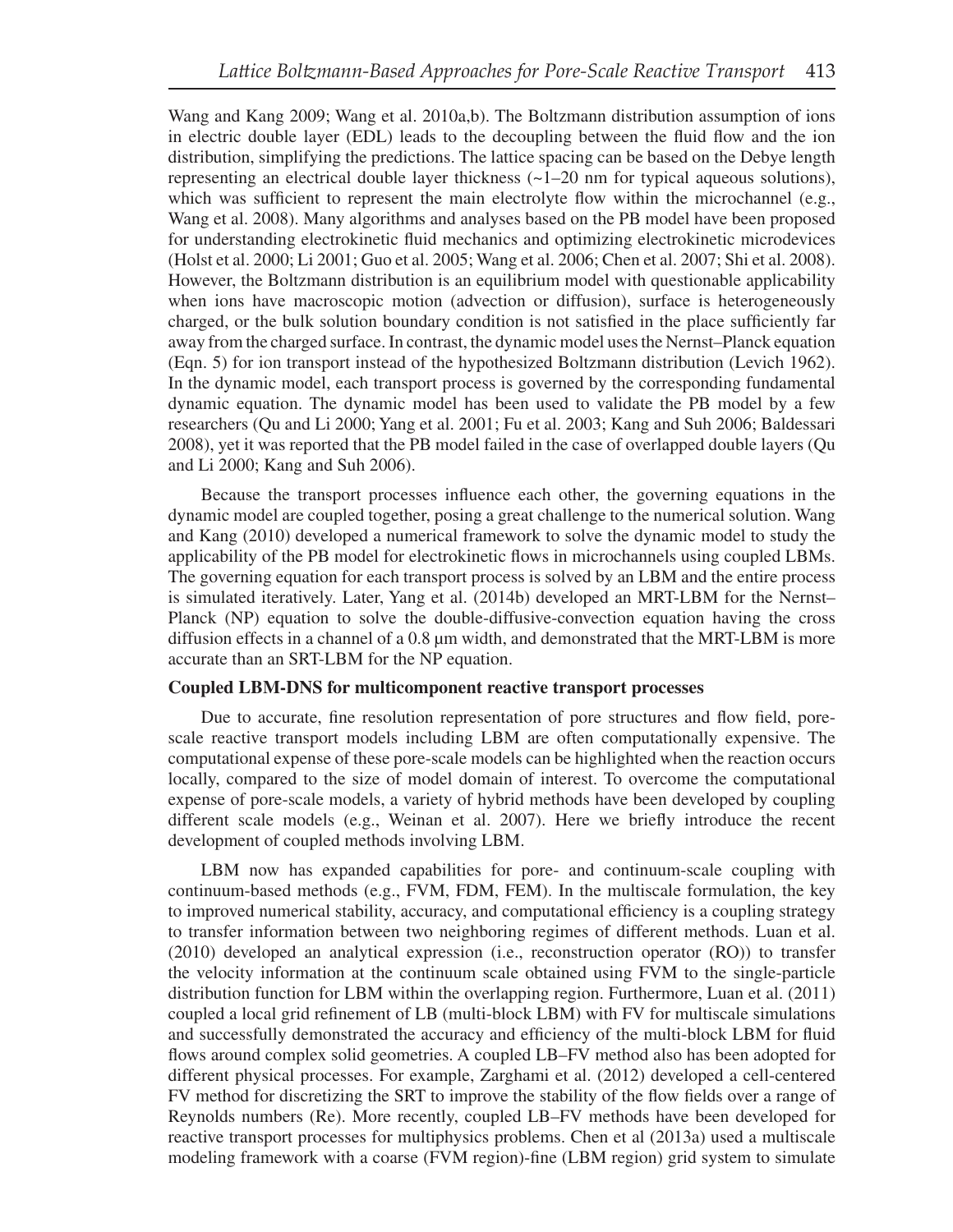electro-chemical transport reaction in a membrane fuel cell system. They adopted RO methods (Luan et al. 2010, 2011) to transfer density, velocities, and concentration at the continuum scale (FVM) to distribution functions for density and concentration (e.g., Eqn. 17, 26) at the pore scale in the LBM and achieved a maximum grid size ratio of 10:1 between FVM and LBM regions. Following this work, a generalized RO methodology was proposed for fluid flow, heat transfer, and reactive transport processes (Chen et al. 2013b). A unified coupling scheme for coupled LB–FVM was recently developed for unsteady fluid flow and heat transfer by deriving a generalized form of RO (Tong and He 2015) where the coupling flexibility was generalized for multi-physics problems.

Hybrid approaches coupling LB for flow and FD or FV for reactive transport have also been developed for mineral precipitation and dissolution in porous media (Yu and Ladd 2010; Yoon et al. 2012). Yu and Ladd (2010) demonstrated the movement of the solid-fluid interface due to dissolution by constructing a piecewise continuous surface which can remap the surface to the regular gird system. Yoon et al. (2012) also showed that the concentration field can be solved as a steady solution and FVM can be computationally efficient for the concentration field. This hybrid approach validated the update algorithm of the solid phase against experimental data obtained in a micromodel and it demonstrated that coupling LB–FVM for reactive transport has the potential of using advanced reactive transport codes such as PFLOTRAN (Lichtner et al. 2014) with a proper interface module. Recently Patel et al. (2014) coupled the LBM for solute transport with the generic geochemical code, PHREEQC (Parkhurst and Appelo 2013). The heterogeneous reactions at the mineral–fluid interface are treated as pseudohomogeneous reactions by incorporating an additional source (i.e., collision) term computed from the PHREEQC to the fluid node adjacent to a mineral node. This approach was validated with a set of benchmarks including the impact of pH, surface area, and arrangement of mineral grains on dissolution rate and pore structure evolution. In addition, Boek et al. (2014) recently developed a new hybrid LB and particle tracking method to study flow and reactive transport in porous media. The hybrid method used a graphical process unit (GPU) algorithm for large scale LB calculations to enhance computational efficiency. Particle advection was then solved with LB flow fields using a second-order predictor-corrector scheme, and particle diffusion with a random walk followed by heterogeneous reaction was solved.

### **THREE-DIMENSIONAL CHARACTERIZATION OF PORE TOPOLOGY**

Over the past two decades multiscale imaging methods for geomaterials such as X-ray computed microtomography (micro-CT), laser scanning confocal microscopy (LSCM), focused ion beam-scanning electron microscopy (FIB-SEM), and energy dispersive X-ray spectroscopy (EDS) have been tremendously improved. Major advances in 3-D imaging techniques can be traced back to early 1990s when methods for characterizing geomaterials at the microscopic scale using confocal microscopy and micro-CT was established (Spanne et al. 1994; Fredrich et al. 1995; Coker et al. 1996; Coles et al. 1998). The most predominant 3-D imaging method used for geomaterials is a non-destructive micro-CT technique. Micro-CT has been used to measure the geometric properties of pore topology and multiple fluid phases at an order of microns. Theoretical and detailed technical aspects of micro-CT have been extensively reviewed by Wildenschild and Sheppard (2013) who also highlighted issues associated with the imaging process. Recently, 3-D micro-CT images of a real soil at 25 μm resolution were used to identify a mixed medium containing both pore and porous regions where small pores below the image resolution were treated as porous regions (Yang et al. 2014a). The mixed medium was then used to validate a unified multi-scale model for porescale flow simulations in a mixed medium by applying the Stokes–Brinkman equations for variably saturated soils.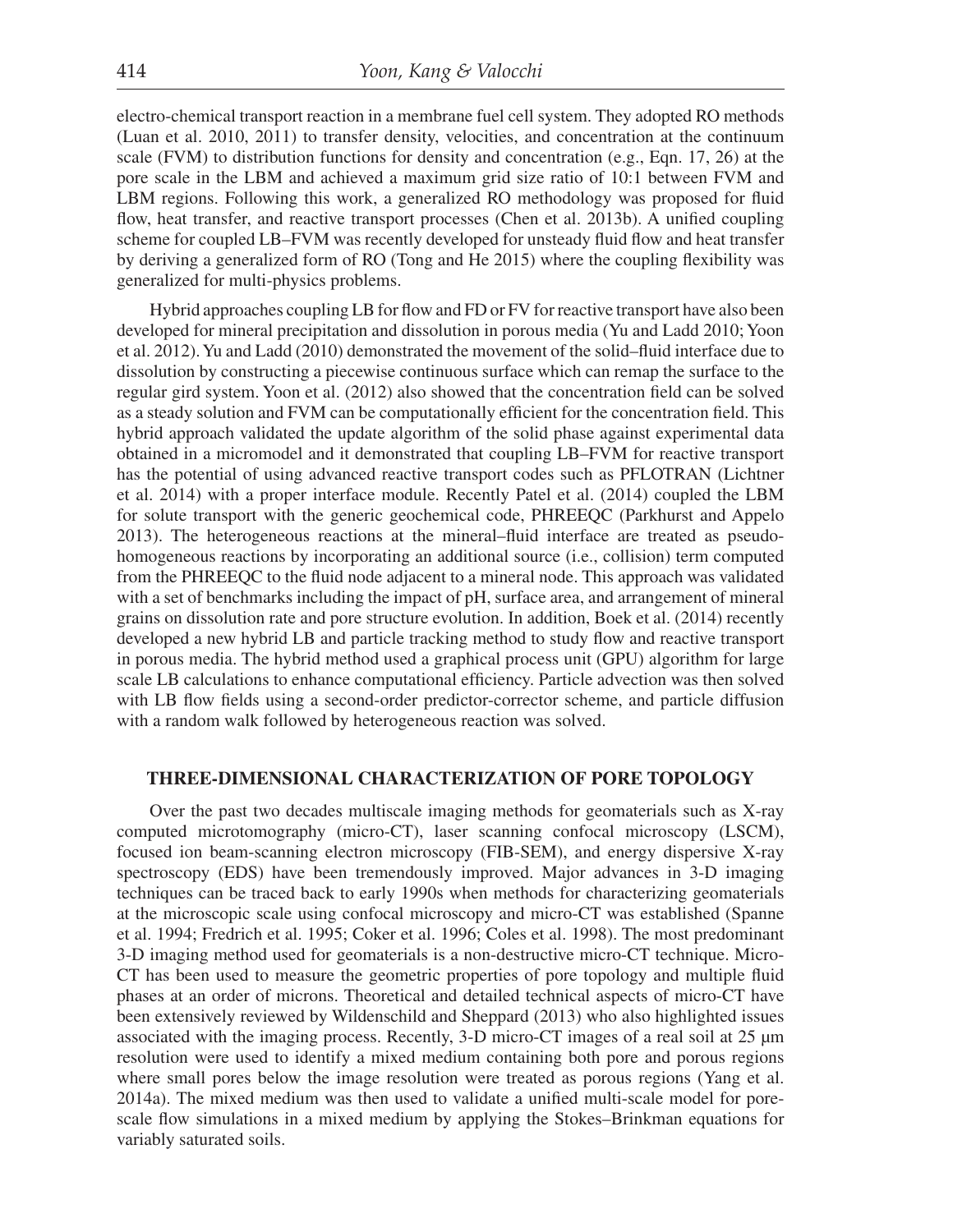LBM has been extensively applied for a variety of complex fluid flow problems, including single and multi-phase flow and reactive transport in complex geometries obtained from micro-CT imaging (Ladd 1994; Martys and Chen 1996; Keehm 2004; Fredrich et al. 2006; Boek et al. 2014; Jiang and Tsuji 2014; Gao et al. 2015). A major advantage of LBM is the relative ease of accounting for very complex pore-geometries from segmented image data due to its discrete dynamics (Chen and Doolen 1998). This method enables pore-scale simulations of fluid flow and transport phenomena to enhance fundamental insights in porous media. Chen et al. (2007) and Zhang (2011) provide interesting reviews and fundamentals for single and multi-phase flows, respectively. For example, 3-D rendering of the pore phase in natural Castlegate sandstone at 1.67 μm resolution from micro-CT images is shown in Figure 8a (Fredrich et al. 2006). Permeability predictions from LB simulations for 1 to 3  $\text{mm}^3$  image volumes show a good agreement, over 4 orders of magnitude in scale, with values measured experimentally in the core samples (25.4 mm in diameter and 50.8 mm in height). This finding revealed the representative volume and length scales that are necessary to characterize geometrically complex porous media and predict fluid transport properties at the macroscale. More recently, LB-based approaches were used to investigate the porosity dynamics due to precipitation and dissolution in 3-D pore structures from micro-CT images (Jiang and Tsuji 2014; Gao et al. 2015). These recent studies using micro-CT images can be combined with other imaging techniques (e.g., backscattered electron mapping coupled with X-ray based methods) for mineralogical distribution (Peters 2009; Landrot et al. 2012) to investigate coupled fluid flow and geochemistry, as well as the emergence of coupled behaviors due to biogeochemical reactions. Furthermore, 3-D digital representations of rock from micro-CT images and physics modeling based on these pore structures provide the opportunity to further advance our quantitative estimates of permeability, elastic moduli, and electrical conductivity of several representative 3-D rock samples (Arns et al. 2002, 2009; Andrä et al. 2013a,b).

Recently, Yoon and Dewers (2013) rigorously quantified the existence of a statistical representative elementary volume (SREV) using FIB-SEM imaging of nano-porous chalk using LB simulations with 3-D reconstructed chalk data as shown in Figure 8b. They highlighted the quantitative analysis of nano-pore structural features impacting pore-scale flow and transport properties and confirm that the size of the SREV for a sample of Gulf Coast chalk can be established at  $\sim 10$  µm based on anisotropic permeability, tortuosity, and specific surface area. With such clear scale separation, upscaling averaging techniques, such as homogenization, permits the application of continuum physics principles to coupled thermohydro-mechanical-chemical (THMC) modeling. However, porous materials with a high degree



**Figure 8.** (a) 3-D rendering of the pore phase in natural Castlegate sandstone at image resolution of 1.67 μm [Used by permission of John Wiley and Sons, from Fredrich JT, DiGiovanni AA, Noble DR (2006) Predicting macroscopic transport properties using microscopic image data. *Journal of Geophysical Research*, Vol. 111, Fig. 7, p. B03201-10] and (b) 3-D reconstructed pore (white) topology over a sample volume of  $\sim$ 14  $\times$  14  $\times$  10  $\mu$ m<sup>3</sup>.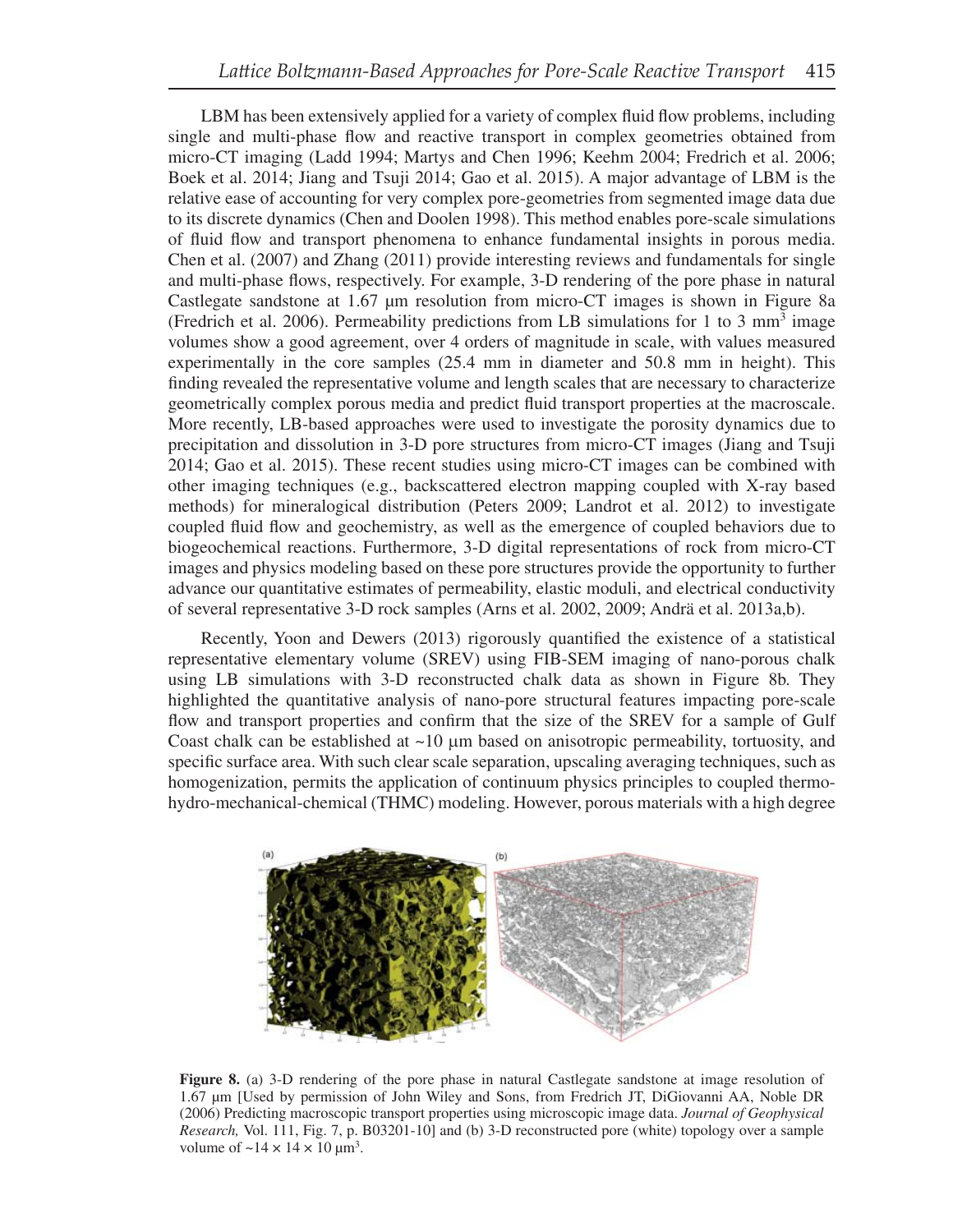of physical and chemical heterogeneity exist with no clear scale separation (e.g. Bilger et al. 2005). The problem of scale relating to the traditional FIB-SEM with gallium (Ga) ion milling (e.g., sample volumes in the order of  $\sim 10 \times 10 \times 10 \mu m^3$ ) is now being confronted, which makes the FIB-SEM analysis more qualitative than quantitative. Newly emerging techniques such as the FIB with an inductively coupled plasma ion source (plasma-FIB) (e.g., Smith et al. 2014) and X-ray microscopy (XRM) or nano-CT (e.g., Gelb et al. 2011) will enable us to overcome sample size limitations and to characterize multi-scale hierarchical pore topology.

# **LB-BASED APPLICATIONS FOR PRECIPITATION, DISSOLUTION, AND BIOFILM GROWTH AND THEIR IMPACT ON FLOW ALTERATION**

#### Pore cementation/dissolution and flow feedback

Here we summarize a few of LB-based works that emphasize coupling among fluid flow, reaction, and flow feedback. Kang and co-workers have applied an LB pore-scale reactive transport model to study heterogeneous chemical reactions in a simple pore geometry under a variety of conditions (Kang et al. 2002, 2006). For example, Kang et al. (2006) demonstrated that the competition between diffusive and advective transport can alter permeability during the dissolution of different sizes of fracture aperture. More recently, Kang et al. (2014) applied a reactive transport LB model to study the change of porosity and permeability due to dissolution over a wide range of Péclet (Pe, the ratio of advective to diffusive transport) and Damköhler (Da, the ratio of reaction rate to diffusive mass transfer rate) numbers. They demonstrated that the permeability-porosity relationship is affected by different dissolution regimes in terms of Pe and Da numbers, but also by the specifi c porous medium structure. In particular, the relationship for the more geometrically complex porous medium shows more complexity than that for the simple fractured medium (Fig. 9). For the complex medium, a combination of a high Pe and Da (i.e., fast-flow and fast-reaction regime) results in wormholing and exhibits the fastest permeability increase. At a moderate Pe and high Da, a transition from a transportlimited dissolution regime to wormholing is observed for the complex medium as shown in Figure 9. Huber et al. (2014) applied a newly developed LB model with a new boundary scheme for heterogeneous reactions to study the permeability change of a porous medium due to dissolution and precipitation. They highlighted that relative permeability changes differ under dissolution and precipitation regimes. The permeability changes during dissolution were controlled by both reaction and transport (as the transport regime transitions from diffusion to advection). Increases in permeability correlate positively with Pe, but negatively with Da for a given amount of porosity increase. On the other hand, increases in precipitation correlate negatively with Pe, but positively with Da. This behavior suggests the presence of a hysteresis in the permeability and porosity relationship during cycles of dissolution and precipitation.

Jiang and Tsuji (2014) developed a LB–FVM model for exploring the porosity and relative permeability changes caused by carbonate precipitation in 3-D digital microstructures obtained from micro-CT imaging of a Berea sandstone sample. Changes of pore structures caused by carbonate precipitation are shown in Figure 10. For the sake of simplification, chemical reactions in aqueous solution were assumed in equilibrium and only  $Ca<sup>2+</sup>$  concentration was solved by the advection-diffusion model. All pore structures were assumed reactive surfaces for carbonate precipitation. The porosity was reduced from  $0.21$  to  $0.103$  after  $\sim 20$  days of precipitation (Fig. 10). The porosity change corresponds to the reduction of permeability from 769 mD to 11 mD. In particular, simulations of multiphase flow in the altered pore structure demonstrated that reduced pore space (a final case in Figure 10) affects the relative permeability of the nonwetting phase more significantly than that of the wetting phase. This finding implies that mineralization may significantly impact the injectivity of  $CO<sub>2</sub>$  in water wetting conditions during geologic  $CO<sub>2</sub>$  storage.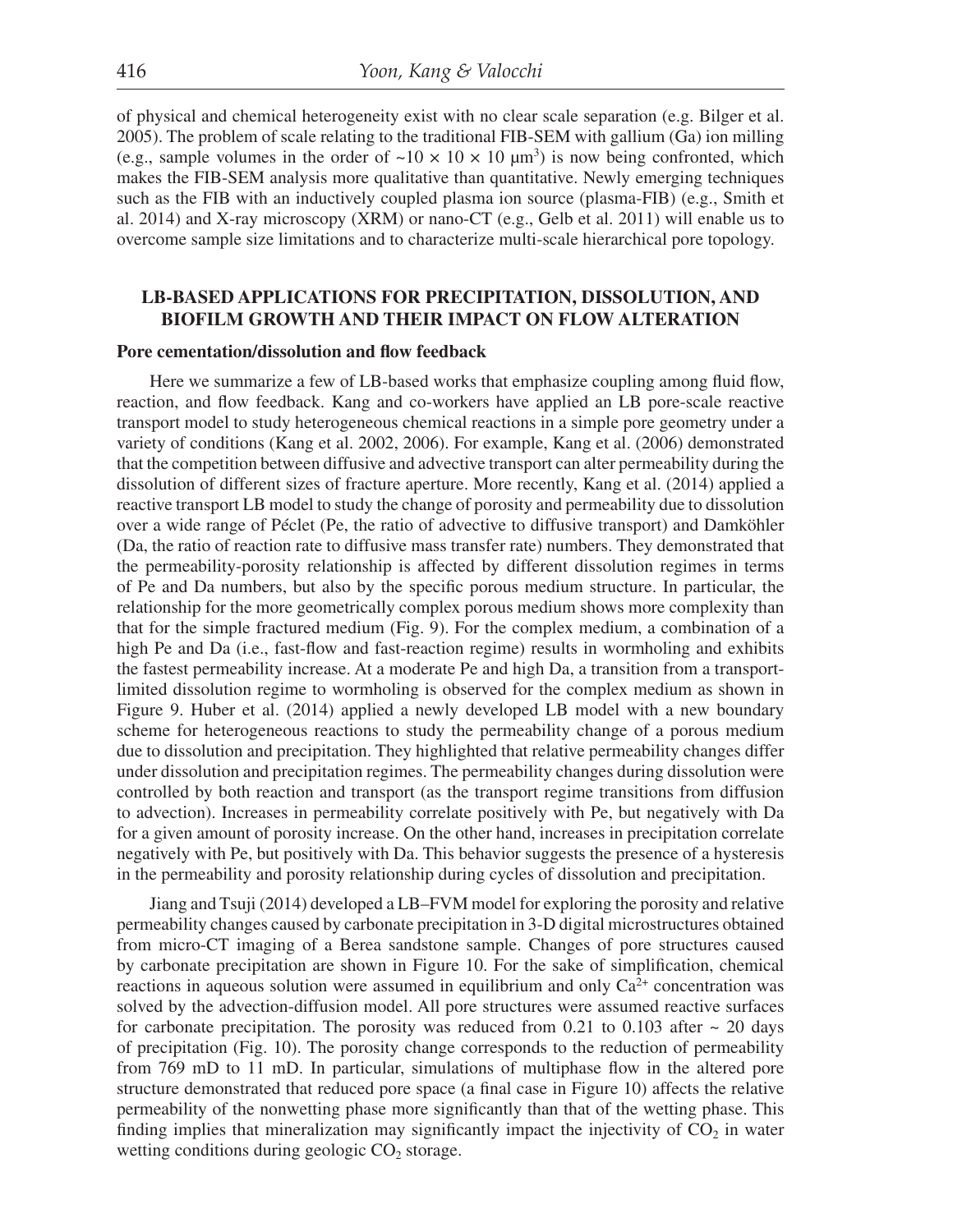

**Figure 9.** Two different porous medium structures (left) and corresponding permeability-porosity relationships (right) [Used by permission of Elsevier, from Kang Q, Chen L, Valocchi AJ, Viswanathan HS (2014) Pore-scale study of dissolution-induced changes in permeability and porosity of porous media. *Journal of Hydrology,* Vol. 517, Figures 1-4, p. 1051-1052].



**Figure 10.** Evolution of pore structure resulting from CaCO<sub>3</sub> precipitation along a cross-sectional slice perpendicular to the main flow direction (light gray for original grain and dark red for precipitated regions). 3-D pore structure reconstructed from micro-CT images of a Berea sandstone was used [Used by permission of American Physical Society, from Jiang F, Tsuji T (2014) Changes in pore geometry and relative permeability caused by carbonate precipitation in porous media. *Physical Review E,* Vol. 90, Fig. 8, p. 053306-6].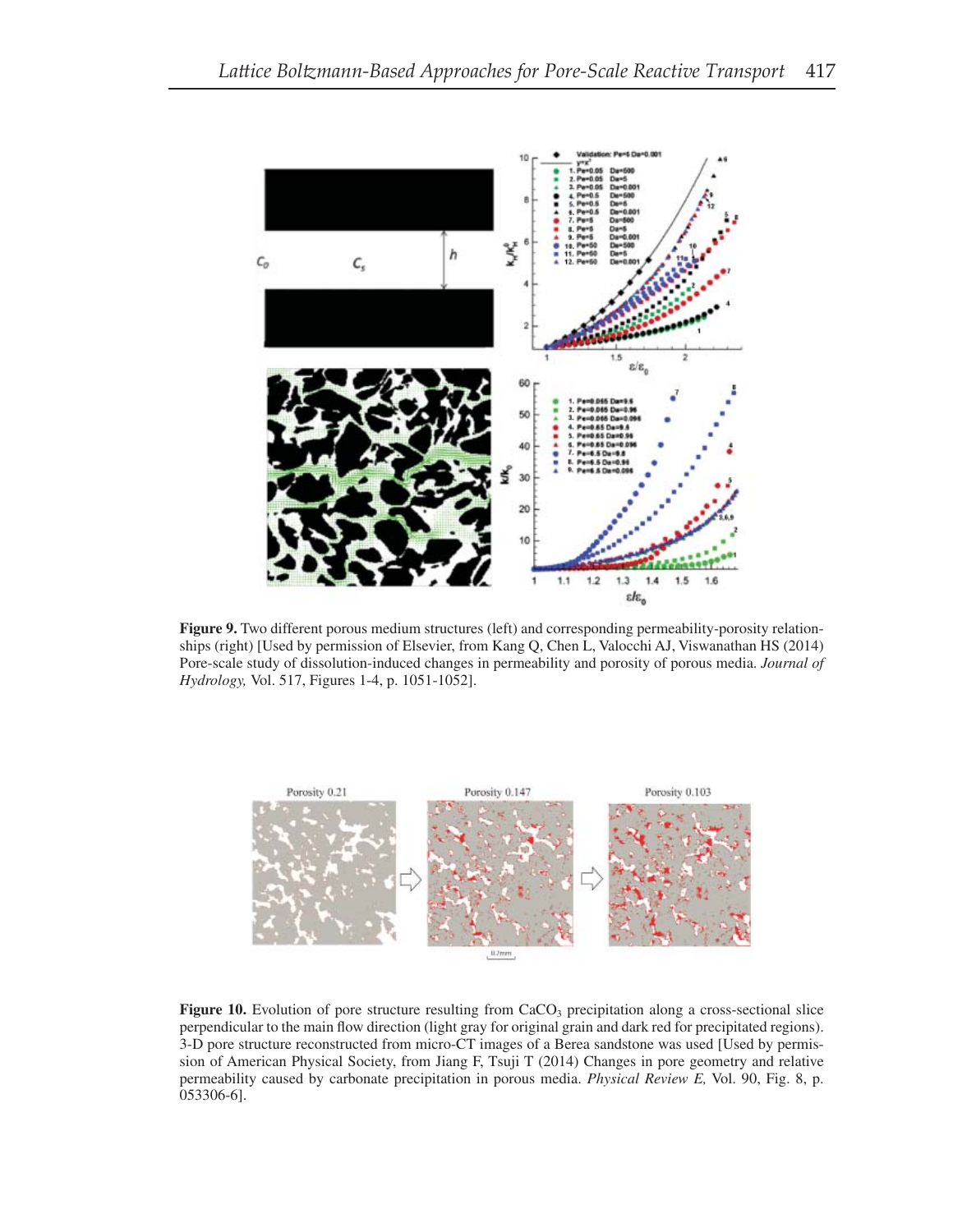### **Microfluidic experiments for pore cementation and flow blocking**

Recent developments of *in situ* measurement techniques for pore-scale reactive transport experiments provide a unique opportunity to test and validate pore-scale modeling approaches. In particular, a coupled pore-scale reactive transport model was rigorously validated against well-controlled microfluidic experimental results to demonstrate the importance of realistic pore configurations, flow and transport physics and geochemistry, and to predict how mineral precipitation alters flow paths by pore plugging for different chemical conditions (Yoon et al. 2012; Fanizza et al. 2013; Boyd et al. 2014; Oostrom et al. 2014). The coupled model consists of LBM for fluid flow and FVM for reactive transport with mineral precipitation and dissolution. Heterogeneous reactions were solved using the boundary condition given by Equations (10–13). Pore-scale experiments led by Werth and co-workers (Zhang et al. 2010a; Fanizza et al. 2013; Boyd et al. 2014) were used. The micromodel consisted of a  $2 \times 1$  cm pore network containing a pattern of cylindrical posts (300  $\mu$ m in diameter) with 180-um pore spaces and 40-um pore throats, a depth of  $\sim$ 20–40  $\mu$ m, and a porosity of  $\sim$ 0.39. The micromodel surface was treated thermally to have a thin layer  $(-100 \text{ nm's})$  of silicon dioxide, mimicking natural materials. Representative experimental observations are shown in Figure 11.

Transverse mixing-induced mineral precipitation experiments were performed by injecting solutions containing reactants (e.g.,  $Ca^{2+}$ ,  $Mg^{2+}$ ,  $UO_2^{2+}$ ,  $CO_3^{2-}$ ,  $PO_4^{3-}$ ) through two separate inlets of a micromodel. The amount of mineral precipitation, snapshots of the morphology of precipitates, elemental analysis with Raman spectroscopy, and LSCM imaging and tracer tests



**Figure 11.** (a) A snapshot of calcium carbonate precipitation with  $25 \text{m}$  Ca<sup>2+</sup> (upper inlet) and  $25 \text{mM CO}_3^2$  (bottom inlet). Precipitation patterns at three different locations are highlighted [Used by permission of John Wiley and Sons, from Yoon H, Valocchi AJ, Werth CJ, Dewers T (2012) Pore-scale simulation of mixing-induced calcium carbonate precipitation and dissolution in a microfluidic pore network. *Water Resources Research,* Vol. 48, Fig. 1, p. W02524-3]. (b) Tracer test result after pore blockage. A profile of 3-D precipitates halfway down the length of the micromodel was obtained using confocal microscope, showing a complete pore blockage over a ~40 μm depth [Used by permission of John Wiley and Sons, from Fanizza MF, Yoon H, Zhang C, Oostrom M, Wietsma TW, Hess NJ, Bowden ME, Strathmann TJ, Finneran KT, Werth CJ (2013) Pore-scale evaluation of uranyl phosphate precipitation in a model groundwater system. *Water Resources Research,* Vol. 49, Figures 10–11, p. 886]. (c) Microscopy images of CaCO<sub>3</sub> polymorphs in the presence of 40 mM  $Mg^{2+}$  with 10mM Ca<sup>2+</sup>.(upper inlet) and 10mM CO<sub>3</sub><sup>2-</sup> (bottom inlet). The central mixing line in the micrometer is shown in an upper-left pore body [Used by permission of Elsevier, from Boyd T, Yoon H, Zhang C, Dehoff K, Fouke B, Valocchi AJ, Werth CJ (2014) Influence of  $Mg^{2+}$  on CaCO<sub>3</sub> precipitation during subsurface reactive transport in a homogeneous siliconetched pore network. *Geochimica et Cosmochimica Acta,* Vol. 135, Fig. 5, p. 329].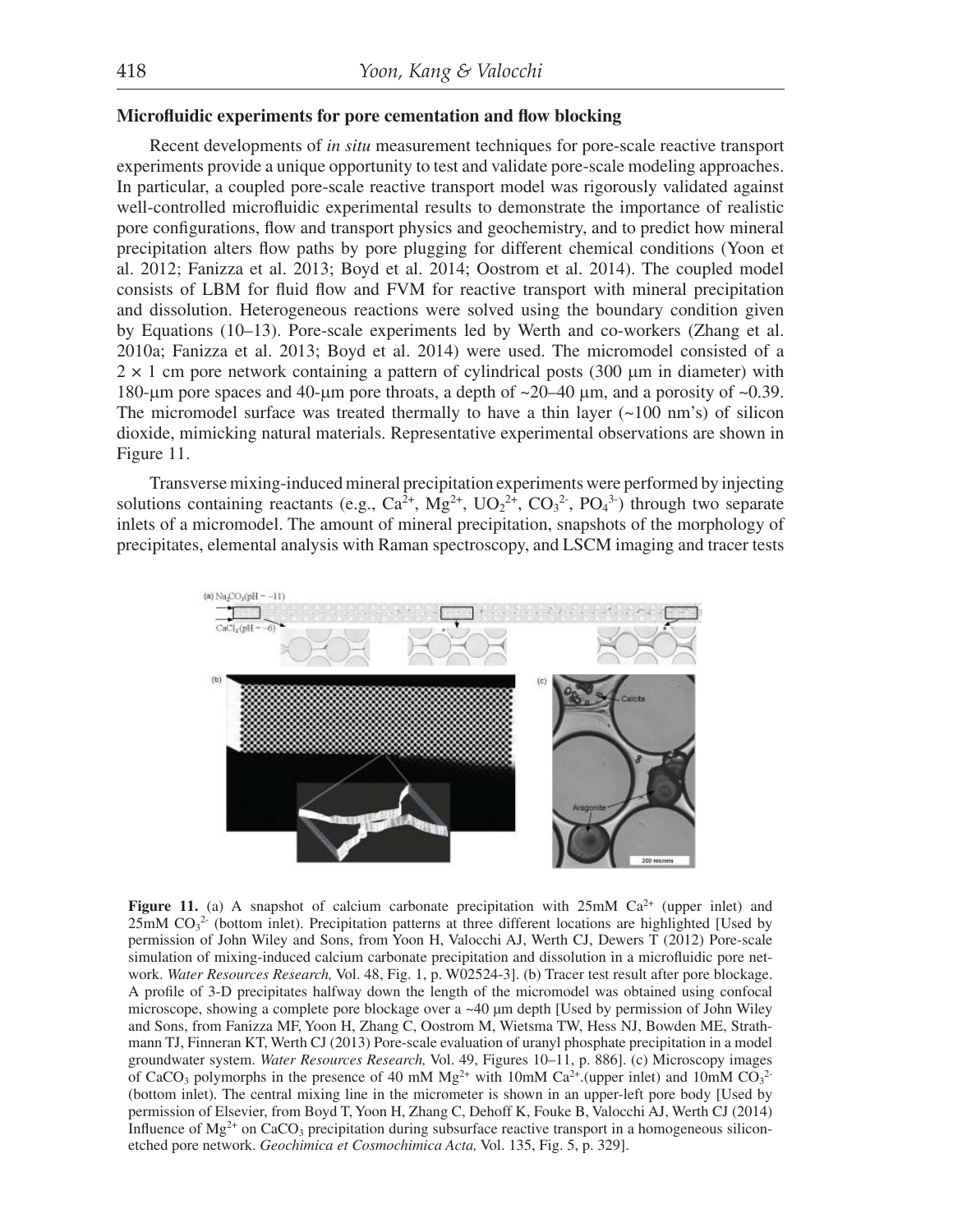for pore blockage were measured. Specifically, the coupled LB–FVM approach for pore-scale reactive transport problems includes calcium carbonate precipitation and dissolution kinetics (Yoon et al. 2012), uranyl phosphate precipitation to account for reaction mechanisms under different chemical conditions (Fanizza et al. 2013), and the impact of magnesium on calcium carbonate precipitation (Boyd et al. 2014). In particular, tracer tests (e.g., Fig. 11b) indicate that mineral precipitation along the center mixing zone led to substantial pore blockage under all experimental conditions. The observed changes in crystal shape, size, polymorph, and precipitation rate under different chemical conditions suggest that proper chemistry systems be considered in determining the impact of pore blockage on mixing and reaction.

In Yoon et al.  $(2012)$  a chemical system for  $CaCO<sub>3</sub>$  precipitation and dissolution includes five primary components:  $Na^+$ ,  $Ca^{2+}$ ,  $H^+$ ,  $CO_3^2$ , and Cl<sup>-</sup>, and a number of secondary species: OH,  $HCO<sub>3</sub>$ , and  $H<sub>2</sub>CO<sub>3</sub>$  (aq). Simulation results are shown in Figure 12. The reactive transport model included the impact of pH upon carbonate speciation and calcite dissolution using the form of the calcite rate law (Chou et al. 1989):

$$
k_m = k_1 a_{H^+} + k_2 a_{H_2CO_3} + k_3,
$$
\n(42)

where  $k_m$  is the reaction rate constant in Equation (10),  $k_1$ ,  $k_2$ , and  $k_3$  are the empirically obtained reaction rate constants, and  $a_i$  is the activity of species *i*. The calcite reaction rate is pH-dependent (pH  $<$  7), but becomes constant above a pH of  $\sim$  7.5. A similar chemical system for  $CaCO<sub>3</sub>$  precipitation and dissolution in the flowing system was used in the literature (Emmanuel and Berkowitz 2005; Tartakovsky et al. 2008; Flukiger and Bernard 2009; Kang et al. 2010; Molins et al. 2012). In the above formulation, the key discrepancy between pore and continuum scales is the reactive surface area. As described earlier, heterogeneous reactions at mineral interfaces can be treated through the boundary conditions (Eqn. 11). In particular, Yoon et al. (2012) developed an algorithm to update a specific surface area over time in the micromodel, depending on the orientation of  $CaCO<sub>3</sub>$  growth and dissolution. Updating the surface area properly was critical to accounting for the overall reaction rates as shown in Figure 12a. Hence, the specific surface area was updated at each iteration step.



**Figure 12.** (a) Comparison of CaCO<sub>3</sub> precipitate areas, (b) experimental image of CaCO<sub>3</sub> precipitates (top), simulated  $CaCO<sub>3</sub>$  volumetric content (bottom), and (c) simulated pH distribution at 4 min [Used by permission of John Wiley and Sons, from Yoon H, Valocchi AJ, Werth CJ, Dewers T (2012) Pore-scale simulation of mixing-induced calcium carbonate precipitation and dissolution in a microfl uidic pore network. *Water Resources Research,* Vol. 48, Figures 6–7, W02524-9].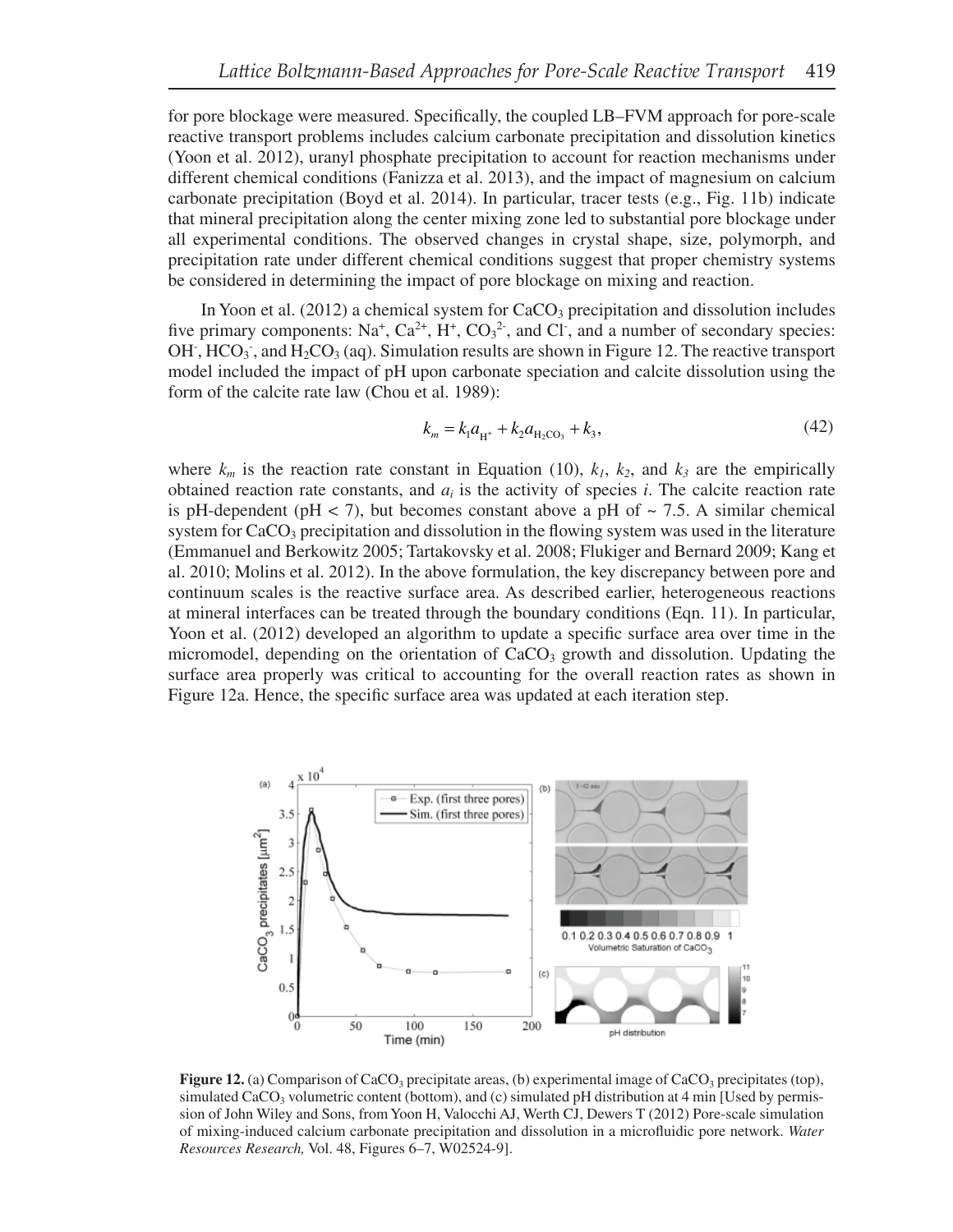It was also found that the proper estimation of the dissolution rate was necessary to adequately simulate the decrease of precipitate area (i.e., enhanced dissolution) after ~ 18 min. In this particular case, the dissolution rate increased by a factor of 100. Based on Raman spectroscopy and image analysis, a higher dissolution rate was attributed to stability of  $CaCO<sub>3</sub>$  polymorphs including amorphous calcium carbonate (ACC) and vaterite at early stages. ACC is the thermodynamically least stable among all calcium carbonate  $(CaCO<sub>3</sub>)$  polymorphs, followed by vaterite, aragonite, and calcite. Under highly supersaturated conditions, ACC nanoparticles with a size of  $\sim$  30 nm are formed within a minute; subsequently, these particles grow and transform with time to more stable crystalline forms such as vaterite crystals (Pouget et al. 2009; Liu et al. 2010), and eventually calcite (Ogino et al. 1987; Rieger et al. 2007). These polymorphs became unstable once the central part of pore body was blocked by precipitates, and then may have dissolved and re-precipitated under flowing condition. Unlike static conditions, dissolved components can be transported away in the flowing conditions, which can enhance dissolution rate dramatically. In addition, the surface features (e.g., pits) at nanoscale may enhance the dissolution. It was later computed that under highly supersaturated conditions used in the experiment the saturation ratio of ACC is greater than unity (Boyd et al. 2014), indicating that initial precipitation is likely to be initiated through homogeneous nucleation.

The coupled pore-scale reactive transport model was also used to account for the observed  $CO<sub>2</sub>$  seeps at the Grand Wash Fault field site (Crystal Geyser, Utah), a natural analog to geologic  $CO<sub>2</sub>$  sequestration (Altman et al. 2014). Field observations along the Grand Wash fault suggest that CaCO<sub>3</sub> precipitation alters flow paths by fault zone cementation, resulting in shifts in preferential flow paths of the upward migrating  $CO<sub>2</sub>$ -saturated-brine. Pore blocking was observed to be faster in a fracture near the main fault and propagated further away from the main fault, which qualitatively reflects the observed pattern at the Grand Wash Fault. This demonstrates that inclusion of more realistic pore configurations and geochemical composition may enhance our fundamental mechanistic explanations of how calcite precipitation alters flow paths by pore plugging.

#### **Example results illustrating feedback between flow and biofilms**

The pore-scale biofilm models have been used to investigate several important processes in porous media, including clogging and contaminant transformation, microbially-induced calcium carbonate precipitation (MICP), and bioengineering. We summarize a few of the many interesting works that emphasize coupling among fluid flow, mass transfer, and biofilm growth. For practical applications, bioclogging has been studied for many years using small porous medium reactors in the laboratory where it is generally only possible to observe bulk changes in permeability and other macroscopic properties (Vandevivere and Baveye 1992; Seifert and Engesgaard 2012). However, most pore-scale modeling studies of bioclogging have been in 2-D. Recently, von der Schulenburg et al. (2009) have conducted LB simulations in a 3-D bead packing. The porous medium geometry is derived from images taken by magnetic resonance imaging of saturated packing of random glass beads with mean diameter  $400 \mu m$  and overall porosity 0.59. The biofilm develops over time, substrate is consumed, and the heterogeneity of the velocity field increases. The LB simulation results show that the computed permeability was smaller than the value computed from a commonly used correlation equation (i.e., the Ergun equation). Comparison of 2-D and 3-D simulations revealed that 3-D simulation is required to accurately model bioclogging.

Pintelon et al. (2012) extended the work of von der Schulenburg et al. (2009) by including biofilm detachment and allowing water flow through the biofilm to investigate the impact of biofilm permeability and strength upon macroscopic properties such as the Da number and permeability. The level-set method of Pintelon et al. (2009) was used to include shear induced detachment. Biofilm permeability was included by setting the fluid viscosity within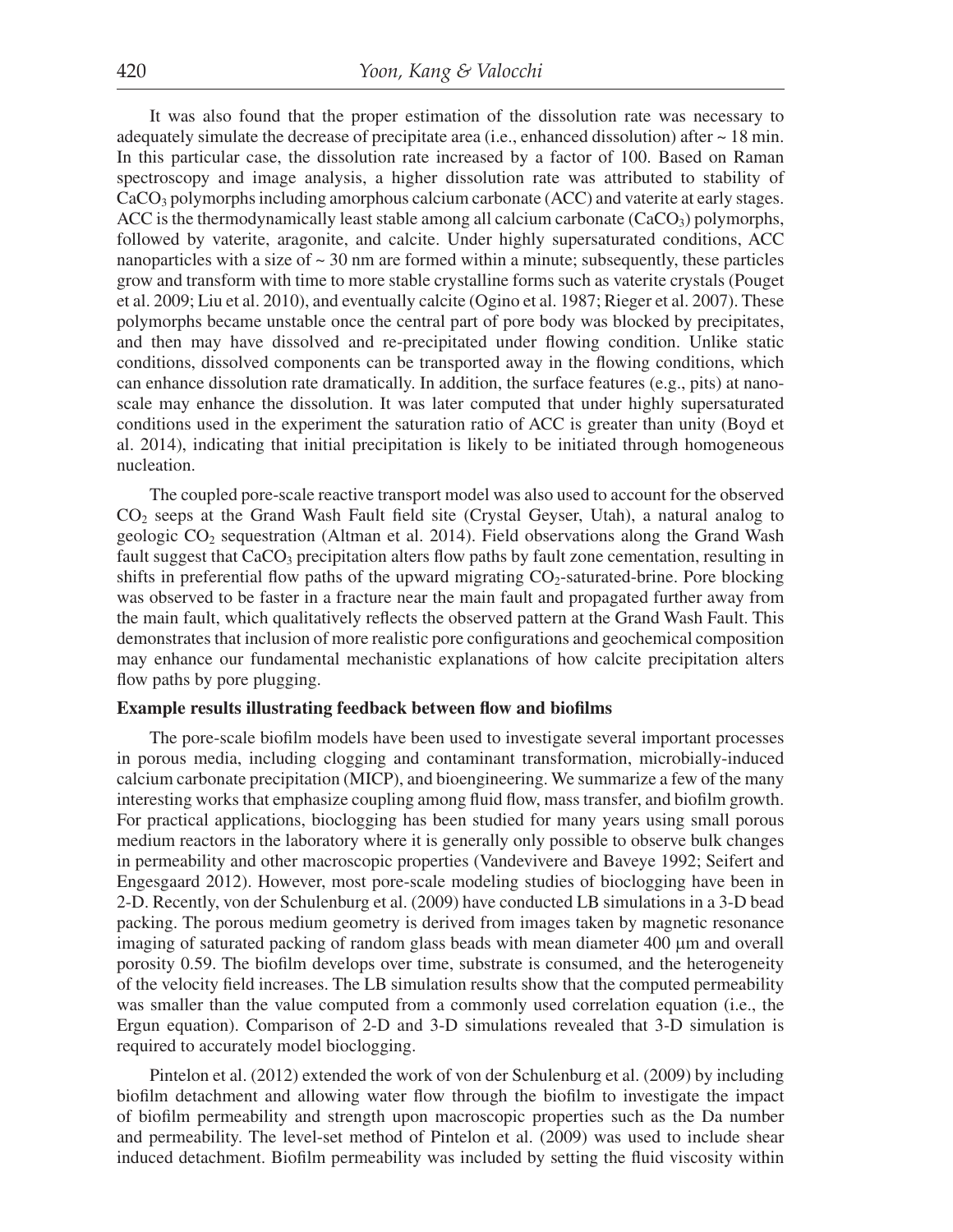the biofilm to a high value, similar to the approach used by Thullner and Baveye (2008) in their pore network model. MRT-LBM was used to solve for the flow, and the different viscosity values for the fluid and biofilm nodes were achieved by adjusting the relaxation rates. A 3-D bead pack porous medium is considered, similar to that of von der Schulenburg et al. (2009). Results from a 2-D slice transverse to the mean flow direction are shown in Figure 13. The top row is for a biofilm with high material strength while the bottom is for a weak biofilm. The parameter  $X$  equals the viscosity ratio of the biofilm to fluid cells, so from left to right the biofilm region is more permeable to water flow. The biofilm with the weaker cohesive strength has significantly less overall accumulation than the stronger biofilm; biofilm permeability has a secondary influence because fluid shear stress is smaller for the more permeable biofilm. The permeability reduces over time as the biomass accumulates. It was observed that the biofilm permeability needs to be relatively high (low  $X$ ) before there is a significant impact upon the overall permeability of the system.

Unlike the cases reported above with a single limiting substrate, biofilms can develop in the situation where separately flowing electron donors and acceptors meet and mix. This situation can occur during *in situ* bioremediation along the fringes of a contaminant plume from a persistent source where oxygen present in the ambient groundwater mixes with a dissolved organic pollutant resulting in a "reaction zone" with biomass along the plume fringe (e.g., Cirpka and Valocchi 2007; Valocchi 2012). Werth and co-workers (Zhang et al. 2010b; Yoon et al. 2014) have used 2-D microfluidic pore networks to investigate these transverse reaction processes experimentally as described in the precipitation section. The electron donor and acceptor were injected through two separate inlets, allowing two substrates to mix around the central mixing zone. Initially, a pure bacterial strain was inoculated and the resulting biofilm developed along the mixing zone where both substrates are present. Following the experiments



**Figure 13.** 2-D slice from the 3-D model results of Pintelon et al. (2012). Biomass is shown in green along with the shear stress field after 27 h of growth. Left panel is for an impermeable biofilm, and the biofilm permeability increases from left to right. Biomass was allowed to detach depending on adjacent shear stresses; the top row is a comparatively strong biofilm, while the bottom row is a comparatively weak biofilm. As the parameter *X* decreases, the biofilm permeability increases. [Used by permission of John Wiley and Sons, from Fredrich JT, DiGiovanni AA, Noble DR (2006) Predicting macroscopic transport properties using microscopic image data. *Journal of Geophysical Research,* Vol. 111, Fig. 7, B03201-10].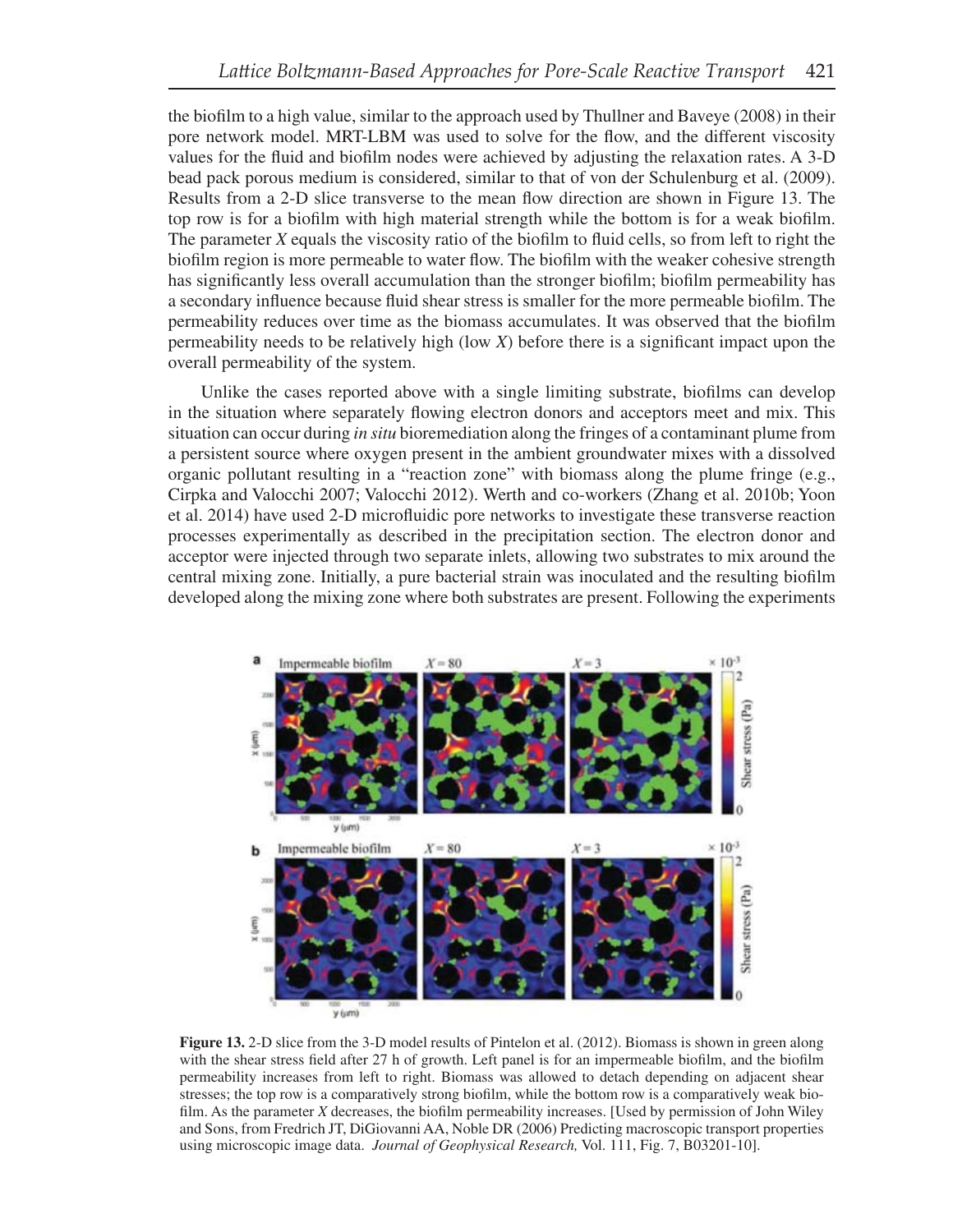in Zhang et al.  $(2010b)$  where the biofilm developed with the aerobic degradation of the herbicide (i.e., R-2,4-DP), Yoon et al. (2014) introduced another substrate to induce adaptation of the strain to degrade a new substance on which an unadapted strain is not able to grow. Over a long term operation  $\left(\sim 230 \text{ days}\right)$ , relatively thick and sturdy biofilm was developed along the mixing line. Due to the presence of thick and non-uniform biofilm, transverse mixing increased dramatically, which was also significantly affected by flowrates.

Tang et al. (2013) developed a 2-D pore-scale model that uses LB-FDM for the flow field and the advection–diffusion–reaction equations (with dual Monod kinetics), and the CA model for biofilm spreading. There was a good qualitative comparison between the growth pattern in the model and micromodel experiment, for a close up of the system in the mixing zone (Fig. 14). The biofilm develops along the downstream side of the cylindrical post and extends out into the pore body. It is important to note that the model biofilm would completely bridge the pore body unless the CA rules are modified to prevent biomass spreading to zones with fluid shear above a certain threshold (Knutson et al. 2005). In the model of Tang et al.  $(2013)$ , the biomass is assumed to be impermeable, and hence the growing biofilm reduces the velocity in the mixing zone which results in decreased transverse mixing between the donor and acceptor (Fig. 14). The importance of this effect was further evaluated by repeating their simulations using the velocity field computed without any biomass. They then computed the mass of donor degraded from the inlet to the outlet and compared that to what was measured in the experiment. The results clearly show that the feedback among biofilm growth, velocity alteration, and mass transfer is important. Neglecting the dynamic changes in the pore space and instead using a constant velocity results in an overestimation of mixing and overall reaction.

There is an increasing knowledge about the mechanical properties of biofilms, which will lead to more complete and accurate models of attachment and detachment processes. Although several groups have incorporated some of these processes into discrete CA or IB models of biofilms (e.g., Pintelon et al. 2012; Bottero et al. 2013), physics-based models using



**Figure 14.** Comparison of the biofilm spreading in the experiment (top) of Zhang et al. (2010b) with the model results (bottom) by Tang et al. (2013) after 11 days (left) and 24 days (right). [Top: Used by permission of American Chemical Society, from Zhang C, Kang Q, Wang X, Zilles JL, Müller RH, Werth CJ (2010b) Effects of pore-scale heterogeneity and transverse mixing on bacterial growth in porous media. *Environmental Science & Technology,* Vol. 44, Fig. 3, p. 3088; Bottom: Used by permission of John Wiley and Sons, from Tang Y, Valocchi AJ, Werth CJ, Liu H (2013) An improved pore-scale biofilm model and comparison with a microfluidic flow cell experiment. *Water Resources Research*, Vol. 111, Fig. 6, p. 8376].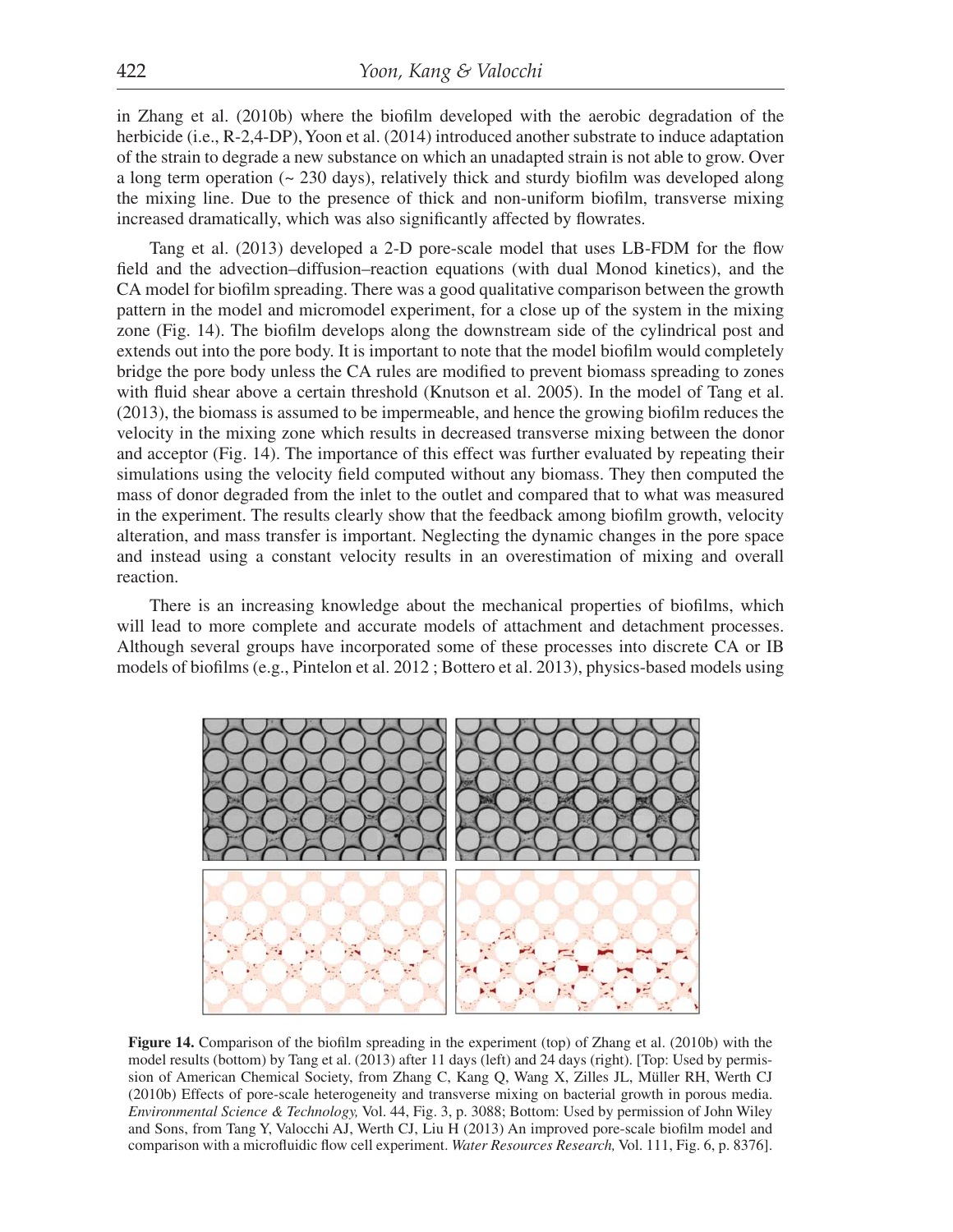mixture theory (e.g., Lindley et al. 2012) or dissipative particle dynamics (Xu et al. 2011) may be more flexible. These more complete mechanical models could address the transport and possible re-attachment of biomass that detaches from upstream.

### **FUTURE RESEARCH DIRECTIONS**

We have summarized LBM models for fluid flow and reactive transport processes involving pore structure evolution and flow feedback due to mineral precipitation and dissolution and biofilm dynamics. In particular, recent algorithms for heterogeneous reactions and biofilm growth at mineral surfaces were thoroughly reviewed. Several key hybrid approaches combining LB with other methods were briefly introduced. Due to the growing body of literature over diverse disciplines, many ongoing research areas are only briefly cited and summarized. Despite the significant amount of works, upscaling coupled pore-scale phenomena including heterogeneous biogeochemical reactions, chemical–mechanical–hydrological coupling, and links between pore- and continuum-scale rates are still frontier research questions.

Recent progress in imaging, experimental and computing technologies has resulted in an increased adoption of digital visualization or direct measurement methods in pore-scale reactive transport studies. Using multi-scale imaging methods, we are now able to directly measure how surface chemistry, biogeochemical reactions, and pore topology impact reactive transport processes at the pore scale. Likewise, recent increases in parallel computing and computational methods allow us to simulate reactive transport processes in great detail. For example, it will be possible within the near future to simulate reactive transport experiments directly on the reconstructed 3-D image of porous and fractured media from nano to core scales. Although we focused on reviewing flow and reactive transport processes under saturated conditions, unsaturated porous media have also been recently studied (e.g., Raoof 2011; Yang et al. 2014a). Coupled pore-scale flow and reactive transport under variably saturated conditions will be an important future research area due to its significance for soil biogeochemical processes in terrestrial systems for carbon cycle and the interaction between hydrological and biogeochemical processes for water and mass fluxes.

Many of the important engineering challenges that motivate the study of biofilms in porous media (e.g., bioclogging, microbial enhanced oil recovery, bioremediation) involve coupled biotic and abiotic processes. For example, injection of electron donors for biostimulation to reduce dissolved metals in groundwater at some US DOE facilities can require modeling a complex network of biotic and abiotic reactions (e.g., Scheibe et al. 2006). However, porescale modeling has been limited because there are conceptual and mathematical challenges for modeling simultaneous biofilm spreading and mineral precipitation. A recent attempt by Zhang and Klapper (2014) using the phase-field model is an encouraging sign of developing a pore-scale model for coupled biotic and abiotic processes. Some researchers have begun to explore so-called *in silico* models of microbial metabolism based on genomic knowledge instead of the phenomenological Monod model for substrate utilization (e.g., Fang et al. 2011) and to incorporate microbial motility characteristics into cell-scale and porous media models (e.g., Kusy and Ford 2007). Inclusion of more realistic microbial phenomena in pore-scale biofilm models will significantly improve model predictions of coupled biotic and abiotic processes.

The LB-based approaches and experimental and numerical results reviewed in this article are leading to better understanding of complex problems of evolving pore morphology due to tightly coupled transport and nonlinear reactions. However, the ultimate goal is to improve predictive capability at larger continuum and field scales. As conventional homogenization and volume-averaging techniques are not valid due to process nonlinearity and the lack of scale separation, pore-scale modeling is enabling new methods of upscaling, including multi-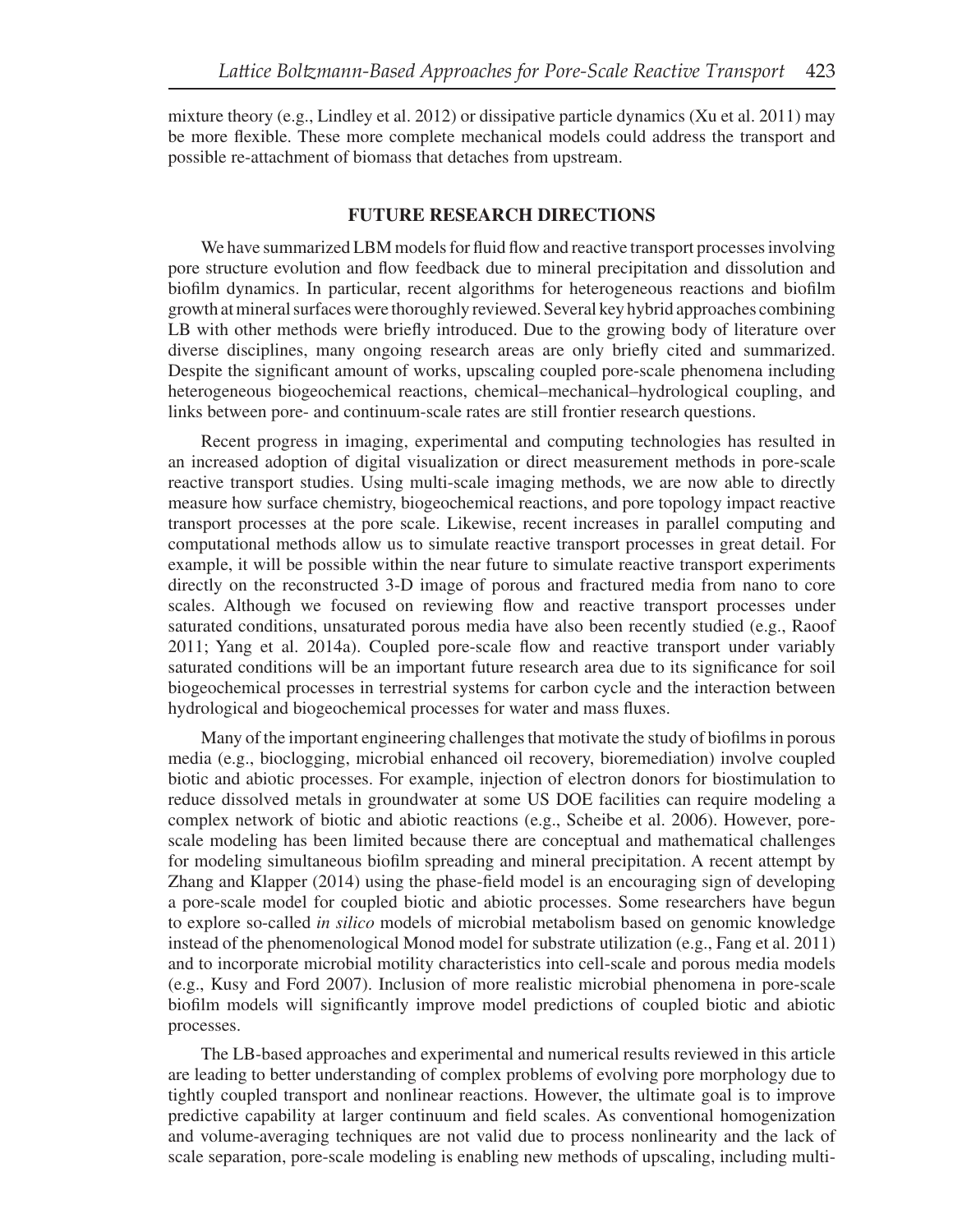scale, multi-physics approaches (Chu et al. 2013; Tomin and Lunati 2013; Varloteaux et al. 2013; Scheibe et al. 2015). A key assumption of the methods reviewed here is that all processes as well as the pore geometry can be quantified unambiguously at the smallest scale (i.e., pore scale). There are new emerging problems (e.g., unconventional resources in shale and carbonate rocks, caprock for  $CO<sub>2</sub>$  sequestration) for which it may be necessary to model key processes at the nanometer scale, but the practical scale of observation is generally limited to a micro-scale (10's–100's microns). New approaches based on mesoscopic theories, which connect the microscopic and macroscopic descriptions of the dynamics, provide a promising outcome (DOE 2012). Key relationships and parameter values at the macroscopic scale can be constructed from microscopic-scale simulations including sub-micron scale, which account for a range of reaction and flux regimes. For such problems, the LB-based modeling framework reviewed in this article as well as other multiscale simulation methods can help us improve our understanding of reactive transport processes by elucidating knowledge gaps and providing a tool in predicting coupling relevant processes across scales.

# **ACKNOWLEDGMENTS**

Work by HY on the entire manuscript was supported as part of the Center for Frontiers of Subsurface Energy Security, an Energy Frontier Research Center funded by the U.S. Department of Energy, Office of Science, Office of Basic Energy Sciences under Award Number DE-SC0001114. Sandia National Laboratories is a multi-program laboratory managed and operated by Sandia Corporation, a wholly owned subsidiary of Lockheed Martin Corporation, for the U.S. Department of Energy's National Nuclear Security Administration under contract DE-AC04-94AL85000. QK acknowledges Los Alamos National Laboratory's Laboratory Directed Research and Development Program and Institutional Computing Program. AJV acknowledges support for biofilm applications from the U.S. Department of Energy Subsurface Biogeochemistry Research Program under Award No. DE-SC0006771. Additional work by AJV on mineral precipitation applications was supported as part of the Center for Geologic Storage of CO<sub>2</sub>, an Energy Frontier Research Center funded by the U.S. Department of Energy, Office of Science, Office of Basic Energy Sciences under Award Number DOE DE-SC0012504. AJV also would like to thank Dr. Youneng Tang for assistance surveying the literature and for his insights on biofilm modeling. HY would like to thank Peter Mozley for providing images in Figure 1. We also acknowledge the effort of Carl Steefel, Sergi Molins, and Simon Emmanuel for their careful and constructive reviews, which led to significant improvement of our chapter.

#### **RERERENCES**

- Adkins JP, Tanner RS, Udegbunam EO, Mcinerney MJ, Knapp RM (1992) Microbially enahanced oil recovery from unconsolidated limestone cores. Geomicrobiol J 10:77–86
- Alpkvist E, Klapper I (2007) A multidimensional multispecies continuum model for heterogeneous biofilm development. Bull Math Biol 69:765–789
- Altman SJ, Aminzadeh B, Balhoff MT, Bennett PC, Bryant SL, Cardenas MB, Chaudhary K, Cygan RT, Deng W, Dewers T, DiCarlo DA, Eichhubl P, Hesse MA, Huh C, Matteo EN, Mehmani Y, Tenney CM, Yoon H (2014) Chemical and hydrodynamic mechanisms for long-term geological carbon storage. J Phys Chem C 118:15103–15113
- Andrä H, Combaret N, Dvorkin J, Glatt E, Han J, Kabel M, Keehm Y, Krzikalla F, Lee M, Madonna C, Marsh M, Mukerjic T, Saenger EH, Sain R, Saxena N, Ricker S, Wiegmann A, Zhan X (2013a) Digital rock physics benchmarks-Part I: Imaging and segmentation. Comput Geosci 50:25–32
- Andrä H, Combaret N, Dvorkin J, Glatt E, Han J, Kabel M, Keehm Y, Krzikalla F, Lee M, Madonna C, Marsh M, Mukerjic T, Saenger EH, Sain R, Saxena N, Ricker S, Wiegmann A, Zhan X (2013b) Digital rock physics benchmarks-Part II: Computing effective properties. Comput Geosci 50:33–43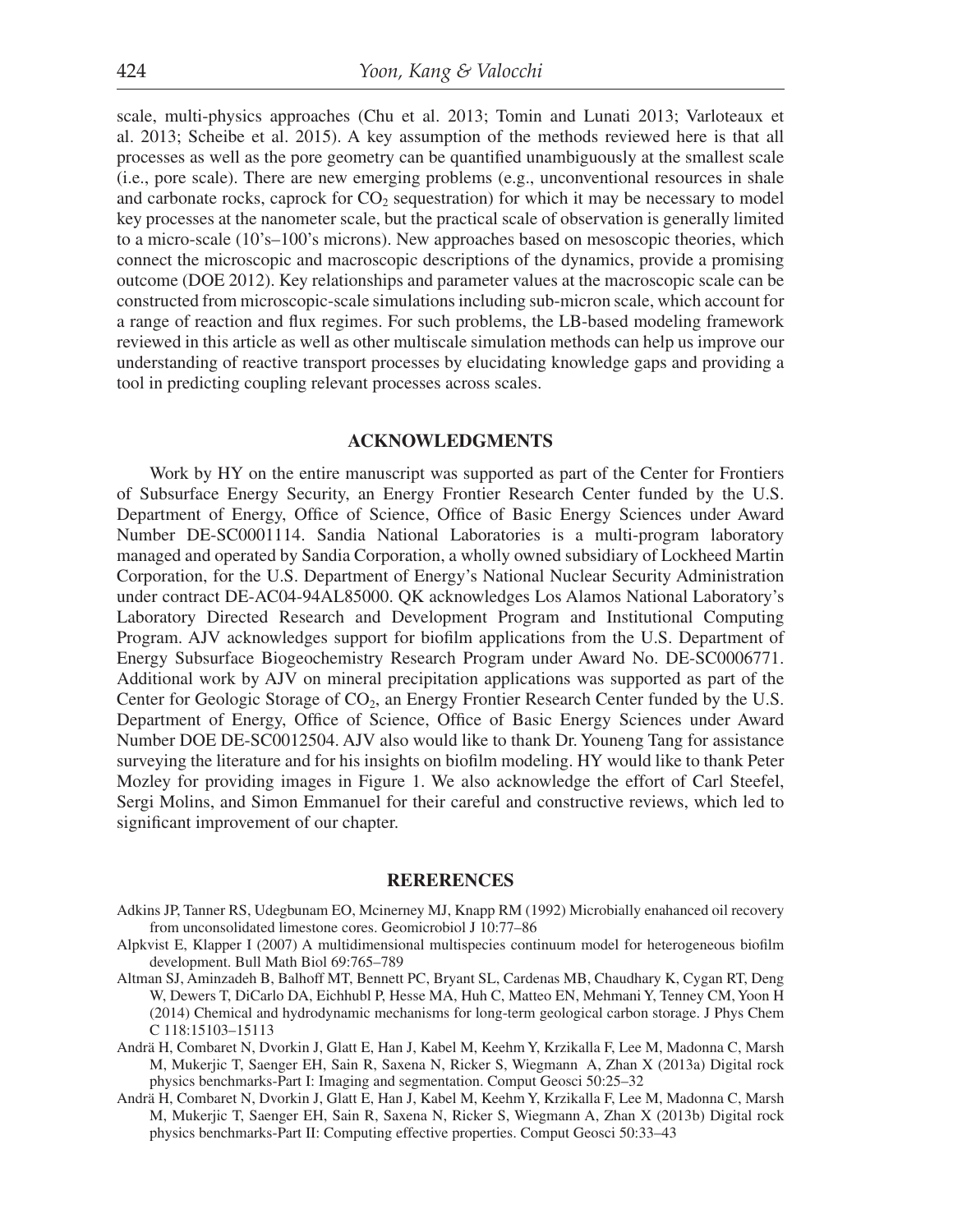- Arns CH, Knackstedt MA, Pinczewski WV, Garboczi EJ (2002) Computation of linear elastic properties from microtomographic images: methodology and agreement between theory and experiment. Geophys 67:1395–1405
- Arns CH, Knackstedt MA, Mecke KR (2009) Boolean reconstructions of complex materials: Integral geometric approach. Phys Rev E 80:051303
- Baldessari F (2008) Electrokinetics in nanochannels Part I. Electric double layer overlap and channel-to-well equilibrium. J Colloid Interfac Sci 325:526–538
- Bancroft WD (1926) Applied Colloid Chemistry General Theory. McGraw-Hill, New York
- Battiato I, Tartakovsky DM, Tartakovsky AM, Scheibe TD (2011) Hybrid models of reactive transport in porous and fractured media. Adv Water Resour 37:1140–1150
- Bhatnagar PL, Gross EP, Krook M (1954) A model for collision processes in gases. I. small amplitude processes in charged and neutral one-component systems. Phys Rev 94:511–525
- Bilger N, Auslender F, Bornert M, Michel JC, Moulinec H, Suquet P, Zaoui A (2005) Effect of a nonuniform distribution of voids on the plastic response of voided materials: a computational and statistical analysis. Int J Solids Struct 42:517–538
- Boek ES, Zacharoudiou I, Gray F, Shah SMK, Crawshaw J, Yang J (2014) Multiphase flow and reactive transport at the pore scale using lattice-Boltzmann computer simulations. SPE-170941-MS, SPE Annual Technical Conference and Exhibition, Society of Petroleum Engineers
- Bottero S, Storck T, Heimovaara TJ, van Loosdrecht MCM, Enzien MV, Picioreanu C (2013) Biofilm development and the dynamics of preferential flow paths in porous media. Biofouling 29:1069–1086
- Bouzidi MH, Firdaouss M, Lallemand P (2001) Momentum transfer of a Boltzmann-lattice fluid with boundaries. Phys Fluids (1994–present) 13:3452–3459
- Boyd T, Yoon H, Zhang C, Dehoff K, Fouke B, Valocchi AJ, Werth CJ (2014) Influence of  $Mg^{2+}$  on CaCO<sub>3</sub> precipitation during subsurface reactive transport in a homogeneous silicon-etched pore network. Geochim Cosmochim Acta 135:321–335
- Breyers J (1988) Modeling biofilm accumulation. *In*: Physiology Models in Microbiology. Bazin MJ, Prosser JI (eds) CRC Press, Boca Raton FL, p 109–144
- Chen LQ (2002) Phase-filed models for microstructures evolution. Ann Rev Mater Res 32:113–140
- Chen S, Doolen G (1998) Lattice Boltzmann method for fluid flows. Ann Rev Fluid Mech 30:329–364
- Chen S, He X, Luo LS (2007) Lattice Boltzmann models for multiphase flows. *In*: Computational Methods for Multiphase Flow. Prosperetti A, Tryggvason G (eds) Cambridge University Press, p 157–192, http:// dx.doi.org/10.1017/CBO9780511607486.007
- Chen L, Kang Q, He YL, Tao WQ (2012) Mesoscopic study of the effect of gel concentration and material on the formation of precipitation patterns. Langmuir 28:11745–11754
- Chen L, He YL, Kang Q, Tao WQ (2013a) Coupled numerical approach combining finite volume and lattice Boltzmann methods for multi-scale multi-physicochemical processes. J Comput Phys 255:83–105 Chen L, Kang Q, Robinson BA, He YL, Tao WQ (2013b) Pore-scale modeling of multiphase reactive transport with phase transitions and dissolution-precipitation processes in closed systems. Phys Rev E 87:043306
- Chen L, Kang Q, Carey B, Tao WQ (2014a) Pore-scale study of diffusion–reaction processes involving dissolution and precipitation using the lattice Boltzmann method. Int J Heat Mass Transf 75:483–496
- Chen L, Kang Q, Viswanathan HS, Tao WQ (2014b) Pore-scale study of dissolution-induced changes in hydrologic properties of rocks with binary minerals. Water Resour Res 50:9343–9365, doi:10.1002/2014WR015646
- Chou L, Garrels RM, Wollast R (1989) Comparative study of the kinetics and mechanisms of dissolution of carbonate minerals. Chem Geol 78:269–282
- Chu J, Engquist B, Prodanoviඹ M, Tsai R (2013) A multiscale method coupling network and continuum models in porous media II—Single-and two-phase flows. *In*: Advances in Applied Mathematics, Modeling, and Computational Science. Melnik R, Kotsireas IS (eds) Springer US, p 161–185
- Cirpka OA, Valocchi AJ (2007) Two-dimensional concentration distribution for mixing-controlled bioreactive transport in steady state. Adv Water Resour 30:1668–1679
- Coker DA, Torquato S, Dunsmuir JH (1996) Morphology and physical properties of Fontainebleau sandstone via a tomographic analysis. J Geophys Res: Solid Earth (1978–2012) 101(B8):17497–17506
- Coles ME, Hazlett RD, Spanne P, Soll WE, Muegge EL, Jones KW (1998) Pore level imaging of fluid transport using synchrotron X-ray microtomography. J Petrol Sci Eng 19:55–63
- d'Humières D, Ginzburg I, Krafczyk M, Lallemand P, Luo LS (2002) Multiple–relaxation–time lattice Boltzmann models in three dimensions. Philosophical Transactions of the Royal Society of London. Series A: Mathematical, Physical and Engineering Sciences 360:437–451
- Davery ME, Gevertz D, Wood WA, Clark JB, Jenneman GE (1998) Microbial selective plugging of sandstone through stimulation of indigenous bacteria in a hypersaline oil reservoir. Geomicrobiol J 15:335–352
- Davidson SM, Yoon H, Martinez MJ (2012) Pore scale analysis of the impact of mixing-induced reaction on viscosity variations. Adv Water Resour 38:70–80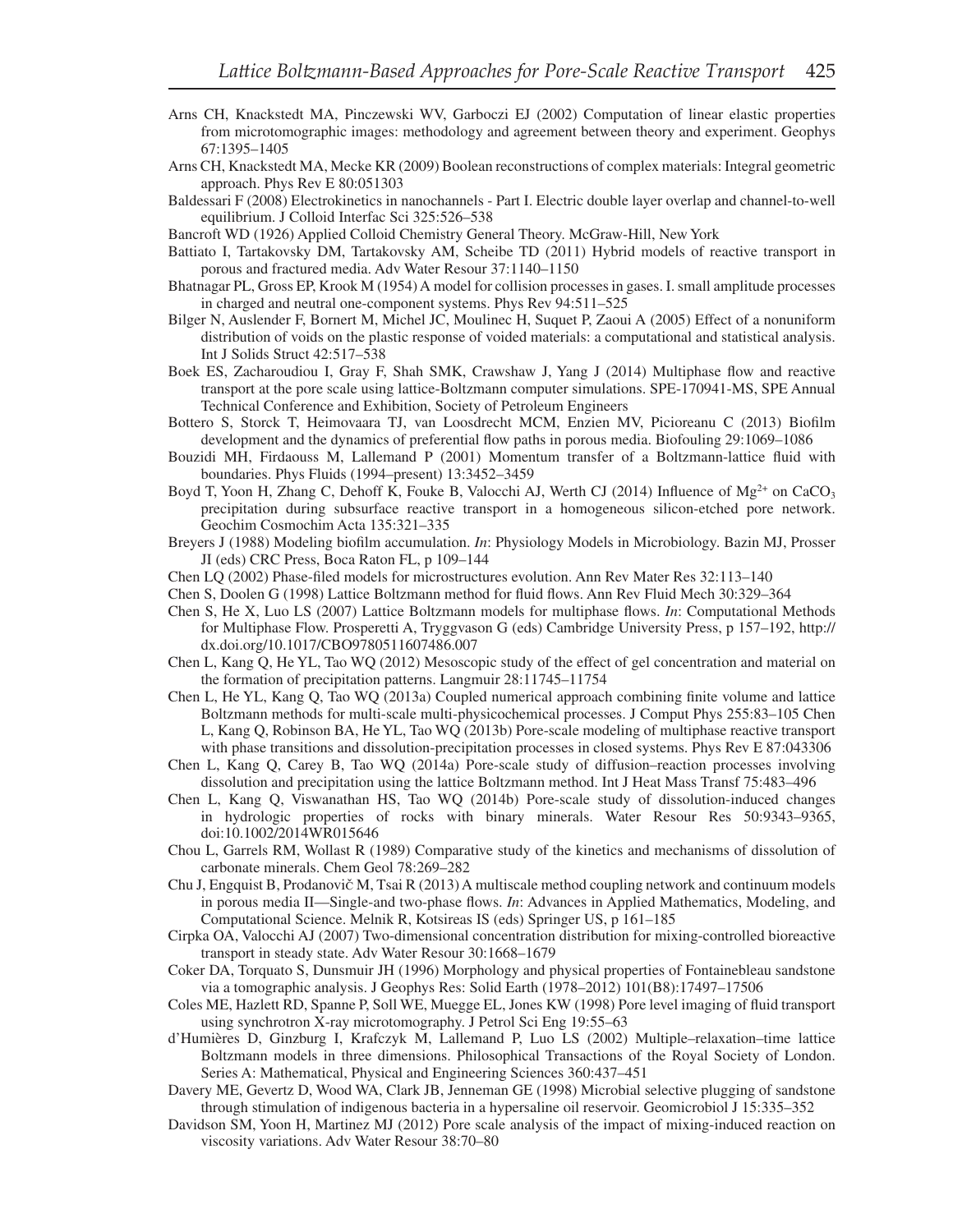- Dawson SP, Chen S, Doolen GD (1993) Lattice Boltzmann computations for reaction-diffusion equations. J Chem Phys 98:1514–1523
- DeJong J, Fritzges M, Nüsslein K (2006) Microbially induced cementation to control sand response to undrained shear. J Geotech Geoenv Eng 132:1381–1392
- Deng W, Cardenas MB, Kirk MF, Altman SJ, Bennett PC (2013) Effect of Permeable Biofilm on Micro-And Macro-Scale Flow and Transport in Bioclogged Pores. Env Sci Techol 47:11092–11098
- DOE (2007) Basic Research Needs for Geosciences: Facilitating 21st Century Energy Systems. A report from the Workshop Sponsored by the US Department of Energy, Office of Basic Energy Sciences, Bethesda, MA, Feb. 21-23, 2007
- DOE (2012) From Quanta to the Continuum: Opportunities for Mesoscale Science. A report from the Basic Energy Sciences Advisory Committee, US Department of Energy, Office of Basic Energy Sciences, September, 2012
- Dupin HJ, Kitanidis PK, McCarty PL (2001) Pore-scale modeling of biological clogging due to aggregate expansion: A material mechanics approach. Water Resour Res 37:2965–2979
- El Mountassir G, Lunn RJ, Moir H, MacLachlan E (2014) Hydrodynamic coupling in microbially mediated fracture mineralization: Formation of self-organized groundwater flow channels. Water Resour Res 50:1– 16, doi:10.1002/2013WR013578
- Emmanuel S, Berkowitz B (2005) Mixing-induced precipitation and porosity evolution in porous media. Adv Water Resour 28:337–344
- Fang Y, Scheibe TD, Mahadevan R, Garg S, Long PE, Lovley DR (2011) Direct coupling of a genome-scale microbial in silico model and a groundwater reactive transport model. J Contam Hydrol 122:96–103
- Fanizza MF, Yoon H, Zhang C, Oostrom M, Wietsma TW, Hess NJ, Bowden ME, Strathmann TJ, Finneran KT, Werth CJ (2013) Pore-scale evaluation of uranyl phosphate precipitation in a model groundwater system. Water Resour Res 49:874–890
- Flukiger F, Bernard D (2009) A new numerical model for pore scale dissolution of calcite due to  $CO<sub>2</sub>$  saturated water flow in 3D realistic geometry: Principles and first results. Chem Geol 265:171–180
- Fredrich JT, Menendez B, Wong TF (1995) Imaging the pore structure of geomaterials. Science 268(5208):276– 279
- Fredrich JT, DiGiovanni AA, Noble DR (2006) Predicting macroscopic transport properties using microscopic image data. J Geophys Res 111:B03201, doi: 10.1029/2005JB003774
- Fu LM, Lin JY, Yang RJ (2003) Analysis of electroosmotic flow with step change in zeta potential. J Colloid Interfac Sci 258:266–275
- Gao J, Xing H, Rudolph V, Li Q, Golding SD (2015) Parallel lattice Boltzmann computing and applications in core sample feature evaluation. Transp Porous Media 107:65–77
- Gelb J, Gu A, Fong T, Hunter L, Lau SH, Yun W (2011) A closer look at shale: Representative elementary volume analysis with laboratory 3D X-Ray computed microtomography and nanotomography. SCA2011- 58. The International Symposium of the Society of Core Analysts, Austin, Texas, USA, September 18–21, 2011
- Ginzburg I, d'Humières D (2003) Multireflection boundary conditions for lattice Boltzmann models. Phys Rev E 68:066614
- Golfier F, Wood BD, Orgogozo L, Quintard M, Buès M (2009) Biofilms in porous media: Development of macroscopic transport equations via volume averaging with closure for local mass equilibrium conditions. Adv Water Resour 32:463–485
- Groen D, Hetherington J, Carver HB, Nash RW, Bernabeu MO, Coveney PV (2013) Analysing and modelling the performance of the HemeLB lattice-Boltzmann simulation environment. J Comput Sci 4:412–422
- Gualda GA, Baker DR, Polacci M (2010) Introduction: Advances in 3D imaging and analysis of geomaterials. Geosphere 6:468–469
- Guo ZL, Zhao TS, Shi Y (2005) A lattice Boltzmann algorithm for electro-osmotic flows in microfluidic devices. J Chem Phys 122:144907
- Harvey RW, Garabedian SP (1991) Use of colloid filtration theory in modeling movement of bacteria through a contaminated sandy aquifer. Environ Sci Technol 25:178–185
- He X, Li N (2000) Lattice Boltzmann simulation of electrochemical systems. Comput Phys Commun 129:158– 166
- He X, Zou Q, Luo LS, Dembo M (1997) Analytic solutions of simple flows and analysis of nonslip boundary conditions for the lattice Boltzmann BGK model. J Stat Phys 87:115–136
- Hilpert M (2005) Lattice-Boltzmann model for bacterial chemotaxis. J Math Biol 51:302–332
- Hilpert M (2011) Determination of dimensional flow fields in hydrogeological settings via the MRT lattice-Boltzmann method. Water Resour Res 47:W09508, doi:10.1029/2010WR010016
- Hiorth A, Jettestuen E, Cathles L, Madland M (2013) Precipitation, dissolution, and ion exchange processes coupled with a lattice Boltzmann advection diffusion solver. Geochim Cosmochim Acta 104:99–110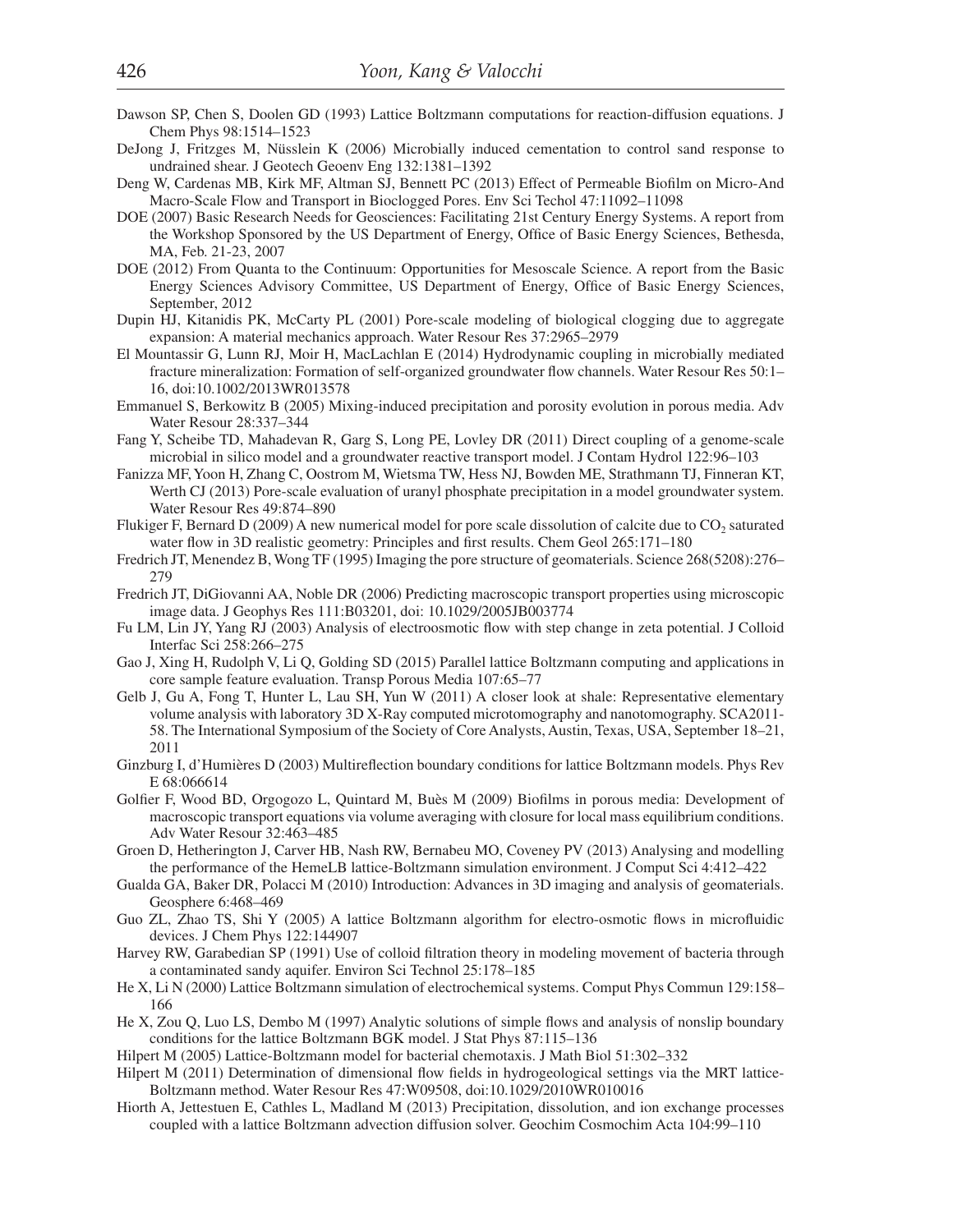- Holst M, Baker N, Wang F (2000) Adaptive multilevel finite element solution of the Poisson–Boltzmann equation I. Algorithms and examples. J Comput Chem 21:1319–1342
- Huber C, Parmigiani A, Chopard B, Manga M, Bachmann O (2008) Lattice Boltzmann model for melting with natural convection. Int J Heat Fluid Fl 29:1469–1480
- Huber C, Shafei B, Parmigiani A (2014) A new pore-scale model for linear and non-linear heterogeneous dissolution and precipitation. Geochim Cosmochim Acta 124:109–130

IWA Task Group on Biofilm Modeling (2006) Mathematical Modeling of Biofilms. IWA Publishing, Hove, UK

Jiang F, Tsuji T (2014) Changes in pore geometry and relative permeability caused by carbonate precipitation in porous media. Phys Rev E 90:053306

Joshi AS, Sun Y (2009) Multiphase lattice Boltzmann method for particle suspensions. Phys Rev E 79:066703

- Kang QJ, Lichtner PC (2013) A lattice Boltzmann method for coupled fluid flow, solute transport, and chemical reaction. *In*: Progress in Computational Physics. Ehrhardt M (ed) Bentham Science Publishers
- Kang S, Suh YK (2006) Unsteady electroosmotic channel flows with the nonoverlapped and overlapped electric double layers. J Mech Sci Technol 20:2250–2264
- Kang QJ, Zhang DX, Chen SY, He XY (2002) Lattice Boltzmann simulation of chemical dissolution in porous media. Phys Rev E 65:036318
- Kang Q, Zhang D, Chen S (2003) Simulation of dissolution and precipitation in porous media. J Geophys Res 108(B10):2505
- Kang Q, Zhang D, Lichtner PC, Tsimpanogiannis IN (2004) Lattice Boltzmann model for crystal growth from supersaturated solution. Geophys Res Lett 31:L21604
- Kang QJ, Lichtner PC, Zhang DX (2006) Lattice Boltzmann pore-scale model for multicomponent reactive transport in porous media. J Geophys Res-Solid Earth 111:B05203, doi:10.1029/2005JB003951
- Kang Q, Lichtner PC, Zhang D (2007) An improved lattice Boltzmann model for multicomponent reactive transport in porous media at the pore scale. Water Resour Res 43:W12S14
- Kang Q, Lichtner P, Viswanathan H, Abdel-Fattah A (2010) Pore scale modeling of reactive transport involved in geologic  $CO_2$  sequestration. Transp Porous Media 82:197–213
- Kang Q, Chen L, Valocchi AJ, Viswanathan HS (2014) Pore-scale study of dissolution-induced changes in permeability and porosity of porous media. J Hydrol 517:1049–1055
- Karniadakis G, Beskok A, Aluru N (2005) Microflows and Nanoflows: Fundamentals and Simulation. Springer, New York.
- Keehm Y, Mukerji T, Nur A (2004) Permeability prediction from thin sections: 3D reconstruction and Lattice-Boltzmann flow simulation. Geophys Res Lett 31:L04606, doi:10.1029/2003GL018761
- Kelemen PB, Whitehead JA, Aharonov E, Jordahl KA (1995) Experiments on flow focusing in soluble porous media, with applications to melt extraction from the mantle. J Geophys Res: Solid Earth 100(B1):475–496
- Kim D, Peters CA, Lindquist WB (2011) Upscaling geochemical reaction rates accompanying acidic CO<sub>2</sub>saturated brine flow in sandstone aquifers. Water Resourc Res 47:W01505, doi:10.1029/2010WR009472
- Kingdon RD, Schofield P (1992) A reaction-flow lattice Boltzmann model. J Phys A 25:L907–L910
- Kirk MF, Santillan EF, McGrath LK, Altman SJ (2012) Variation in hydraulic conductivity with decreasing pH in a biologically-clogged porous medium. Int J Greenhouse Gas Control 11:133–140
- Klapper I, Dockery J (2010) Mathematical description of microbial biofilms. SIAM Review 52:221–265
- Knutson CE, Werth CJ, Valocchi AJ (2005) Pore-scale simulation of biomass growth along the transverse mixing zone of a model two-dimensional porous medium. Water Resour Res 41:W07007, doi:10.1029/2004WR003459
- Kreft JU, Picioreanu C, Wimpenny JWT, van Loosdrecht MCM (2001) Individual-based modelling of biofilms. Microbiol 147:2897–2912
- Kusy K, Ford RM (2007) Monte Carlo simulations derived from direct observations of individual bacteria inform macroscopic migration models at granular porous media interfaces. Env Sci Tech 41:6403–6409
- Ladd AJ (1994) Numerical simulations of particulate suspensions via a discretized Boltzmann equation. Part 1. Theoretical foundation. J Fluid Mech 271:285–309
- Landrot G, Ajo-Franklin JB, Yang L, Cabrini S, Steefel CI (2012) Measurement of accessible reactive surface area in a sandstone, with application to CO2 mineralization. Chem Geol 318–319:113–125
- Lasaga AC (1981) Transition state theory. Rev Mineral 8:135–168
- Lasaga A (1998) Kinetic Theory in the Earth Sciences. Princeton Series in Geochemistry. Princeton University Press
- Lattice Boltzmann methods (2015, February 14). In Wikipedia, The Free Encyclopedia. http://en.wikipedia. org/w/index.php?title=Lattice\_Boltzmann\_methods&oldid=647112117
- Levich VG (1962) Physico-Chemical Hydrodynamics. Prentice-Hall, New York
- Li DQ (2001) Electro-viscous effects on pressure-driven liquid flow in microchannels. Colloids and Surfaces A-Physicochemical and Engineering Aspects 195:35–57
- Li DQ (2004) Electrokinetics in Microfluidics. Academic, Oxford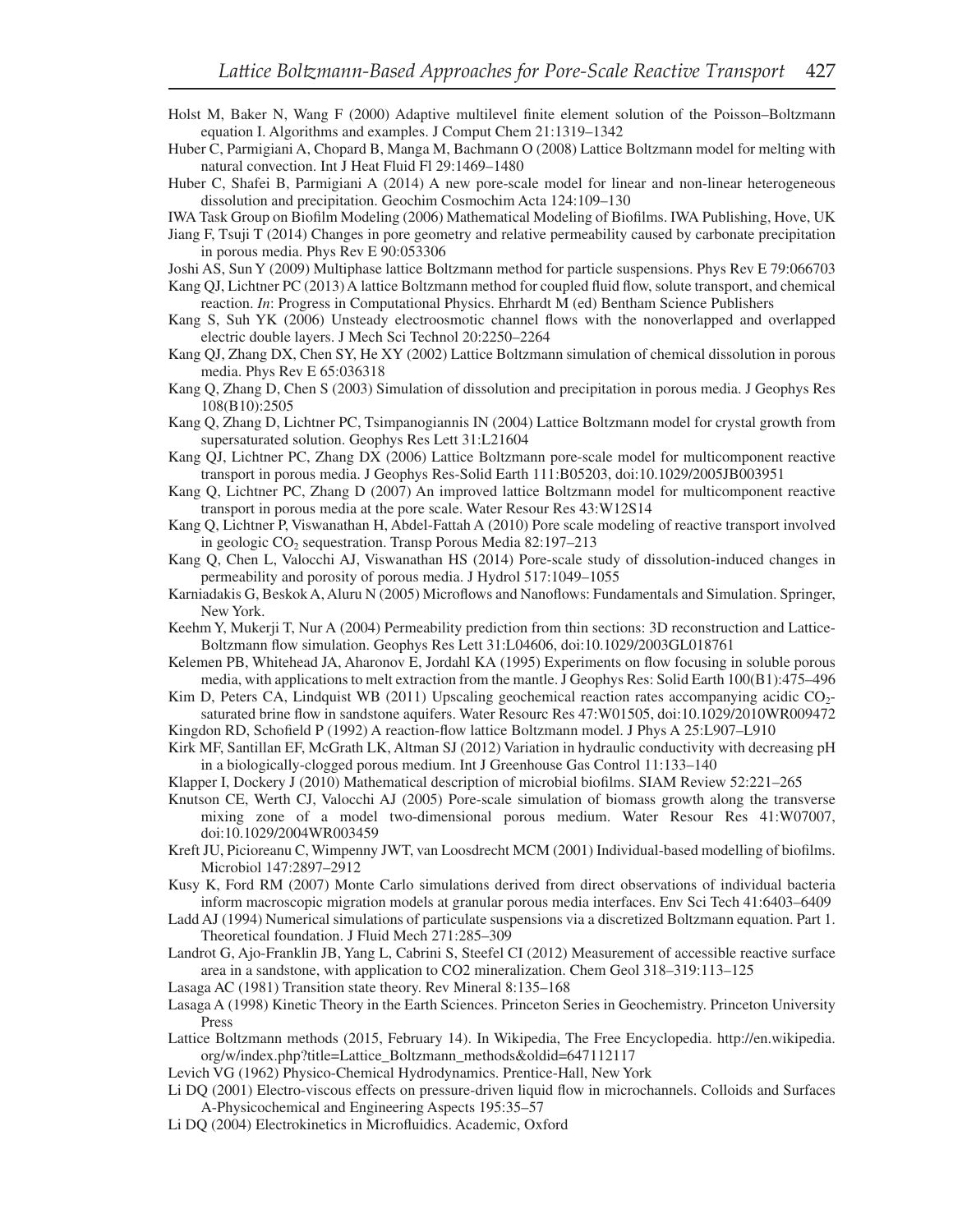- Li L, Peters CA, Celia MA (2006) Upscaling geochemical reaction rates using pore-scale network modeling. Adv Water Res 29:1351–1370
- Li L, Peters CA, Celia MA (2007) Reply to ''Comment on upscaling geochemical reaction rates using porescale network modeling'' by Lichtner PC and Kang Q. Adv Water Resour 30:691–695
- Li X, Huang H, Meakin P (2008) Level set simulation of coupled advection-diffusion and pore structure evolution due to mineral precipitation in porous media. Water Resour Res 44:W12407
- Lichtner PC (1985) Continuum model for simultaneous chemical reactions and mass transport in hydrothemal systems. Geochim Cosmochim Acta 49:779–800
- Lichtner PC (1996) Continuum formulation of multicomponent-multiphase reactive transport. Rev Mineral 34:1–81
- Lichtner PC and Kang Q (2007) Comment on: ''Upscaling geochemical reaction rates using pore-scale network modeling'' by Li, Peters and Celia. Adv Water Resour 30:686–690
- Lichtner PC, Hammond GE, Lu C, Karra S, Bisht G, Andre B, Mills RT, Kumar J (2014) PFLOTRAN User Manual
- Lindley B, Wang Q, Zhang T (2012) Multicomponent hydrodynamic model for heterogeneous biofilms: Twodimensional numerical simulations of growth and interaction with flows. Phys Rev E 85:031908
- LinkMasliyah JH (2006). Electrokinetic and Colloid Transport Phenomena. Wiley-Interscience, Hoboken
- Liu J, Pancera S, Boyko V, Shukla A, Narayanan T, Huber K (2010) Evaluation of the particle growth of amorphous calcium carbonate in water by means of the Porod Invariant from SAXS. Langmuir 26:17405– 17412
- Liu C, Shang J, Zachara JM (2011) Multispecies diffusion models: A study of uranyl species diffusion. Water Resour Res 47:W12514, doi: 10.1029/2011WR010575
- Lu G, DePaolo DJ, Kang Q, Zhang D (2009) Lattice Boltzmann simulation of snow crystal growth in clouds. J Geophys Res: Atmospheres 114:D07305
- Luan HB, Xu H, Chen L, Sun DL, Tao WQ (2010) Numerical illustrations of the coupling between the lattice Boltzmann method and finite-type macro-numerical methods. Numerical Heat Transfer, Part B: Fundamentals 57( 2):147–171, doi: 10.1080/15421400903579929
- Luan HB, Xu H, Chen L, Sun DL, He YL, Tao WQ (2011) Evaluation of the coupling scheme of FVM and LBM for fluid flows around complex geometries. Int J Heat Mass Transf 54:1975–1985
- Luo H, Quintard M, Debenest G, Laouafa F (2012) Properties of a diffuse interface model based on a porous medium theory for solid–liquid dissolution problems. Comput Geosci 16:913–932
- Martin D, Dodds K, Butler IB, Ngwenya BT (2013) Carbonate precipitation under pressure for bioengineering in the anaerobic subsurface via denitrification. Env Sci Techol 47:8692-8699, doi: 10.1021/es401270q
- Martys NS, Chen H (1996) Simulation of multicomponent fluids in complex three-dimensional geometries by the lattice Boltzmann method. Phys Rev E 53:743
- Meakin P, Tartakovsky AM. (2009) Modeling and simulation of pore-scale multiphase fluid flow and reactive transport in fractured and porous media. Rev Geophys 47:RG3002, doi: 10.1029/2008RG000263
- Miller W, Succi S, Mansutti D (2001) Lattice Boltzmann model for anisotropic liquid–solid phase transition. Phys Rev Letters 86:3578–3581
- Mohamad AA (2011) Lattice Boltzmann Method Fundamentals and Engineering Applications with Computer Codes. Springer-Verlag, London
- Molins S, Trebotich D, Steefel CI, Shen C  $(2012)$  An investigation of the effect of pore scale flow on average geochemical reaction rates using direct numerical simulation. Water Resour Res 48:W03527, doi:10.1029/2011WR011404
- Molins S, Trebotich D, Yang L, Ajo-Franklin JB, Ligocki TJ, Shen C, Steefel CI (2014) Pore-scale controls on calcite dissolution rates from flow-through laboratory and numerical experiments. Environ Sci Technol 48:7453–7460
- Mozley PS, Davis JM (2005) Internal structure and mode of growth of elongate calcite concretions: Evidence for small-scale, microbially induced, chemical heterogeneity in groundwater. Geol Soc Am Bull 117:1400–1412
- Nambi IM, Werth CJ, Sanford RA, Valocchi AJ (2003) Pore-Scale Analysis of Anaerobic Halorespiring Bacterial Growth along the Transverse Mixing Zone of an Etched Silicon Pore Network. Env Sci Techol 37:5617–5624
- Navarre-Sitchler A, Brantley S (2007) Basalt weathering across scales. Earth Planet Sci Lett 261:321–334
- Navarre-Sitchler A, Steefel CI, Yang L, Tomutsa L, Brantley SL (2009) Evolution of porosity and diffusivity associated with chemical weathering of a basalt clast. J Geophys Res 114:F02016, doi:10.1029/2008JF001060
- Nemati M, Voordouw G (2003) Modification of porous media permeability, using calcium carbonate produced enzymatically in situ. Enzyme Microbiol Technol 33: 635–642
- Noguera DP, Pizarro G, Stahl DA, Rittmann BE (1999) Simulation of multispecies biofilm development in three dimensions. Water Sci Technol 39:123–130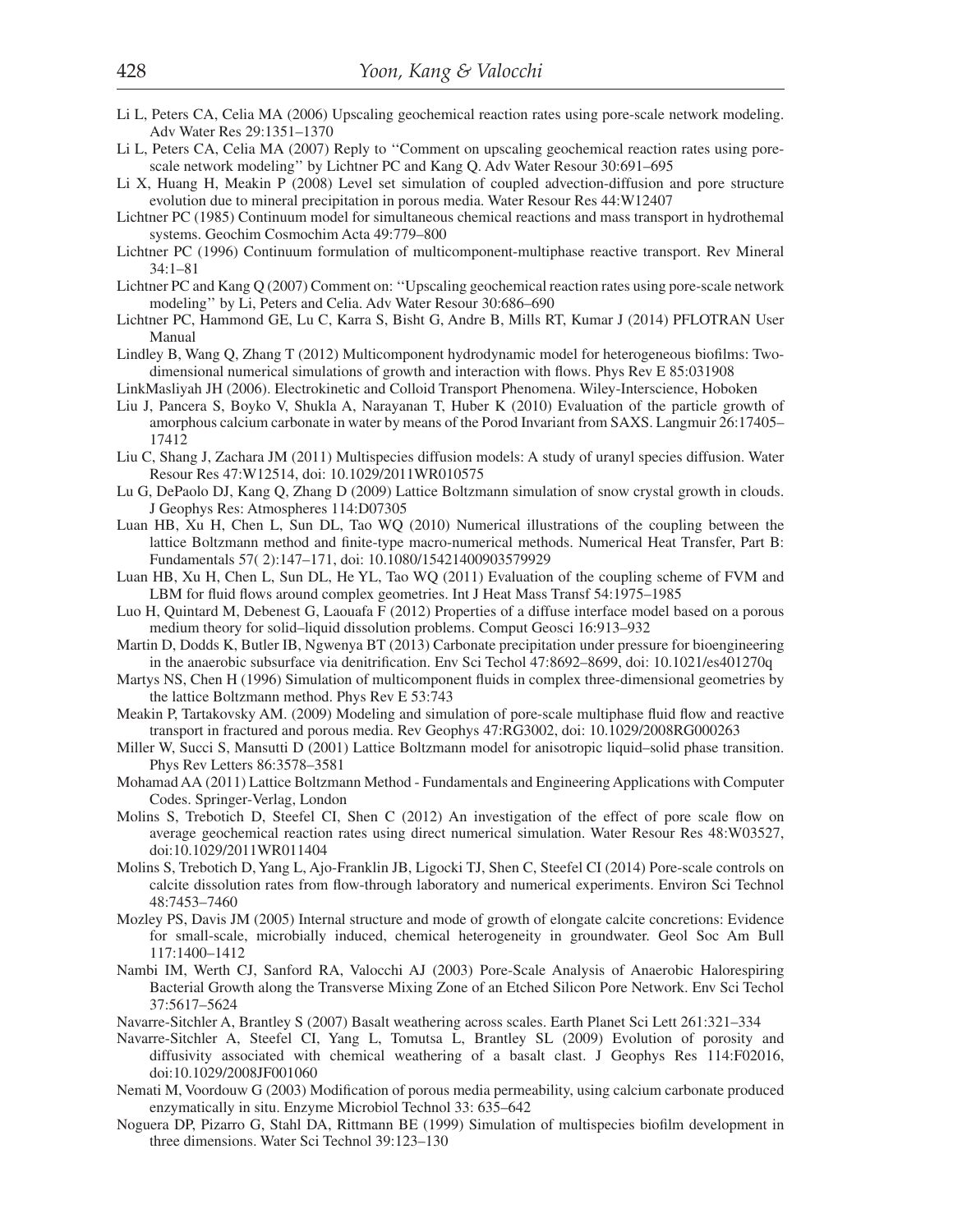- Ogino T, Suzuki T, Sawada K (1987) The formation and transformation mechanism of calcium carbonate in water. Geochim Cosmochim Acta 51:2757–2767
- Oostrom M, Mehmani Y, Romero-Gomez P, Tang Y, Liu H, Yoon H, Kang Q et al. (2014) Pore-scale and continuum simulations of solute transport micromodel benchmark experiments. Comput Geosci, doi: 10.1007/s10596-014-9424-0
- Pan C, Luo LS, Miller CT (2006) An evaluation of lattice Boltzmann schemes for porous medium flow simulation. Comput Fluids 35:898–909
- Parkhurst DL, Appelo CAJ (2013) Description of input and examples for PHREEQC Version 3—A computer program for speciation, batch-reaction, one-dimensional transport, and inverse geochemical calculations. U.S. Geological Survey Techniques and Methods, Book 6, http://pubs.usgs.gov/tm/06/a43
- Parmigiani A, Huber C, Bachmann O, Chopard B (2011) Pore scale mass and reactant transport in multiphase porous media flows. J Fluid Mech 686:40–76
- Patel RA, Perko J, Jacques D, De Schutter G, Van Breugel K, Ye G (2014) A versatile pore-scale multicomponent reactive transport approach based on lattice Boltzmann method: Application to portlandite dissolution. Phys Chem Earth, Parts A/B/C 70:127–137
- Peters C (2009) Accessibilities of reactive minerals in consolidated sedimentary rock: an imaging study of three sandstones. Chem Geol 265:198–208
- Picioreanu C, van Loosdrecht MCM, Heijnen JJ (1998) Mathematical modeling of biofilm structure with a hybrid differential-discrete cellular automaton approach. Biotechnol Bioeng 58:101–116
- Picioreanu C, Van Loosdrecht MCM, Heijnen JJ (2000) Effect of diffusive and convective substrate transport on biofilm structure formation: A two-dimensional modeling study. Biotechnol Bioeng 69:504–515
- Picioreanu C, van Loosdrecht MCM, Heijnen JJ (2001) Two-dimensional model of biofilm detachment caused by internal stress from liquid flow. Biotechnol Bioeng 72:205–218
- Picioreanu C, Kreft JU, van Loosdrecht MCM (2004) Particle-based multidimensional multispecies biofilm model. Appl Environ Microbiol 70:3024–3040
- Pintelon TRR, von der Schulenburg DAG, Johns ML (2009) Towards Optimum Permeability Reduction in Porous Media Using Biofilm Growth Simulations. Biotechnol Bioeng 103:767-779
- Pintelon TRR, Picioreanu C, van Loosdrecht MCM, Johns ML (2012) The effect of biofilm permeability on bio-clogging of porous media. Biotechnol Bioeng 109:1031–1042
- Pouget EM, Bomans PHH, Goos J, Frederik PM, de With G, Sommerdijk N (2009) The initial stages of template-controlled  $CaCO<sub>3</sub>$  formation revealed by cryo-TEM. Science 323:1455–1458
- Prieto M, Cubillas P, Fernández-Gonzalez Á (2003) Uptake of dissolved Cd by biogenic and abiogenic aragonite: a comparison with sorption onto calcite. Geochim Cosmochim Acta 67:3859–3869
- Qian YH, Orszag SA (1995) Scalings in diffusion-driven reaction A + B *→* C: Numerical simulations by lattice BGK models,. J Stat Phys 81:237–253
- Qu WL, Li DQ (2000) A model for overlapped EDL fields. J Colloid Interfac Sci 224: 397–407
- Raoof A (2011) Reactive/adsorptive transport in (partially-) saturated porous media; from pore scale to core scale. PhD Dissertation, Utrecht University, Utrecht, Netherlands
- Rieger J, Frechen T, Cox G, Heckmann W, Schmidt C, Thieme J (2007) Precursor structures in the crystallization/precipitation processes of CaCO<sub>3</sub> and control of particle formation by polyelectrolytes. Faraday Discussions 136:265–277, doi: 10.1039/B701450C
- Rittmann BE (1993) The significance of biofilms in porous media. Water Resourc Res 29:2195–2208
- Rittmann BE, McCarty PL (2001) Environmental Biotechnology. McGraw-Hill, Boston
- Scheibe TD, Fang Y, Murray CJ, Roden EE, Chen J, Chien YJ, Brooks SC, Hubbard SS (2006) Transport and biogeochemical reaction of metals in a physically and chemically heterogeneous aquifer. Geosphere 2:220–235
- Scheibe TD, Murphy EM, Chen X, Rice AK, Carroll KC, Palmer BJ, Tartakovsky AM, Battiato I, Wood BD (2015) An analysis platform for multiscale hydrogeologic modeling with emphasis on hybrid multiscale methods. Groundwater 53:38–56
- Seifert D, Engesgaard P (2007) Use of tracer tests to investigate changes in flow and transport properties due to bioclogging of porous media. J Contam Hydrol 93:58–71
- Seifert D, Engesgaard P (2012) Sand box experiments with bioclogging of porous media: Hydraulic conductivity reductions. J Contam Hydrol 136–137:1–9
- Shan X, Chen H (1993) Lattice Boltzmann model for simulating flows with multiple phases and components. Phys Rev E 47:1815
- Shi Y, Zhao TS, Guo ZL (2008) Lattice Boltzmann simulation of thermal electro-osmotic flows in micro/ nanochannels. J Comput Theor Nanosci 5:236–246
- Smith NS, Notte JA, Steele AV (2014) Advances in source technology for focused ion beam instruments . MRS Bulletin 39:329–335, doi:10.1557/mrs.2014.53
- Spanne P, Thovert JF, Jacquin CJ, Lindquist WB, Jones KW, Adler PM (1994) Synchrotron computed microtomography of porous media: topology and transports. Phys Rev Letters 73:2001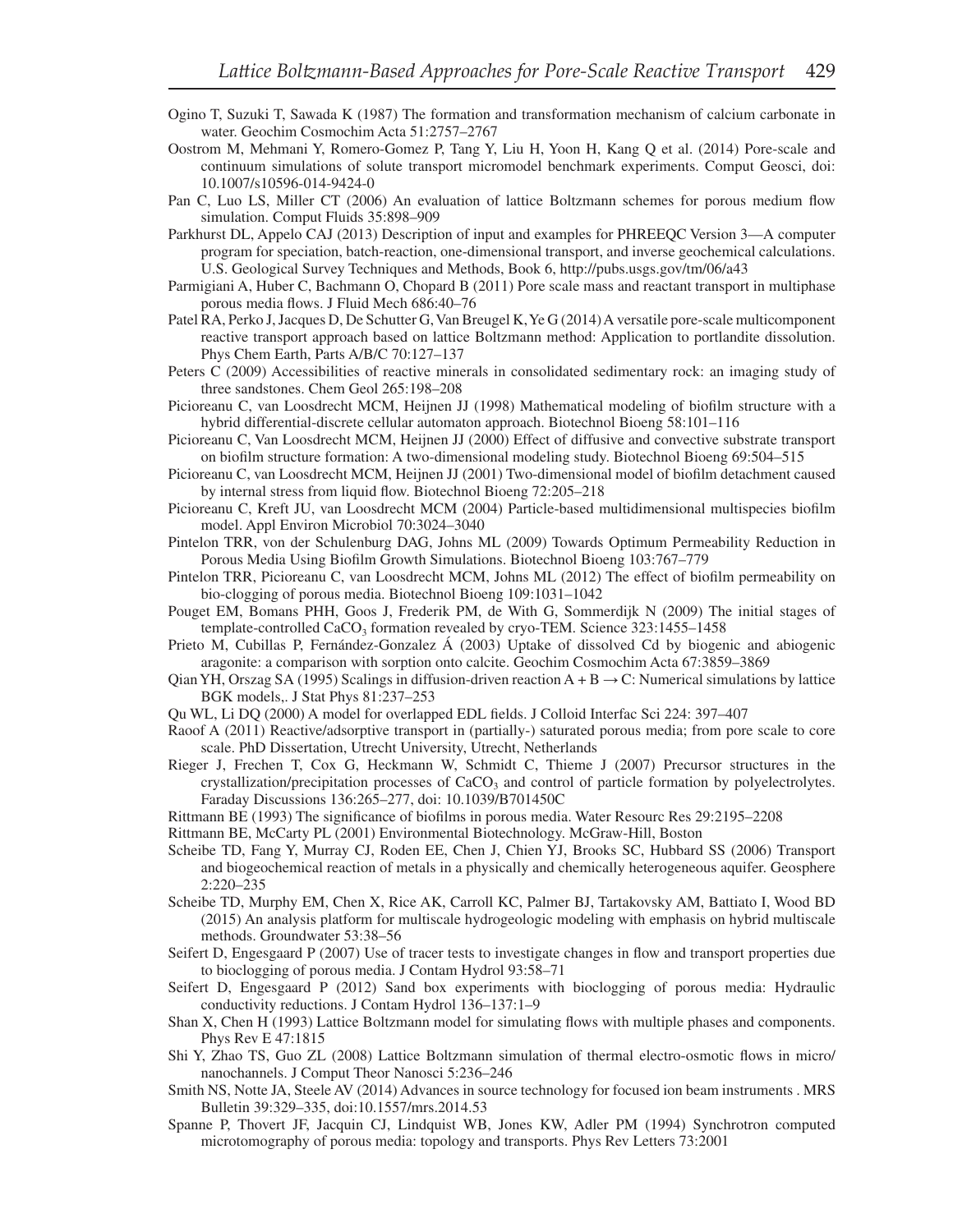- Steefel CI, Lasaga AC (1990) The evolution of dissolution patterns: Permeability change due to coupled flow and reaction. *In*: Chemical Modeling of Aqueous Systems II. Melchior D and Bassett RL (eds) ACS Symposium Series No. 416, American Chemical Society, Washington, p 212–225
- Steefel CI, Lasaga AC (1994) A coupled model for transport of multiple chemical species and kinetic precipitation/dissolution reactions with application to reactive flow in single phase hydrothermal systems. Am J Sci 294:529–592
- Steefel CI, Lichtner PC (1994) Diffusion and reaction in rock matrix bordering a hyperalkaline fluid-filled fracture. Geochim Cosmochim Acta 58:3595–3612
- Steefel C, Lichtner P (1998) Multicomponent reactive transport in discrete fractures: II: Infiltration of hyperalkaline groundwater at Maqarin, Jordan, a natural analogue site. J Hydrol 209:200–224
- Steefel CI, Molins S, Trebotich D (2013) Pore scale processes associated with subsurface  $CO<sub>2</sub>$  injection and sequestration. Rev Mineral Geochem 77:259–303
- Stewart TL, Kim DS (2004) Modeling of biomass-plug development and propagation in porous media. Biochem Eng J17:107–119
- Stockman HW, Li C, Wilson JL (1997) A lattice-gas and lattice Boltzmann study of mixing at continuous fracture junctions: Importance of boundary conditions. Geophys Res Lett 24:1515–1518
- Succi S (2001) The Lattice Boltzmann Equation for Fluid Dynamics and Beyond. Oxford University Press, Oxford
- Sukop M, Thorne DT (2007) Lattice Boltzmann Modeling: An Introduction for Geoscientists and Engineers. Springer, 2nd edition, Heidelberg, Berlin, New York
- Sullivan SP, Sani FM, Johns ML, Gladden LF (2005) Simulation of packed bed reactors using lattice Boltzmann methods. Chem Eng Sci 60:3405–3418
- Sullivan SP, Gladden LF, Johns ML (2006) 3D chemical reactor LB simulations. Math Comput Simul 72:206– 211
- Sun D, Zhu M, Pan S, Raabe D (2009) Lattice Boltzmann modeling of dendritic growth in a forced melt convection. Acta Materialia 57:1755–1767
- Tang Y, Valocchi AJ (2013) An improved cellular automaton method to model multispecies biofilms. Water Research 47:5729–5742
- Tang Y, Valocchi AJ, Werth CJ, Liu H (2013) An improved pore-scale biofilm model and comparison with a microfluidic flow cell experiment. Water Resour Res 49:8370-8382
- Tartakovsky AM, Meakin P, Scheibe TD, Wood BD (2007) A smoothed particle hydrodynamics model for reactive transport and mineral precipitation in porous and fractured porous media. Water Resour Res 43(5):W05437, doi:10.1029/2005WR004770
- Tartakovsky AM,, Redden G, Lichtner PC, Scheibe TD, Meakin P (2008) Mixing-induced precipitation: Experimental study and multiscale numerical analysis. Water Resour Res 44:W06S04
- Tartakovsky AM, Scheibe TD, Meakin P (2009) Pore-scale model for reactive transport and biomass growth. J Porous Media 12:417–434
- Taylor SW, Jaffé PR (1990) Biofilm growth and the related changes in the physical properties of a porous medium: 1. Experimental investigation. Water Resour Res 26:2153–2159
- Thullner M, Baveye P (2008) Computational pore network modeling of the influence of biofilm permeability on bioclogging in porous media. Biotechnol Bioeng 99:1337–1351
- Tomin P, Lunati I (2013) Hybrid Multiscale Finite Volume method for two-phase flow in porous media. J Comput Phys 250: 293–307
- Tong ZX, He YL (2015) A unified coupling scheme between lattice Boltzmann method and finite volume method for unsteady fluid flow and heat transfer. Int J Heat Mass Transf 80:812-824
- Valocchi AJ (2012) Hydrogeochemical models. *In*: Delivery and Mixing in the Subsurface: Processes and Design Principles for *In Situ* Remediation. Kitanidis PK, McCarty PL (eds) Springer, New York, p 77–116
- Van Cappellen P, Gaillard JF (1996) Biogeochemical dynamics in aquatic sediments. Rev Mineral 34:335–376
- Vandevivere P, Baveye P (1992) Saturated hydraulic conductivity reduction caused by aerobic bacteria in sand columns. Soil Sci Soc Amer J 56:1–13
- Varloteaux C, Békri S, Adler PM (2013) Pore network modelling to determine the transport properties in presence of a reactive fluid: From pore to reservoir scale. Adv Water Resour 53:87–100
- Verberg R, Ladd AJC (2000). Lattice-Boltzmann model with sub-grid-scale boundary conditions. Phys Rev letters 84:2148
- Verberg R, Ladd AJC (2002) Simulation of chemical erosion in rough fractures. Phys Rev E 65:056311
- Verhaeghe F, Arnout S, Blanpain B, Wollants P (2006) Lattice-Boltzmann modeling of dissolution phenomena. Phys Rev E 73:036316
- Vilcáez J, Li L, Wu D, Hubbard SS (2013) Reactive transport modeling of induced selective plugging by *Leuconostoc mesenteroides* in carbonate formations. Geomicrobiol J 30:813–828
- von der Schulenburg DAG, Pintelon TRR, Picioreanu C, Van Loosdrecht MCM, Johns ML (2009) Threedimensional simulations of biofilm growth in porous eedia. AIChE J 55:494-504